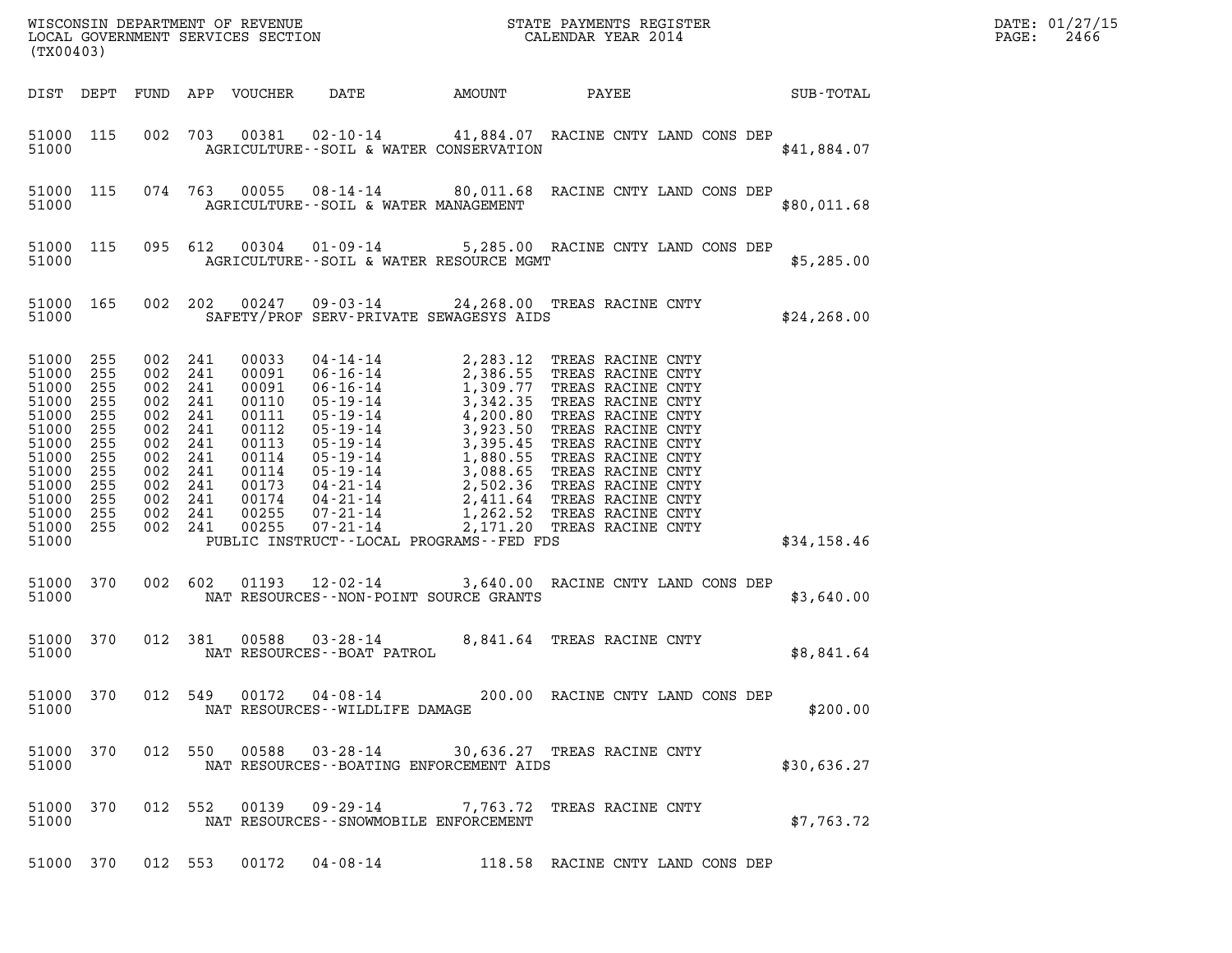| (TX00403)                                                                                                                                                      |                                                                                                                            |                                                                                                                      |                                                                                                                      |                                                                                                                                                                |                                                                                                                                                                                                                                                                                                                |                                                                                                                                                                                                    |                                                                                                                                                                                                                                                                                                                                              |              | DATE: 01/27/15<br>PAGE:<br>2467 |
|----------------------------------------------------------------------------------------------------------------------------------------------------------------|----------------------------------------------------------------------------------------------------------------------------|----------------------------------------------------------------------------------------------------------------------|----------------------------------------------------------------------------------------------------------------------|----------------------------------------------------------------------------------------------------------------------------------------------------------------|----------------------------------------------------------------------------------------------------------------------------------------------------------------------------------------------------------------------------------------------------------------------------------------------------------------|----------------------------------------------------------------------------------------------------------------------------------------------------------------------------------------------------|----------------------------------------------------------------------------------------------------------------------------------------------------------------------------------------------------------------------------------------------------------------------------------------------------------------------------------------------|--------------|---------------------------------|
| DIST DEPT                                                                                                                                                      |                                                                                                                            |                                                                                                                      |                                                                                                                      | FUND APP VOUCHER                                                                                                                                               | DATE                                                                                                                                                                                                                                                                                                           | AMOUNT                                                                                                                                                                                             | PAYEE                                                                                                                                                                                                                                                                                                                                        | SUB-TOTAL    |                                 |
| 51000 370<br>51000                                                                                                                                             |                                                                                                                            |                                                                                                                      | 012 553                                                                                                              | 00172                                                                                                                                                          |                                                                                                                                                                                                                                                                                                                | NAT RESOURCES -- WILDLIFE DAMAGE CLAIMS                                                                                                                                                            | 04-08-14 661.25 RACINE CNTY LAND CONS DEP                                                                                                                                                                                                                                                                                                    | \$779.83     |                                 |
| 51000                                                                                                                                                          | 51000 370                                                                                                                  |                                                                                                                      | 012 563                                                                                                              |                                                                                                                                                                |                                                                                                                                                                                                                                                                                                                | 01304  01-07-14  2,050.00 RACINE CNTY<br>NAT RESOURCES - COUNTY CONSERVATION AIDS                                                                                                                  |                                                                                                                                                                                                                                                                                                                                              | \$2,050.00   |                                 |
| 51000                                                                                                                                                          | 51000 370                                                                                                                  |                                                                                                                      | 012 574                                                                                                              | 00250                                                                                                                                                          |                                                                                                                                                                                                                                                                                                                | NAT RESOURCES - - SNOWMOBILE TRAIL AIDS                                                                                                                                                            | 08-20-14 46,025.00 TREAS RACINE CNTY                                                                                                                                                                                                                                                                                                         | \$46,025.00  |                                 |
| 51000                                                                                                                                                          | 51000 370                                                                                                                  | 012 575                                                                                                              |                                                                                                                      | 00532                                                                                                                                                          |                                                                                                                                                                                                                                                                                                                | NAT RESOURCES - - SNOWMOBILE TRAIL AIDS                                                                                                                                                            |                                                                                                                                                                                                                                                                                                                                              | \$13,069.45  |                                 |
| 51000                                                                                                                                                          | 51000 370<br>51000 370                                                                                                     | 095 512<br>095 512                                                                                                   |                                                                                                                      | 01388                                                                                                                                                          | NAT RESOURCES - - STEWARDSHIP 2000                                                                                                                                                                                                                                                                             | 02809  06-02-14  457,803.76 RACINE CNTY                                                                                                                                                            | 01-14-14 247,875.00 TREAS RACINE CNTY                                                                                                                                                                                                                                                                                                        | \$705,678.76 |                                 |
| 51000<br>51000 395<br>51000                                                                                                                                    | - 395                                                                                                                      | 011 167                                                                                                              | 011 167                                                                                                              | 24461<br>30175                                                                                                                                                 |                                                                                                                                                                                                                                                                                                                | TRANSPORTATION - - ELDERLY/DISABLED CAPITAL                                                                                                                                                        | 09-18-14 6,606.06 TREAS RACINE CO<br>11-07-14 7,451.04 TREAS RACINE CO                                                                                                                                                                                                                                                                       | \$14,057.10  |                                 |
| 51000                                                                                                                                                          | 51000 395                                                                                                                  |                                                                                                                      |                                                                                                                      |                                                                                                                                                                |                                                                                                                                                                                                                                                                                                                | TRANSPORTATION--ELDERLY & DISABLED                                                                                                                                                                 | 011  168  14051  05-05-14  437,590.00  COUNTY OF RACINE                                                                                                                                                                                                                                                                                      | \$437,590.00 |                                 |
| 51000 395<br>51000                                                                                                                                             | 51000 395                                                                                                                  |                                                                                                                      | 011 182<br>011 182                                                                                                   | 03246<br>21467                                                                                                                                                 | 02-10-14<br>$08 - 18 - 14$                                                                                                                                                                                                                                                                                     | 10,831.82 RACINE CO<br>TRANSPORTATION - - TRANSIT AIDS - FEDERAL                                                                                                                                   | 9,892.39 TREAS RACINE CO                                                                                                                                                                                                                                                                                                                     | \$20,724.21  |                                 |
| 51000<br>51000<br>51000<br>51000<br>51000<br>51000<br>51000<br>51000<br>51000<br>51000<br>51000<br>51000<br>51000<br>51000<br>51000<br>51000<br>51000<br>51000 | 395<br>395<br>395<br>395<br>395<br>395<br>395<br>395<br>395<br>395<br>395<br>395<br>395<br>395<br>395<br>395<br>395<br>395 | 011 185<br>011 185<br>011<br>011<br>011<br>011<br>011<br>011<br>011<br>011<br>011<br>011<br>011<br>011<br>011<br>011 | 011 185<br>011 185<br>185<br>185<br>185<br>185<br>185<br>185<br>185<br>185<br>185<br>185<br>185<br>185<br>185<br>185 | 01214<br>01214<br>05877<br>09338<br>09957<br>13192<br>13192<br>13628<br>16831<br>17402<br>18074<br>18837<br>22209<br>22209<br>25460<br>25640<br>29404<br>31207 | 01 - 21 - 14<br>01 - 21 - 14<br>03 - 10 - 14<br>04-14-14<br>04-21-14<br>$05 - 27 - 14$<br>$05 - 27 - 14$<br>$06 - 02 - 14$<br>$07 - 03 - 14$<br>$07 - 10 - 14$<br>$07 - 16 - 14$<br>$07 - 23 - 14$<br>$08 - 25 - 14$<br>$08 - 25 - 14$<br>$09 - 26 - 14$<br>$09 - 29 - 14$<br>$10 - 31 - 14$<br>$11 - 17 - 14$ | 848.14<br>613.69<br>719.90<br>729.68<br>8,821.89<br>785.64<br>707.34<br>4,780.11<br>771.83<br>3,866.24<br>861.49<br>3,868.51<br>5,295.91<br>1,035.32<br>3,419.23<br>670.52<br>3,022.27<br>3,277.49 | TREAS RACINE CO<br>TREAS RACINE CO<br>TREAS RACINE CO<br>TREAS RACINE CO<br>TREAS RACINE CO<br>TREAS RACINE CO<br>TREAS RACINE CO<br>TREAS RACINE CO<br>TREAS RACINE CO<br>TREAS RACINE CO<br>TREAS RACINE CO<br>TREAS RACINE CO<br>TREAS RACINE CO<br>TREAS RACINE CO<br>TREAS RACINE CO<br>TREAS RACINE CO<br>RACINE CO<br>TREAS RACINE CO |              |                                 |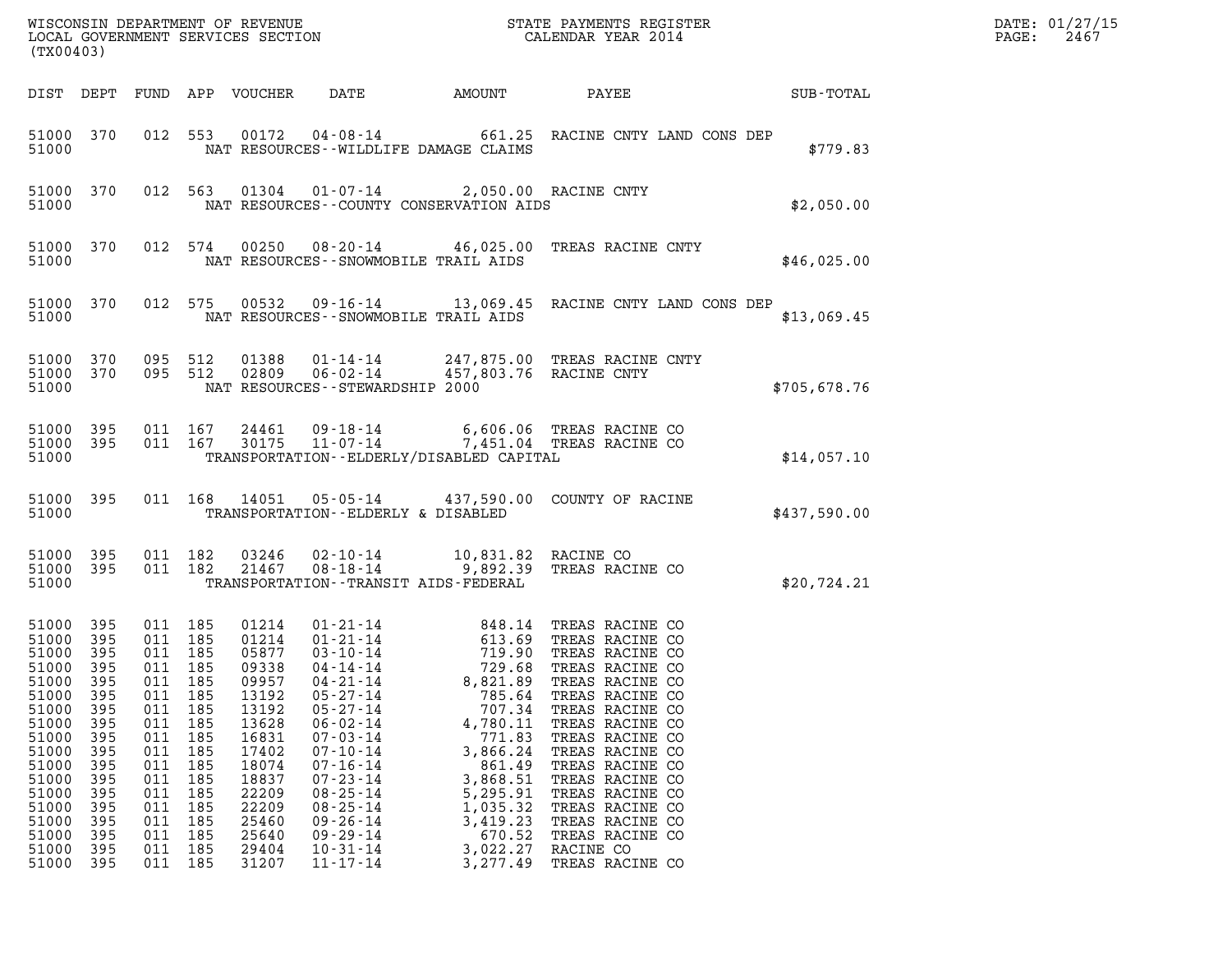| DATE: | 01/27/15 |
|-------|----------|
| PAGE: | 2468     |

| (TX00403)                                                                                                         |                                                                                  |                                                                                                                  |                                               | WISCONSIN DEPARTMENT OF REVENUE<br>LOCAL GOVERNMENT SERVICES SECTION                                     |                                                                                                                                                                                                                                       |                                                                                                                                                                                        | STATE PAYMENTS REGISTER<br>CALENDAR YEAR 2014                                                                                               |                   | DATE: 01/27/15<br>PAGE:<br>2468 |
|-------------------------------------------------------------------------------------------------------------------|----------------------------------------------------------------------------------|------------------------------------------------------------------------------------------------------------------|-----------------------------------------------|----------------------------------------------------------------------------------------------------------|---------------------------------------------------------------------------------------------------------------------------------------------------------------------------------------------------------------------------------------|----------------------------------------------------------------------------------------------------------------------------------------------------------------------------------------|---------------------------------------------------------------------------------------------------------------------------------------------|-------------------|---------------------------------|
|                                                                                                                   |                                                                                  |                                                                                                                  |                                               | DIST DEPT FUND APP VOUCHER                                                                               | DATE                                                                                                                                                                                                                                  | AMOUNT                                                                                                                                                                                 | PAYEE                                                                                                                                       | SUB-TOTAL         |                                 |
| 51000                                                                                                             |                                                                                  |                                                                                                                  |                                               |                                                                                                          |                                                                                                                                                                                                                                       | TRANSPORTATION - - HIGHWAY SAFETY - FEDERAL                                                                                                                                            |                                                                                                                                             | \$44,095.20       |                                 |
| 51000<br>51000<br>51000<br>51000                                                                                  | 395<br>395<br>395                                                                | 011 190<br>011 190<br>011 190                                                                                    |                                               | 02051<br>18051<br>28051                                                                                  | 01-06-14<br>07-07-14<br>$10 - 06 - 14$                                                                                                                                                                                                | TRANSPORTATION--GENERAL TRANSP AIDS-GTA                                                                                                                                                | 562,404.46 COUNTY OF RACINE<br>1,124,808.92 COUNTY OF RACINE<br>562,404.48 COUNTY OF RACINE                                                 | \$2,249,617.86    |                                 |
| 51000<br>51000<br>51000<br>51000<br>51000                                                                         | 395<br>395<br>395<br>395                                                         | 011 278<br>011 278<br>011 278<br>011 278                                                                         |                                               | 00002<br>19281<br>35465<br>35465                                                                         | 01-07-14<br>07-23-14<br>12-30-14<br>$12 - 30 - 14$                                                                                                                                                                                    | 3,052.46<br>200,000.00<br>TRANSPORTATION--LRIP/TRIP/MSIP GRANTS                                                                                                                        | TREAS RACINE CO<br>3,268.04 TREAS RACINE CO<br>125,628.54 TREAS RACINE CO<br>TREAS RACINE CO                                                | \$331,949.04      |                                 |
| 51000 395<br>51000                                                                                                |                                                                                  |                                                                                                                  |                                               | 011 286 17460                                                                                            | 07-08-14                                                                                                                                                                                                                              | TRANSPORTATION - - ENHANCEMENT GRANTS - - FED                                                                                                                                          | 195,395.48 RACINE CO HWY DEPT                                                                                                               | \$195, 395.48     |                                 |
| 51000<br>51000<br>51000<br>51000<br>51000                                                                         | 395<br>395<br>395<br>395                                                         | 011 568<br>011 568<br>011 568<br>011 568                                                                         |                                               | 00446<br>04207<br>11882<br>24444                                                                         | $01 - 13 - 14$<br>02-18-14<br>05-12-14<br>$09 - 17 - 14$                                                                                                                                                                              | 20,000.00 RACINE CO<br>20,000.00 RACINE CO<br>TRANSPORTATION-PRETRIAL INTOX DRIVER INT                                                                                                 | 20,000.00 RACINE CO<br>20,000.00 RACINE CO                                                                                                  | \$80,000.00       |                                 |
| 51000 410<br>51000                                                                                                |                                                                                  |                                                                                                                  | 002 116                                       | 11261                                                                                                    | $11 - 05 - 14$<br>CORRECTIONS - - LOCAL AID                                                                                                                                                                                           |                                                                                                                                                                                        | 229,026.16 TREAS RACINE CNTY                                                                                                                | \$229,026.16      |                                 |
| 51000<br>51000<br>51000<br>51000<br>51000<br>51000<br>51000<br>51000<br>51000<br>51000<br>51000<br>51000<br>51000 | 435<br>435<br>435<br>435<br>435<br>435<br>435<br>435<br>435<br>435<br>435<br>435 | 005 000<br>005 000<br>005 000<br>005 000<br>005 000<br>005 000<br>005 000<br>005 000<br>005<br>005<br>005<br>005 | 000<br>000<br>000<br>000                      | 90412<br>90415<br>90416<br>90417<br>90419<br>90420<br>90500<br>90502<br>90506<br>90508<br>90509<br>90510 | $01 - 01 - 14$<br>$02 - 01 - 14$<br>$03 - 01 - 14$<br>04-01-14<br>$05 - 01 - 14$<br>06-01-14<br>$07 - 01 - 14$<br>$08 - 01 - 14$<br>09-01-14<br>$10 - 01 - 14$<br>$11 - 01 - 14$<br>$12 - 01 - 14$<br>HEALTH SERVICES--STATE/FED AIDS | 625,080.00 RACINE CO<br>170,851.00<br>649,401.00<br>921,590.00<br>1,880,411.00<br>212,860.00<br>2,348,769.00<br>1,467,692.00<br>653,807.00<br>1,146,010.00<br>282,739.00<br>917,878.00 | RACINE CO<br>RACINE CO<br>RACINE CO<br>RACINE CO<br>RACINE CO<br>RACINE CO<br>RACINE CO<br>RACINE CO<br>RACINE CO<br>RACINE CO<br>RACINE CO | \$11, 277, 088.00 |                                 |
| 51000<br>51000<br>51000<br>51000<br>51000<br>51000<br>51000                                                       | 437<br>437<br>437<br>437<br>437<br>437<br>437                                    | 005<br>005<br>005<br>005<br>005<br>005<br>005                                                                    | 000<br>000<br>000<br>000<br>000<br>000<br>000 | 00000<br>00000<br>00000<br>00000<br>00000<br>00000<br>00000                                              | $01 - 06 - 14$<br>$01 - 10 - 14$<br>$01 - 30 - 14$<br>$02 - 05 - 14$<br>$03 - 27 - 14$<br>$03 - 31 - 14$<br>$04 - 07 - 14$                                                                                                            | 121,060.74<br>12,622.43<br>560,444.05<br>128,239.05<br>10,267.35<br>90,060.36<br>1,405,445.12                                                                                          | RACINE<br>RACINE CO DHS<br>RACINE CHILD SUPPORT<br>RACINE<br>RACINE CO DHS<br>RACINE CO DHS<br>RACINE                                       |                   |                                 |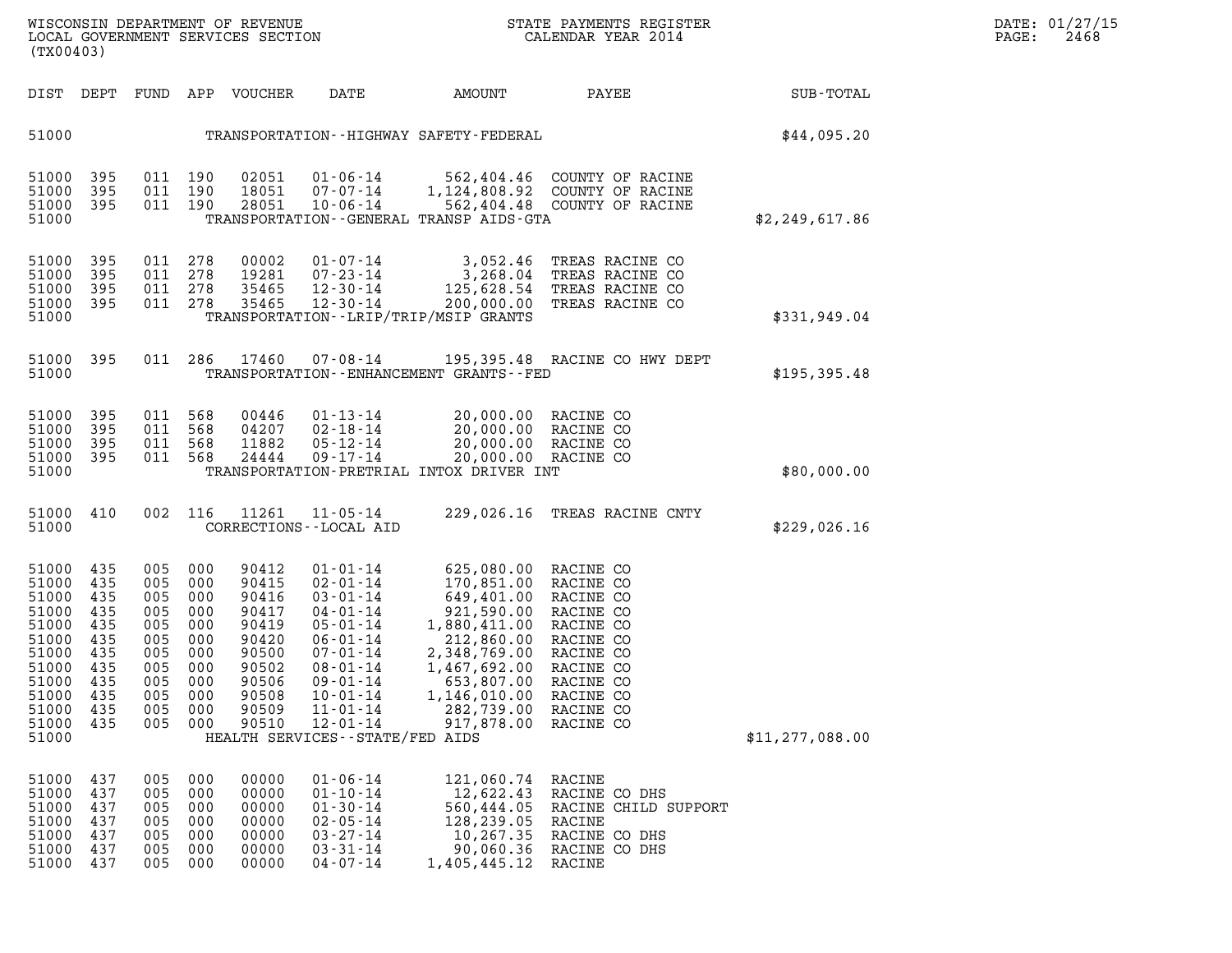| (TX00403)                                                                                                                                                                                                            |                                                                                                                                                               |                                                                                                                                                               |                                                                                                                                                               |                                                                                                                                                                                                             |                                                                                                                                                                                                                                                                                                                                                                                                                      |                                                                                                                                                                                                                                                                                        |                                                                                                                                                                                                                                                                                                                                                                                                                    |                |  |
|----------------------------------------------------------------------------------------------------------------------------------------------------------------------------------------------------------------------|---------------------------------------------------------------------------------------------------------------------------------------------------------------|---------------------------------------------------------------------------------------------------------------------------------------------------------------|---------------------------------------------------------------------------------------------------------------------------------------------------------------|-------------------------------------------------------------------------------------------------------------------------------------------------------------------------------------------------------------|----------------------------------------------------------------------------------------------------------------------------------------------------------------------------------------------------------------------------------------------------------------------------------------------------------------------------------------------------------------------------------------------------------------------|----------------------------------------------------------------------------------------------------------------------------------------------------------------------------------------------------------------------------------------------------------------------------------------|--------------------------------------------------------------------------------------------------------------------------------------------------------------------------------------------------------------------------------------------------------------------------------------------------------------------------------------------------------------------------------------------------------------------|----------------|--|
| DIST                                                                                                                                                                                                                 | DEPT                                                                                                                                                          | FUND                                                                                                                                                          | APP                                                                                                                                                           | VOUCHER                                                                                                                                                                                                     | DATE                                                                                                                                                                                                                                                                                                                                                                                                                 | AMOUNT                                                                                                                                                                                                                                                                                 | PAYEE                                                                                                                                                                                                                                                                                                                                                                                                              | SUB-TOTAL      |  |
| 51000<br>51000<br>51000<br>51000<br>51000<br>51000<br>51000<br>51000<br>51000<br>51000<br>51000<br>51000<br>51000<br>51000<br>51000<br>51000<br>51000<br>51000<br>51000<br>51000<br>51000<br>51000<br>51000<br>51000 | 437<br>437<br>437<br>437<br>437<br>437<br>437<br>437<br>437<br>437<br>437<br>437<br>437<br>437<br>437<br>437<br>437<br>437<br>437<br>437<br>437<br>437<br>437 | 005<br>005<br>005<br>005<br>005<br>005<br>005<br>005<br>005<br>005<br>005<br>005<br>005<br>005<br>005<br>005<br>005<br>005<br>005<br>005<br>005<br>005<br>005 | 000<br>000<br>000<br>000<br>000<br>000<br>000<br>000<br>000<br>000<br>000<br>000<br>000<br>000<br>000<br>000<br>000<br>000<br>000<br>000<br>000<br>000<br>000 | 00000<br>00000<br>00000<br>00000<br>00000<br>00000<br>00000<br>00000<br>00000<br>00000<br>00000<br>00000<br>00000<br>00000<br>00000<br>00000<br>00000<br>00000<br>00000<br>00000<br>00000<br>00000<br>00000 | $04 - 08 - 14$<br>$04 - 10 - 14$<br>$04 - 30 - 14$<br>$05 - 05 - 14$<br>$05 - 30 - 14$<br>$06 - 05 - 14$<br>$07 - 07 - 14$<br>$07 - 07 - 14$<br>$07 - 08 - 14$<br>$07 - 30 - 14$<br>$07 - 31 - 14$<br>$08 - 05 - 14$<br>$08 - 29 - 14$<br>$09 - 05 - 14$<br>$09 - 05 - 14$<br>$09 - 30 - 14$<br>$10 - 06 - 14$<br>$10 - 30 - 14$<br>$10 - 31 - 14$<br>11-03-14<br>$11 - 04 - 14$<br>$11 - 05 - 14$<br>$12 - 05 - 14$ | 19,318.08<br>229,632.50<br>26,086.94<br>272,083.53<br>62,020.82<br>100,756.82<br>28,817.67<br>211,432.26 RACINE<br>2,058,000.69<br>385,904.76 RACINE<br>72,782.37<br>160,704.64<br>630,220.43<br>221,975.85 RACINE<br>435, 311.19 RACINE<br>CHILDREN & FAMILIES - - STATE/FEDERAL AIDS | RACINE CO DHS<br>23,615.42 RACINE CHILD SUPPORT<br>466,018.51 RACINE CHILD SUPPORT<br>RACINE<br>RACINE CO DHS<br>RACINE<br>RACINE<br>RACINE CO DHS<br>RACINE<br>811, 315.29 RACINE CHILD SUPPORT<br>15,236.75 RACINE CO DHS<br>RACINE<br>RACINE CO DHS<br>41,135.90 RACINE CO DHS<br>RACINE<br>RACINE CHILD SUPPORT<br>50,828.00 RACINE CO DHS<br>5,710.00 RACINE CHILD SUPPORT<br>210,802.72 RACINE CHILD SUPPORT | \$8,867,850.24 |  |
| 51000<br>51000<br>51000                                                                                                                                                                                              | 455<br>455                                                                                                                                                    | 002<br>002                                                                                                                                                    | 202<br>202                                                                                                                                                    | 00840<br>02373                                                                                                                                                                                              | $01 - 07 - 14$<br>$11 - 10 - 14$                                                                                                                                                                                                                                                                                                                                                                                     | 6,701.28<br>6,927.40<br>JUSTICE--LAW ENFORCEMENT TRAINING REIMB                                                                                                                                                                                                                        | TREAS RACINE CNTY<br>TREAS RACINE CNTY                                                                                                                                                                                                                                                                                                                                                                             | \$13,628.68    |  |
| 51000<br>51000                                                                                                                                                                                                       | 455                                                                                                                                                           | 002                                                                                                                                                           | 221                                                                                                                                                           | 13                                                                                                                                                                                                          | $07 - 30 - 14$<br>JUSTICE--LAW ENFORCEMENT SERVICES AID                                                                                                                                                                                                                                                                                                                                                              | 2,120.00                                                                                                                                                                                                                                                                               | TREAS RACINE CNTY                                                                                                                                                                                                                                                                                                                                                                                                  | \$2,120.00     |  |
| 51000<br>51000                                                                                                                                                                                                       | 455                                                                                                                                                           | 002                                                                                                                                                           | 225                                                                                                                                                           | 03300                                                                                                                                                                                                       | $12 - 22 - 14$<br>JUSTICE - - LAW ENFORCEMENT - - DRUG CRIMES                                                                                                                                                                                                                                                                                                                                                        | 86,616.00                                                                                                                                                                                                                                                                              | TREAS RACINE CNTY                                                                                                                                                                                                                                                                                                                                                                                                  | \$86,616.00    |  |
| 51000<br>51000<br>51000<br>51000<br>51000<br>51000                                                                                                                                                                   | 455<br>455<br>455<br>455<br>455                                                                                                                               | 002<br>002<br>002<br>002<br>002                                                                                                                               | 231<br>231<br>231<br>231<br>231                                                                                                                               | 00775<br>01684<br>01685<br>02081<br>02083                                                                                                                                                                   | $01 - 02 - 14$<br>02-24-14<br>$02 - 24 - 14$<br>$10 - 28 - 14$<br>$10 - 28 - 14$<br>JUSTICE - - LAW ENFORCEMENT TRAINING                                                                                                                                                                                                                                                                                             | 10,069.80<br>1,600.00<br>28,480.00<br>1,708.20<br>764.40                                                                                                                                                                                                                               | TREAS RACINE CNTY<br>TREAS RACINE CNTY<br>TREAS RACINE CNTY<br>TREAS RACINE CNTY<br>TREAS RACINE CNTY                                                                                                                                                                                                                                                                                                              | \$42,622.40    |  |
| 51000 455<br>51000                                                                                                                                                                                                   | 51000 455                                                                                                                                                     | 002                                                                                                                                                           | 002 241<br>241                                                                                                                                                | 00966                                                                                                                                                                                                       | $01 - 24 - 14$                                                                                                                                                                                                                                                                                                                                                                                                       | JUSTICE--CEASE AND OTHER FEDERAL GRANTS                                                                                                                                                                                                                                                | 545.04 TREAS RACINE CNTY<br>01839  10-20-14  1,598.91  TREAS RACINE CNTY                                                                                                                                                                                                                                                                                                                                           | \$2,143.95     |  |
| 51000                                                                                                                                                                                                                | 455                                                                                                                                                           | 002 251                                                                                                                                                       |                                                                                                                                                               |                                                                                                                                                                                                             | $00361$ $08-11-14$                                                                                                                                                                                                                                                                                                                                                                                                   |                                                                                                                                                                                                                                                                                        | 24, 244.72 TREAS RACINE CNTY                                                                                                                                                                                                                                                                                                                                                                                       |                |  |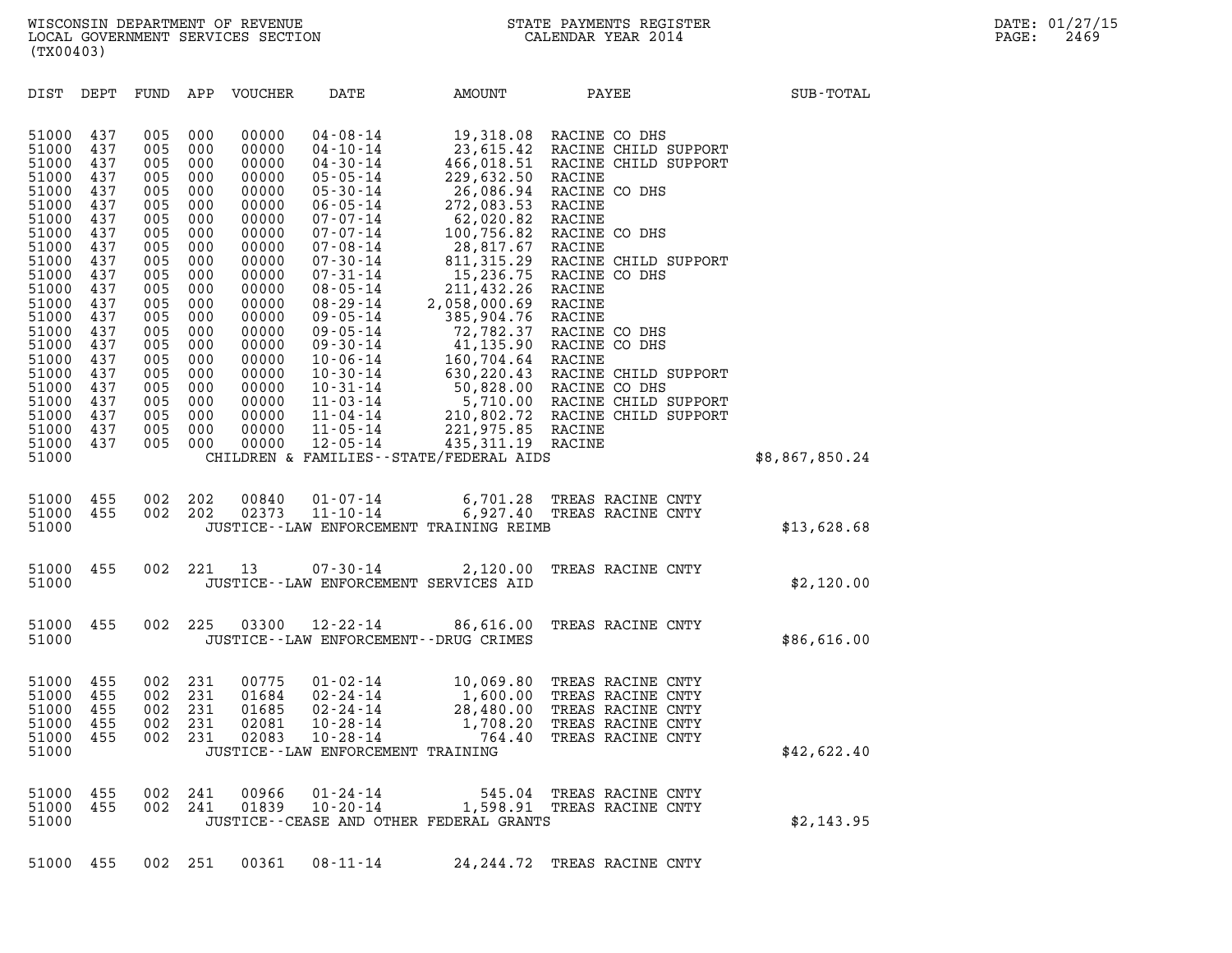| (TX00403)                                                                                                |                                                                           |                                                                           |                                                                           |                                                                                                 |                                                                                                                                                                                                                                     |                                                                                                                                                      |       |                                                                                                                                                                                                                                     |               |  |
|----------------------------------------------------------------------------------------------------------|---------------------------------------------------------------------------|---------------------------------------------------------------------------|---------------------------------------------------------------------------|-------------------------------------------------------------------------------------------------|-------------------------------------------------------------------------------------------------------------------------------------------------------------------------------------------------------------------------------------|------------------------------------------------------------------------------------------------------------------------------------------------------|-------|-------------------------------------------------------------------------------------------------------------------------------------------------------------------------------------------------------------------------------------|---------------|--|
| DIST                                                                                                     | DEPT                                                                      | FUND                                                                      | APP                                                                       | VOUCHER                                                                                         | DATE                                                                                                                                                                                                                                | AMOUNT                                                                                                                                               | PAYEE |                                                                                                                                                                                                                                     | SUB-TOTAL     |  |
| 51000<br>51000<br>51000<br>51000<br>51000<br>51000<br>51000<br>51000<br>51000<br>51000<br>51000<br>51000 | 455<br>455<br>455<br>455<br>455<br>455<br>455<br>455<br>455<br>455<br>455 | 002<br>002<br>002<br>002<br>002<br>002<br>002<br>002<br>002<br>002<br>002 | 251<br>251<br>251<br>251<br>251<br>251<br>251<br>251<br>251<br>251<br>251 | 00764<br>00910<br>00910<br>01159<br>01159<br>02247<br>02290<br>02584<br>02666<br>02751<br>02825 | $01 - 08 - 14$<br>$01 - 23 - 14$<br>$01 - 23 - 14$<br>$09 - 15 - 14$<br>$09 - 15 - 14$<br>$11 - 05 - 14$<br>$04 - 09 - 14$<br>$11 - 17 - 14$<br>$11 - 21 - 14$<br>05-12-14<br>05-14-14<br>JUSTICE - - TRUANCY PROGRAM - GRANT FUNDS | 11,789.47<br>3,029.00<br>1,149.84<br>6,426.11<br>10,526.54<br>17,242.84<br>40,953.01<br>3,895.00<br>$3,895.00$<br>$978.96$<br>$4,762.41$<br>$348.50$ |       | TREAS RACINE CNTY<br>TREAS RACINE CNTY<br>TREAS RACINE CNTY<br>TREAS RACINE CNTY<br>TREAS RACINE CNTY<br>TREAS RACINE CNTY<br>TREAS RACINE CNTY<br>TREAS RACINE CNTY<br>TREAS RACINE CNTY<br>TREAS RACINE CNTY<br>TREAS RACINE CNTY | \$125, 346.40 |  |
| 51000<br>51000                                                                                           | 455                                                                       | 002                                                                       | 271                                                                       | 02222                                                                                           | $11 - 05 - 14$<br>JUSTICE - - TREATMENT ALT/DIVERSION GRANT                                                                                                                                                                         | 5,372.95                                                                                                                                             |       | TREAS RACINE CNTY                                                                                                                                                                                                                   | \$5,372.95    |  |
| 51000<br>51000                                                                                           | 455                                                                       | 002                                                                       | 272                                                                       | 02586                                                                                           | $11 - 17 - 14$<br>JUSTICE - - JDAI - ANNIE E CASEY FOUNDATION                                                                                                                                                                       | 500.88                                                                                                                                               |       | TREAS RACINE CNTY                                                                                                                                                                                                                   | \$500.88      |  |
| 51000<br>51000<br>51000                                                                                  | 455<br>455                                                                | 002<br>002                                                                | 532<br>532                                                                | 009                                                                                             | $07 - 22 - 14$<br>$03 - 10 - 14$<br>JUSTICE - - VICTIM/WITNESS ASSISTANCE SERV                                                                                                                                                      | 94,412.57 TREAS RACINE CNTY<br>112,756.22 TREAS RACINE CNTY                                                                                          |       |                                                                                                                                                                                                                                     | \$207,168.79  |  |
| 51000<br>51000<br>51000<br>51000<br>51000<br>51000<br>51000<br>51000<br>51000<br>51000                   | 455<br>455<br>455<br>455<br>455<br>455<br>455<br>455<br>455               | 002<br>002<br>002<br>002<br>002<br>002<br>002<br>002<br>002               | 542<br>542<br>542<br>542<br>542<br>542<br>542<br>542<br>542               | 00011<br>00182<br>00379<br>00536<br>00701<br>01419<br>01419<br>03363<br>03599                   | $07 - 24 - 14$<br>$11 - 03 - 14$<br>$02 - 04 - 14$<br>$05 - 02 - 14$<br>$01 - 08 - 14$<br>$09 - 30 - 14$<br>09-30-14<br>$12 - 30 - 14$<br>$06 - 16 - 14$<br>JUSTICE - - VICTIM ASSISTANCE                                           | 16,413.00 TREAS RACINE CNTY<br>20,573.00<br>16,946.00<br>19,160.00<br>$2,876.69$<br>$42,987.44$<br>$19,458.16$<br>$1,784.25$<br>$596.98$             |       | TREAS RACINE CNTY<br>TREAS RACINE CNTY<br>TREAS RACINE CNTY<br>TREAS RACINE CNTY<br>TREAS RACINE CNTY<br>TREAS RACINE CNTY<br>TREAS RACINE CNTY<br>TREAS RACINE CNTY                                                                | \$140,795.52  |  |
| 51000<br>51000                                                                                           | 465                                                                       | 002                                                                       | 337                                                                       | 01574                                                                                           | $07 - 09 - 14$<br>MILITARY AFFAIRS-EMERGENCY MGMT PLANNING                                                                                                                                                                          | 18,985.00 TREAS RACINE CNTY                                                                                                                          |       |                                                                                                                                                                                                                                     | \$18,985.00   |  |
| 51000<br>51000<br>51000<br>51000                                                                         | 465<br>465<br>465                                                         | 002<br>002<br>002                                                         | 342<br>342<br>342                                                         | 00256<br>01066<br>01640                                                                         | $10 - 03 - 14$<br>$02 - 07 - 14$<br>$07 - 11 - 14$<br>MILITARY AFFAIRS-EMERGENCY MGMT-FED FUND                                                                                                                                      | 20,694.80<br>37,336.53 TREAS RACINE CNTY<br>36,931.86 TREAS RACINE CNTY                                                                              |       | TREAS RACINE CNTY                                                                                                                                                                                                                   | \$94, 963.19  |  |
| 51000<br>51000                                                                                           | 465                                                                       |                                                                           | 072 364                                                                   | 00952                                                                                           | $01 - 10 - 14$<br>MILITARY AFFAIRS-EMER MGMT-PLANNING AID                                                                                                                                                                           | 17,242.00 TREAS RACINE CNTY                                                                                                                          |       |                                                                                                                                                                                                                                     | \$17,242.00   |  |
|                                                                                                          |                                                                           |                                                                           |                                                                           |                                                                                                 | 51000 485 002 127 06288 06-19-14 1,300.00 TREAS RACINE CNTY                                                                                                                                                                         |                                                                                                                                                      |       |                                                                                                                                                                                                                                     |               |  |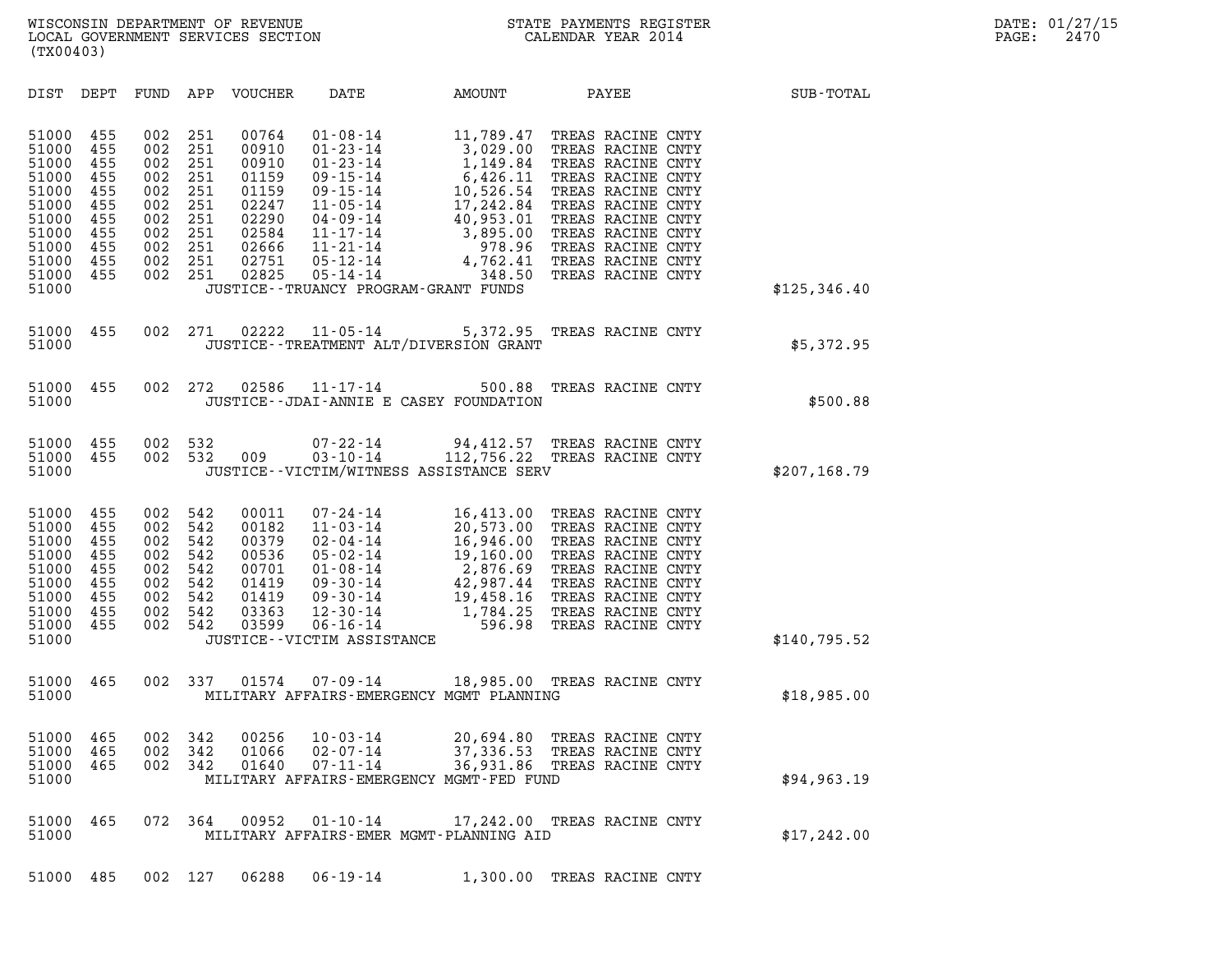| (TX00403)                                                                                                                                                                                                                                       |                                                                                                                                                                                    |                                                                                                                                                                                                                                |                                                                                                       |                                                                                                                                                                                                                                        |                                                                                                                                            |                                                                       | WISCONSIN DEPARTMENT OF REVENUE<br>LOCAL GOVERNMENT SERVICES SECTION CALENDAR YEAR 2014                                    |               | DATE: 01/27/15<br>2471<br>PAGE: |
|-------------------------------------------------------------------------------------------------------------------------------------------------------------------------------------------------------------------------------------------------|------------------------------------------------------------------------------------------------------------------------------------------------------------------------------------|--------------------------------------------------------------------------------------------------------------------------------------------------------------------------------------------------------------------------------|-------------------------------------------------------------------------------------------------------|----------------------------------------------------------------------------------------------------------------------------------------------------------------------------------------------------------------------------------------|--------------------------------------------------------------------------------------------------------------------------------------------|-----------------------------------------------------------------------|----------------------------------------------------------------------------------------------------------------------------|---------------|---------------------------------|
| DIST DEPT                                                                                                                                                                                                                                       |                                                                                                                                                                                    |                                                                                                                                                                                                                                |                                                                                                       | FUND APP VOUCHER                                                                                                                                                                                                                       | DATE                                                                                                                                       |                                                                       | AMOUNT PAYEE                                                                                                               | SUB-TOTAL     |                                 |
| 51000                                                                                                                                                                                                                                           |                                                                                                                                                                                    |                                                                                                                                                                                                                                |                                                                                                       |                                                                                                                                                                                                                                        | VETERANS AFFAIRS GRANTS                                                                                                                    |                                                                       |                                                                                                                            | \$1,300.00    |                                 |
| 51000<br>51000                                                                                                                                                                                                                                  | 485                                                                                                                                                                                | 082 267                                                                                                                                                                                                                        |                                                                                                       | 06288                                                                                                                                                                                                                                  | VETERANS AFFAIRS -- GRANTS TO COUNTIES                                                                                                     |                                                                       | 06-19-14 5,850.00 TREAS RACINE CNTY                                                                                        | \$5,850.00    |                                 |
| 51000<br>51000                                                                                                                                                                                                                                  | 485                                                                                                                                                                                | 083 370                                                                                                                                                                                                                        |                                                                                                       | 06288                                                                                                                                                                                                                                  | VETERANS AFFAIRS -- GRANTS TO COUNTIES                                                                                                     |                                                                       | 06-19-14 5,850.00 TREAS RACINE CNTY                                                                                        | \$5,850.00    |                                 |
| 51000<br>51000                                                                                                                                                                                                                                  | 505                                                                                                                                                                                | 002 142                                                                                                                                                                                                                        |                                                                                                       | 01455                                                                                                                                                                                                                                  | DOA--FEDERAL ENERGY GRANTS                                                                                                                 |                                                                       | 09-11-14 45,544.14 TREAS RACINE CNTY                                                                                       | \$45,544.14   |                                 |
| 51000<br>51000<br>51000<br>51000<br>51000<br>51000<br>51000<br>51000<br>51000<br>51000<br>51000<br>51000<br>51000<br>51000<br>51000<br>51000<br>51000<br>51000<br>51000<br>51000<br>51000<br>51000<br>51000<br>51000<br>51000<br>51000<br>51000 | 505<br>505<br>505<br>505<br>505<br>505<br>505<br>505<br>505<br>505<br>505<br>505<br>505<br>505<br>505<br>505<br>505<br>505<br>505<br>505<br>505<br>505<br>505<br>505<br>505<br>505 | 002 155<br>002 155<br>002 155<br>002 155<br>002<br>002 155<br>002<br>002<br>002<br>002 155<br>002<br>002 155<br>002<br>002 155<br>002<br>002<br>002<br>002<br>002<br>002 155<br>002<br>002 155<br>002<br>002 155<br>002<br>002 | 155<br>155<br>155<br>155<br>155<br>155<br>155<br>155<br>155<br>155<br>155<br>155<br>155<br>155<br>155 | 60008<br>60008<br>60078<br>60078<br>60123<br>60123<br>60159<br>60159<br>60207<br>60207<br>60303<br>60303<br>60362<br>60538<br>60538<br>60580<br>60580<br>60580<br>60620<br>60620<br>60620<br>60655<br>60655<br>60655<br>60727<br>60727 | $05 - 07 - 14$<br>$06 - 06 - 14$<br>$06 - 06 - 14$<br>DOA-HOUSING ASSISTANCE-FEDERAL FUNDS                                                 | 12,118.00<br>8,098.00<br>8,482.00                                     | TREAS RACINE CNTY<br>TREAS RACINE CNTY<br>TREAS RACINE CNTY                                                                | \$306, 283.50 |                                 |
| 51000<br>51000<br>51000<br>51000<br>51000<br>51000<br>51000                                                                                                                                                                                     | 505<br>505<br>505<br>505<br>505<br>505                                                                                                                                             | 002<br>002<br>002<br>002<br>002<br>002                                                                                                                                                                                         | 743<br>743<br>743<br>743<br>743<br>743                                                                | 01366<br>03225<br>03225<br>04467<br>04467<br>04467                                                                                                                                                                                     | $09 - 10 - 14$<br>$11 - 17 - 14$<br>$11 - 17 - 14$<br>$01 - 09 - 14$<br>$01 - 09 - 14$<br>$01 - 09 - 14$<br>DOA--HOUSING ASSISTANCE GRANTS | 36,807.50<br>6,167.75<br>7,024.75<br>2,395.84<br>6,475.33<br>3,704.41 | TREAS RACINE CNTY<br>TREAS RACINE CNTY<br>TREAS RACINE CNTY<br>TREAS RACINE CNTY<br>TREAS RACINE CNTY<br>TREAS RACINE CNTY | \$62,575.58   |                                 |
| 51000 505                                                                                                                                                                                                                                       |                                                                                                                                                                                    | 035 371                                                                                                                                                                                                                        |                                                                                                       | 60008                                                                                                                                                                                                                                  | $07 - 23 - 14$                                                                                                                             |                                                                       | 9,531.00 TREAS RACINE CNTY                                                                                                 |               |                                 |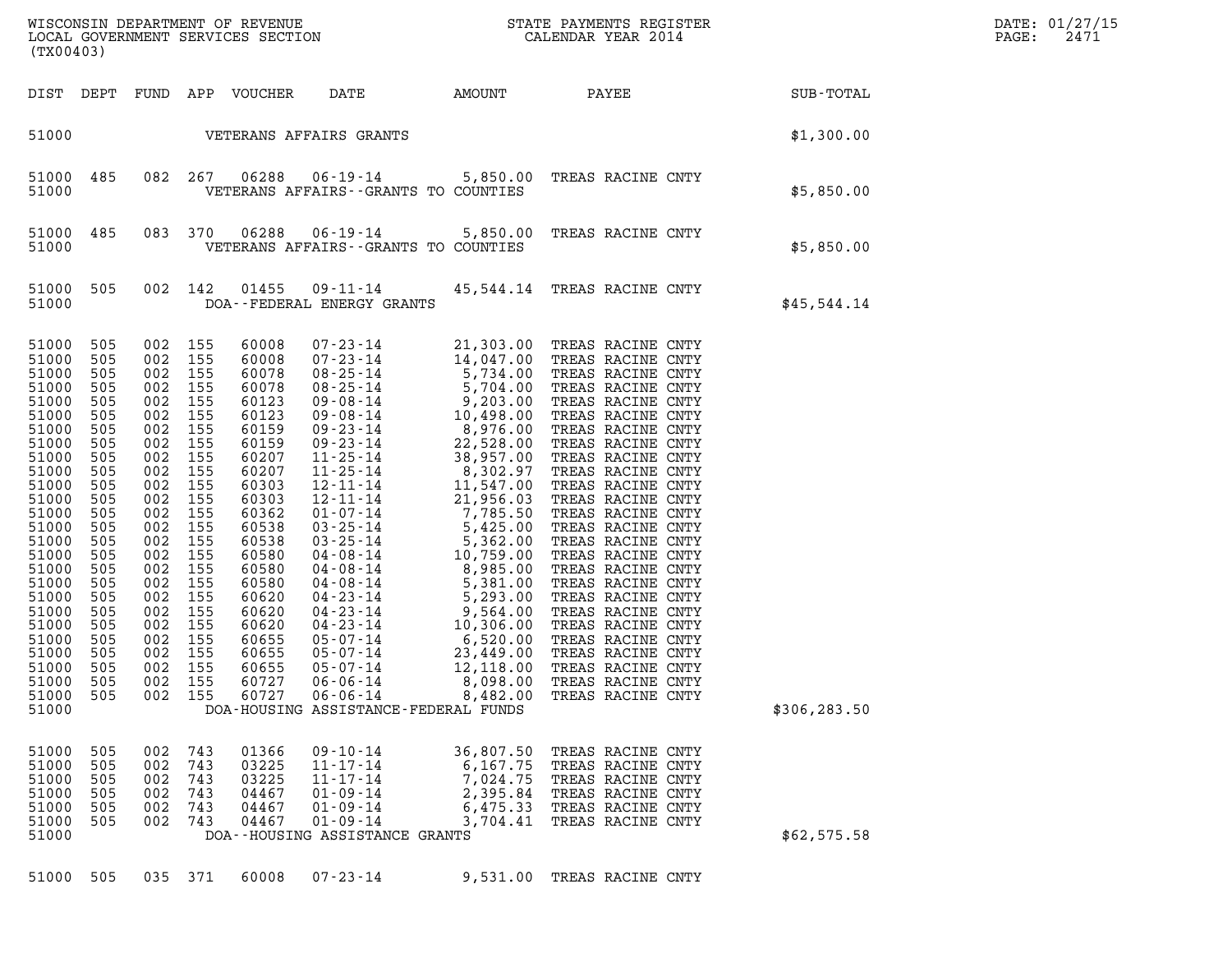| (TX00403)                                                                                                                                                                                                                                                                                                                                                                                                                                                                                                                                                                                                                                                                                        |                                                                                                                                                                                                                                                                                                                                                                                                                                                                                                           |                                                                                  |                  |
|--------------------------------------------------------------------------------------------------------------------------------------------------------------------------------------------------------------------------------------------------------------------------------------------------------------------------------------------------------------------------------------------------------------------------------------------------------------------------------------------------------------------------------------------------------------------------------------------------------------------------------------------------------------------------------------------------|-----------------------------------------------------------------------------------------------------------------------------------------------------------------------------------------------------------------------------------------------------------------------------------------------------------------------------------------------------------------------------------------------------------------------------------------------------------------------------------------------------------|----------------------------------------------------------------------------------|------------------|
| DIST<br>DEPT<br>FUND                                                                                                                                                                                                                                                                                                                                                                                                                                                                                                                                                                                                                                                                             | APP<br>VOUCHER<br>DATE                                                                                                                                                                                                                                                                                                                                                                                                                                                                                    | AMOUNT<br>PAYEE                                                                  | <b>SUB-TOTAL</b> |
| 51000<br>505<br>035<br>51000<br>505<br>035<br>51000<br>505<br>035<br>51000<br>505<br>035<br>51000<br>505<br>035<br>51000<br>505<br>035<br>51000<br>505<br>035<br>51000<br>505<br>035<br>51000<br>505<br>035<br>505<br>035<br>51000<br>51000<br>505<br>035<br>505<br>035<br>51000<br>51000<br>505<br>035<br>505<br>035<br>51000<br>51000<br>505<br>035<br>51000<br>505<br>035<br>51000<br>505<br>035<br>51000<br>505<br>035<br>51000<br>505<br>035<br>505<br>035<br>51000<br>51000<br>505<br>035<br>505<br>035<br>51000<br>51000<br>505<br>035<br>505<br>035<br>51000<br>51000<br>505<br>035<br>505<br>035<br>51000<br>51000<br>505<br>035<br>505<br>035<br>51000<br>505<br>035<br>51000<br>51000 | 60008<br>371<br>371<br>60008<br>371<br>60078<br>371<br>60078<br>371<br>60078<br>371<br>60123<br>371<br>60123<br>371<br>60123<br>371<br>60159<br>371<br>60159<br>371<br>60159<br>371<br>60207<br>371<br>60207<br>371<br>60207<br>371<br>60303<br>371<br>60303<br>371<br>60303<br>371<br>60538<br>371<br>60538<br>371<br>60538<br>371<br>60580<br>371<br>60580<br>371<br>60620<br>371<br>60620<br>371<br>60655<br>371<br>60655<br>371<br>60727<br>371<br>60727<br>60727<br>371<br>DOA--PUBLIC BENEFITS FUND |                                                                                  | \$196, 297.00    |
| 51000<br>505<br>089<br>51000                                                                                                                                                                                                                                                                                                                                                                                                                                                                                                                                                                                                                                                                     | 166<br>05137<br>$01 - 28 - 14$<br>DOA--LAND INFORMATION FUND                                                                                                                                                                                                                                                                                                                                                                                                                                              | 1,000.00<br>TREAS RACINE CNTY                                                    | \$1,000.00       |
| 51000<br>511<br>020<br>51000                                                                                                                                                                                                                                                                                                                                                                                                                                                                                                                                                                                                                                                                     | 180<br>00205<br>$12 - 18 - 14$<br>GOVT ACCOUNTABILITY BD--ELECTION AID                                                                                                                                                                                                                                                                                                                                                                                                                                    | 42,260.00<br>TREAS RACINE CNTY                                                   | \$42, 260.00     |
| 835<br>002<br>51000<br>835<br>002<br>51000<br>51000                                                                                                                                                                                                                                                                                                                                                                                                                                                                                                                                                                                                                                              | 105<br>44232<br>81339<br>105<br>REVENUE - - STATE SHARED REVENUES                                                                                                                                                                                                                                                                                                                                                                                                                                         | 07-28-14 379,807.51 TREAS RACINE CNTY<br>11-17-14 2,159,506.12 TREAS RACINE CNTY | \$2,539,313.63   |
| 002<br>51000<br>835<br>51000                                                                                                                                                                                                                                                                                                                                                                                                                                                                                                                                                                                                                                                                     | 109<br>01051<br>07-28-14<br>REVENUE - - EXEMPT COMPUTER AID                                                                                                                                                                                                                                                                                                                                                                                                                                               | 205,862.00 TREAS RACINE CNTY                                                     | \$205,862.00     |
| 51000<br>835<br>002<br>002<br>51000<br>835<br>51000                                                                                                                                                                                                                                                                                                                                                                                                                                                                                                                                                                                                                                              | 302<br>10104<br>$07 - 28 - 14$<br>302<br>11104<br>$07 - 28 - 14$<br>REVENUE-FIRST DOLLAR/SCHOOL LEVY CREDITS                                                                                                                                                                                                                                                                                                                                                                                              | 17,416,586.90<br>TREAS RACINE CNTY<br>3,053,019.59<br>TREAS RACINE CNTY          | \$20,469,606.49  |

51000 835 021 363 37385 03-24-14 4,014,882.34 TREAS RACINE CNTY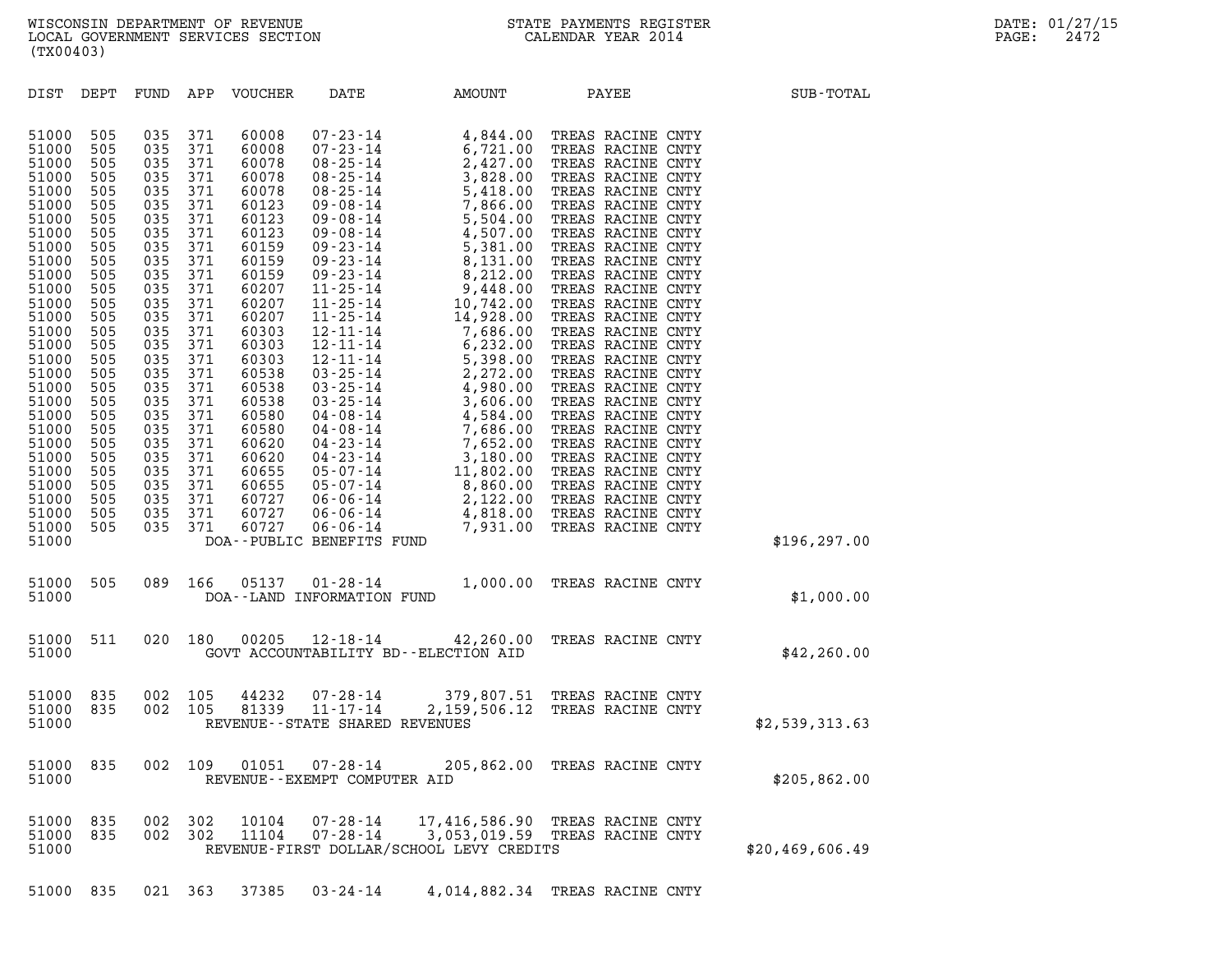| (TX00403) |                               |      |     | WISCONSIN DEPARTMENT OF REVENUE<br>LOCAL GOVERNMENT SERVICES SECTION |                           |        | STATE PAYMENTS REGISTER<br>CALENDAR YEAR 2014 |                 | $\mathtt{PAGE}$ : | DATE: 01/27/15<br>2473 |
|-----------|-------------------------------|------|-----|----------------------------------------------------------------------|---------------------------|--------|-----------------------------------------------|-----------------|-------------------|------------------------|
| DIST      | DEPT                          | FUND | APP | VOUCHER                                                              | DATE                      | AMOUNT | PAYEE                                         | SUB-TOTAL       |                   |                        |
| 51000     |                               |      |     |                                                                      | REVENUE--LOTTERY CREDIT - |        |                                               | \$4,014,882.34  |                   |                        |
| 51000     | DISTRICT TOTAL APPROPRIATIONS |      |     |                                                                      |                           |        |                                               | \$53,405,815.61 |                   |                        |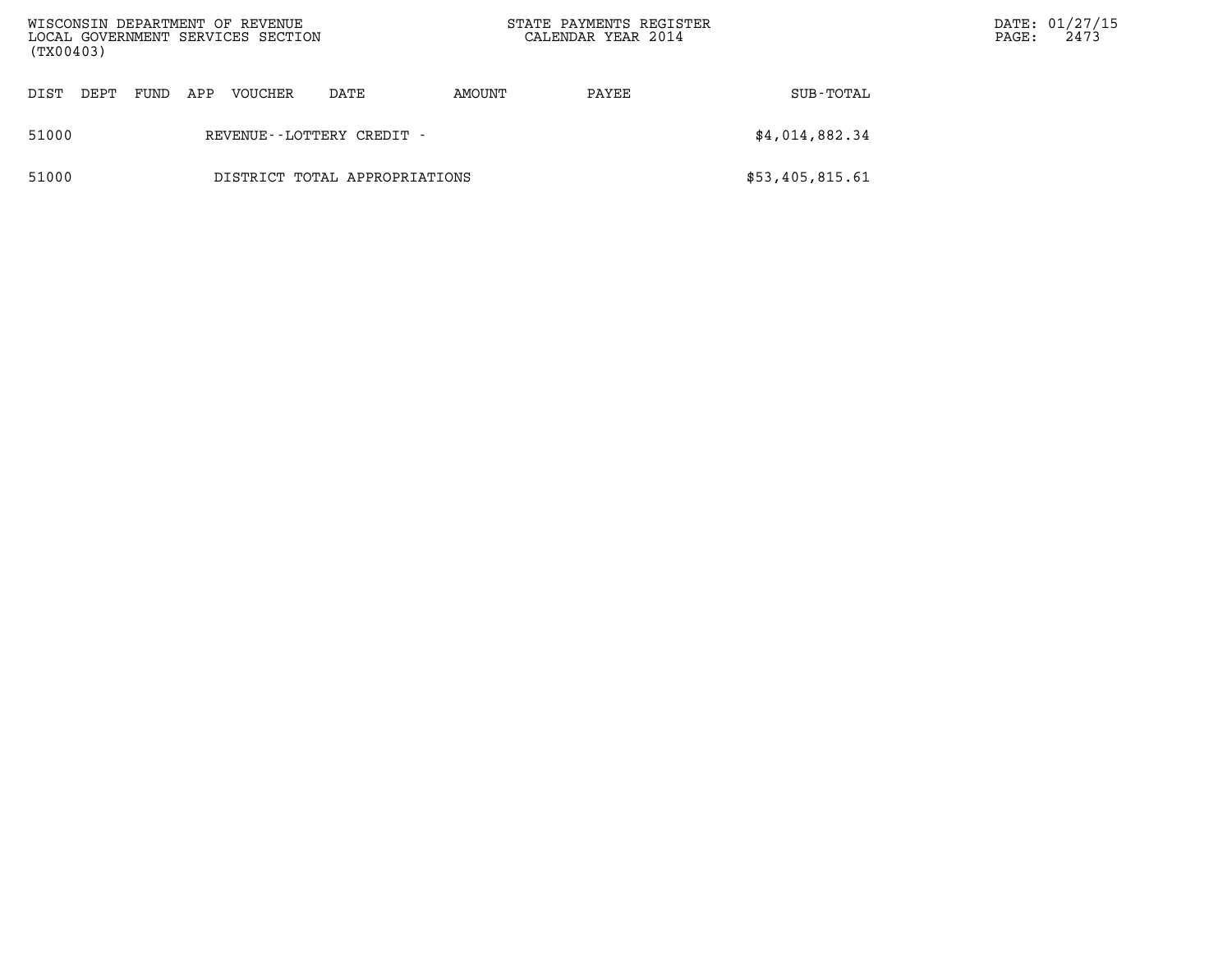| (TX00403)                                             |           |                    |                               |                            |                                                        |                                              |                                                                                                                                                                  |                                               | DATE: 01/27/15<br>$\mathtt{PAGE:}$<br>2474 |
|-------------------------------------------------------|-----------|--------------------|-------------------------------|----------------------------|--------------------------------------------------------|----------------------------------------------|------------------------------------------------------------------------------------------------------------------------------------------------------------------|-----------------------------------------------|--------------------------------------------|
|                                                       |           |                    |                               | DIST DEPT FUND APP VOUCHER | DATE                                                   | AMOUNT                                       | PAYEE                                                                                                                                                            | $\operatorname{SUB}$ - $\operatorname{TOTAL}$ |                                            |
| 51002                                                 | 51002 165 |                    |                               |                            |                                                        | SAFETY/PROF SERV--FIRE INSURANCE DUES        | 002 225 01272 06-30-14 24,528.45 TREAS TN BURLINGTON                                                                                                             | \$24,528.45                                   |                                            |
| 51002 370<br>51002 370<br>51002                       |           | 002 503            | 002 503                       | 17245<br>17245             |                                                        | NAT RESOURCES--AIDS IN LIEU OF TAXES         | 03-31-14 3,092.21 TREAS TN BURLINGTON<br>03-31-14 2,121.81 TREAS TN BURLINGTON<br>TOWN SHARE 709.77                                                              | \$5,214.02                                    |                                            |
| 51002 370<br>51002                                    |           |                    | 012 381                       |                            | NAT RESOURCES--BOAT PATROL                             |                                              | 00560  03-28-14  4,098.56  TREAS TN BURLINGTON                                                                                                                   | \$4,098.56                                    |                                            |
| 51002 370<br>51002                                    |           |                    |                               |                            |                                                        | NAT RESOURCES--BOATING ENFORCEMENT AIDS      | 012 550 00560 03-28-14 14,201.50 TREAS TN BURLINGTON                                                                                                             | \$14,201.50                                   |                                            |
| 51002 370<br>51002                                    |           |                    | 012 571                       |                            |                                                        | NAT RESOURCES - - FOREST CROP/MFL/CO FOREST  | 38065  06-16-14  26.00 TREAS TN BURLINGTON                                                                                                                       | \$26.00                                       |                                            |
| 51002 370<br>51002 370<br>51002                       |           | 012 579<br>012 579 |                               | 19375<br>19675             | $04 - 16 - 14$<br>04 - 16 - 14                         | NAT RESOURCES -- AIDS IN LIEU OF TAXES       | 301.81 TREAS TN BURLINGTON<br>293.46 TREAS TN BURLINGTON                                                                                                         | \$595.27                                      |                                            |
| 51002 370<br>51002                                    |           |                    |                               |                            | NAT RESOURCES -- RU RECYCLING GRANT                    |                                              | 074 670 41927 05-23-14 19,284.51 TREAS TN BURLINGTON                                                                                                             | \$19, 284.51                                  |                                            |
| 51002 395<br>51002 395<br>51002<br>51002 395<br>51002 | 395       | 011 191            | 011 191<br>011 191<br>011 191 | 21271<br>31271             | 07-07-14<br>$10 - 06 - 14$                             | TRANSPORTATION - - GENERAL TRANSP AIDS - GTA | 05271  01-06-14  51,526.30  TOWN OF BURLINGTON<br>11271  04-07-14  51,526.30  TOWN OF BURLINGTON<br>51,526.30 TOWN OF BURLINGTON<br>51,526.33 TOWN OF BURLINGTON | \$206, 105.23                                 |                                            |
| 51002 455<br>51002 455<br>51002                       |           |                    | 002 231<br>002 231            | 00965                      | 09-04-14<br>JUSTICE - - LAW ENFORCEMENT TRAINING       |                                              | 160.00 TREAS TN BURLINGTON<br>160.00 TREAS TN BURLINGTON                                                                                                         | \$320.00                                      |                                            |
| 51002 835<br>51002 835<br>51002                       |           | 002 105<br>002 105 |                               | 44215<br>81322             | 07-28-14<br>11-17-14<br>REVENUE--STATE SHARED REVENUES |                                              | 11,747.06 TREAS TN BURLINGTON<br>66,712.84 TREAS TN BURLINGTON                                                                                                   | \$78,459.90                                   |                                            |
| 51002 835<br>51002                                    |           |                    |                               | 002 109 03160              | 07-28-14<br>REVENUE - - EXEMPT COMPUTER AID            |                                              | 366.00 TREAS TN BURLINGTON                                                                                                                                       | \$366.00                                      |                                            |
| 51002 835                                             |           |                    | 021 363                       | 36289                      | 03-24-14                                               |                                              | 9,097.53 TREAS TN BURLINGTON                                                                                                                                     |                                               |                                            |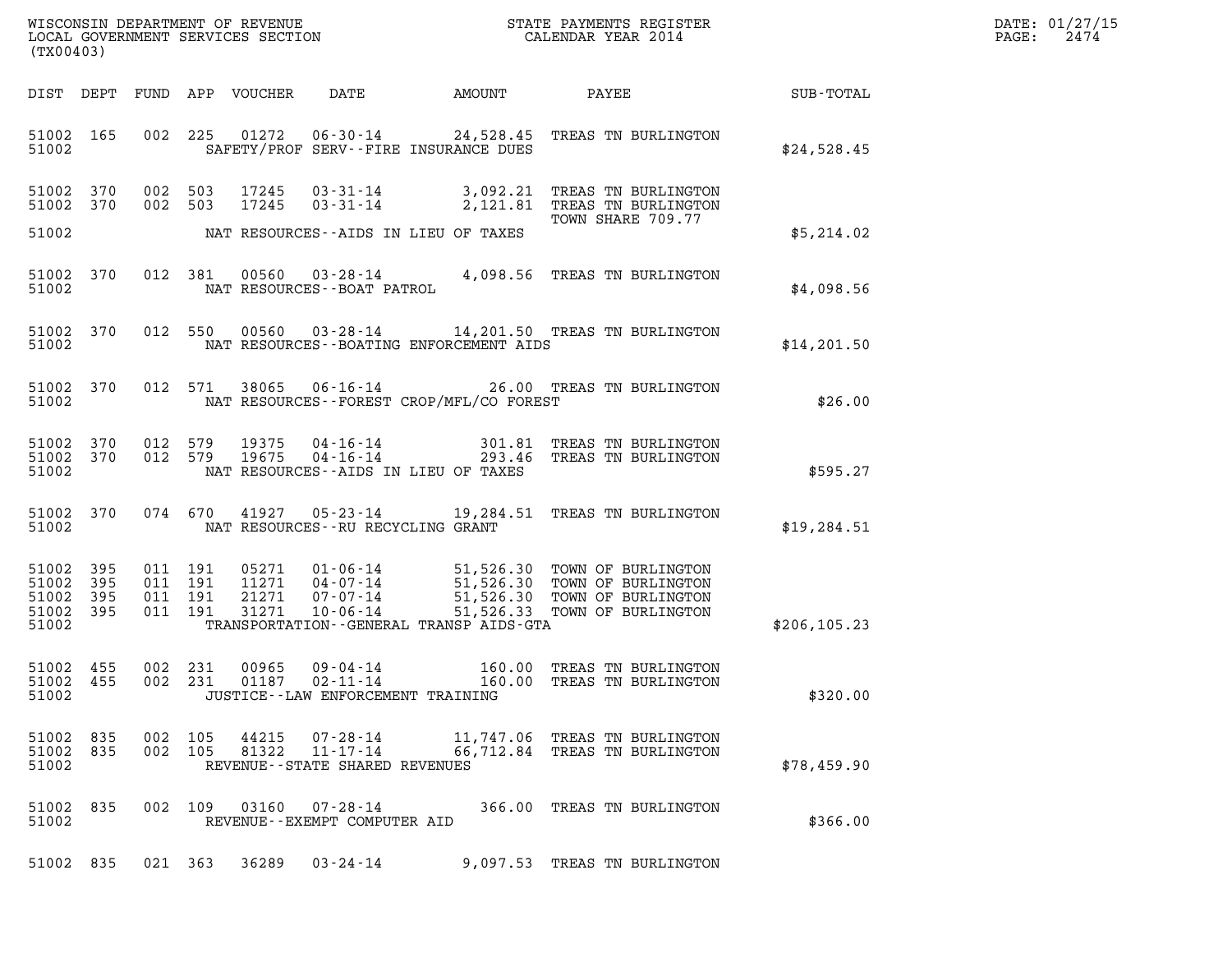| (TX00403) |      |      |     | WISCONSIN DEPARTMENT OF REVENUE<br>LOCAL GOVERNMENT SERVICES SECTION |                               |        | STATE PAYMENTS REGISTER<br>CALENDAR YEAR 2014 |              | PAGE: | DATE: 01/27/15<br>2475 |
|-----------|------|------|-----|----------------------------------------------------------------------|-------------------------------|--------|-----------------------------------------------|--------------|-------|------------------------|
| DIST      | DEPT | FUND | APP | VOUCHER                                                              | DATE                          | AMOUNT | PAYEE                                         | SUB-TOTAL    |       |                        |
| 51002     |      |      |     |                                                                      | REVENUE--LOTTERY CREDIT -     |        |                                               | \$9,097.53   |       |                        |
| 51002     |      |      |     |                                                                      | DISTRICT TOTAL APPROPRIATIONS |        |                                               | \$362,296.97 |       |                        |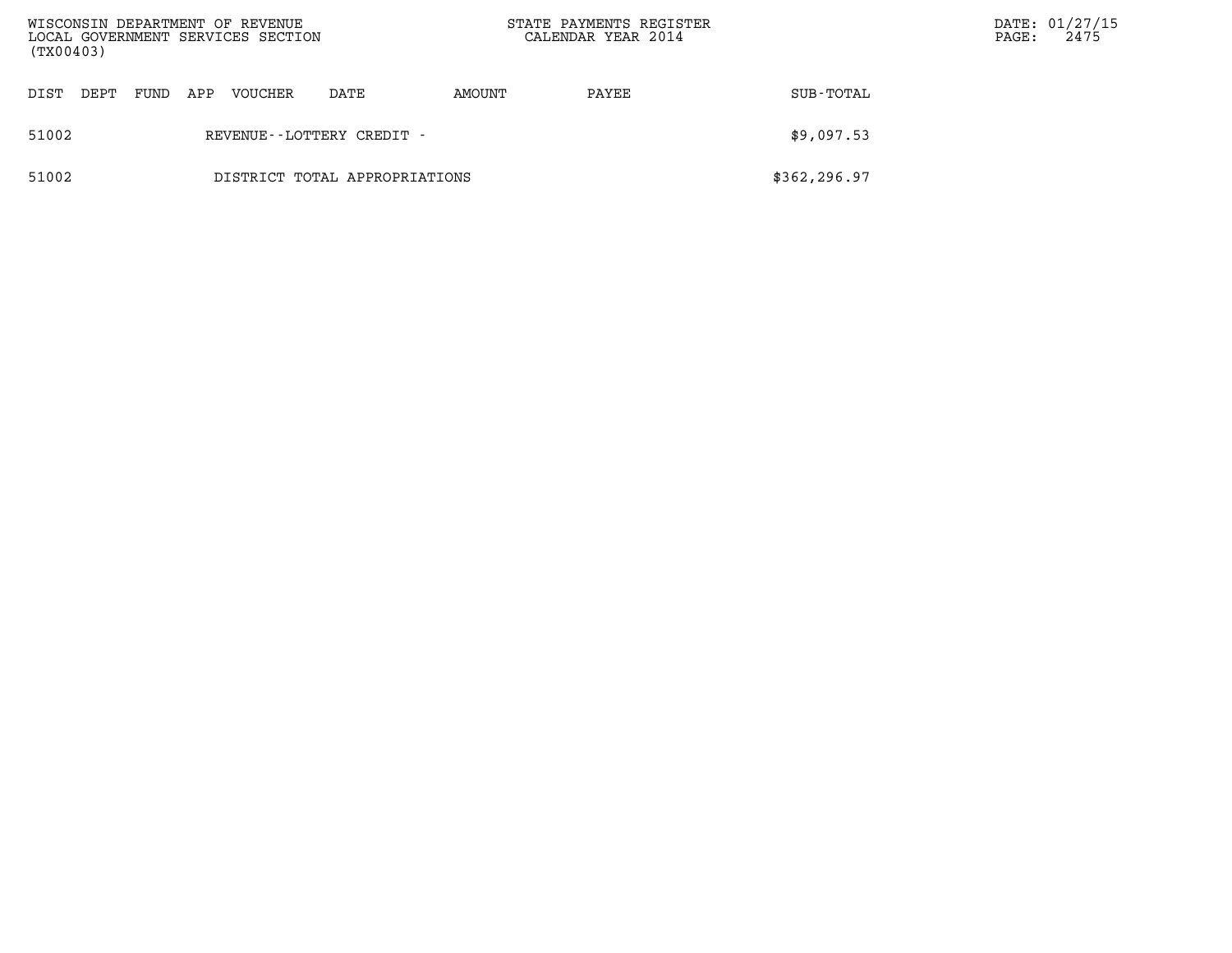| (TX00403)                                                                                                         |                                                                                  |                                                                                  |                                                                                  |                                                                                                          |                                                                                                                                                                                                                                          |                                                                                                                                                        |                                                                                                                                                                                                                                                                         |               |
|-------------------------------------------------------------------------------------------------------------------|----------------------------------------------------------------------------------|----------------------------------------------------------------------------------|----------------------------------------------------------------------------------|----------------------------------------------------------------------------------------------------------|------------------------------------------------------------------------------------------------------------------------------------------------------------------------------------------------------------------------------------------|--------------------------------------------------------------------------------------------------------------------------------------------------------|-------------------------------------------------------------------------------------------------------------------------------------------------------------------------------------------------------------------------------------------------------------------------|---------------|
| DIST                                                                                                              | DEPT                                                                             | FUND                                                                             | APP                                                                              | <b>VOUCHER</b>                                                                                           | DATE                                                                                                                                                                                                                                     | AMOUNT                                                                                                                                                 | PAYEE                                                                                                                                                                                                                                                                   | SUB-TOTAL     |
| 51004<br>51004<br>51004<br>51004<br>51004<br>51004<br>51004<br>51004<br>51004<br>51004<br>51004<br>51004<br>51004 | 435<br>435<br>435<br>435<br>435<br>435<br>435<br>435<br>435<br>435<br>435<br>435 | 005<br>005<br>005<br>005<br>005<br>005<br>005<br>005<br>005<br>005<br>005<br>005 | 000<br>000<br>000<br>000<br>000<br>000<br>000<br>000<br>000<br>000<br>000<br>000 | 90412<br>90415<br>90416<br>90417<br>90419<br>90420<br>90500<br>90502<br>90506<br>90508<br>90509<br>90510 | $01 - 01 - 14$<br>$02 - 01 - 14$<br>$03 - 01 - 14$<br>04-01-14<br>$05 - 01 - 14$<br>$06 - 01 - 14$<br>$07 - 01 - 14$<br>$08 - 01 - 14$<br>09-01-14<br>$10 - 01 - 14$<br>11-01-14<br>$12 - 01 - 14$<br>HEALTH SERVICES - - STATE/FED AIDS | 16,876.00<br>12,398.00<br>12,296.00<br>5,863.00<br>11,815.00<br>17,274.00<br>11,863.00<br>9,749.00<br>21,290.00<br>11,230.00<br>28,461.00<br>24,095.00 | TOWN OF<br>CALEDONIA<br>TOWN OF CALEDONIA<br>TOWN OF<br>CALEDONIA<br>TOWN OF<br>CALEDONIA<br>TOWN OF CALEDONIA<br>TOWN OF CALEDONIA<br>TOWN OF<br>CALEDONIA<br>TOWN OF CALEDONIA<br>TOWN OF CALEDONIA<br>TOWN OF<br>CALEDONIA<br>TOWN OF CALEDONIA<br>TOWN OF CALEDONIA | \$183, 210.00 |
| 51004                                                                                                             |                                                                                  |                                                                                  |                                                                                  |                                                                                                          | DISTRICT TOTAL APPROPRIATIONS                                                                                                                                                                                                            |                                                                                                                                                        |                                                                                                                                                                                                                                                                         | \$183, 210.00 |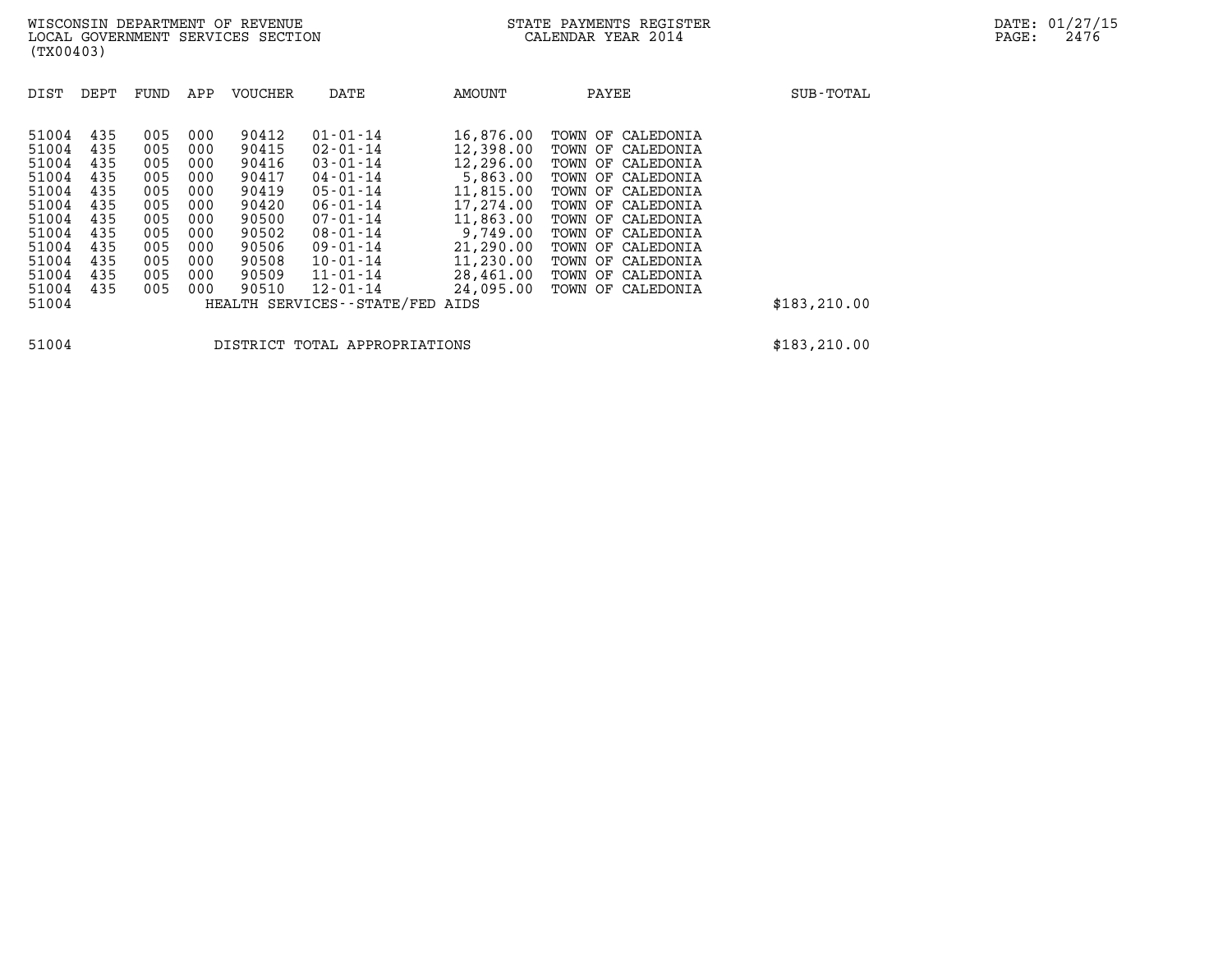| DATE: | 01/27/15 |
|-------|----------|
| PAGE: | 2477     |

| (TX00403)                                     |                       |                                          |            |                                  |                                                                         |                                                                                     |                                                                                |              | DATE: 01/27/15<br>PAGE:<br>2477 |
|-----------------------------------------------|-----------------------|------------------------------------------|------------|----------------------------------|-------------------------------------------------------------------------|-------------------------------------------------------------------------------------|--------------------------------------------------------------------------------|--------------|---------------------------------|
|                                               |                       |                                          |            | DIST DEPT FUND APP VOUCHER       | DATE                                                                    | AMOUNT                                                                              | PAYEE                                                                          | SUB-TOTAL    |                                 |
| 51006 165<br>51006                            |                       |                                          | 002 225    | 01273                            |                                                                         | SAFETY/PROF SERV--FIRE INSURANCE DUES                                               | 06-30-14 11,590.37 TREAS TN DOVER                                              | \$11,590.37  |                                 |
| 51006 370<br>51006<br>51006 370               | 370                   | 002 503<br>002 503<br>002 503            |            | 17073<br>17073<br>17073          | 02-14-14<br>02-14-14                                                    | 2.92<br>$02 - 14 - 14$ 1,796.68<br>154.86                                           | TREAS TN DOVER<br>TREAS TN DOVER<br>TREAS TN DOVER<br>TOWN SHARE 230.01        |              |                                 |
| 51006                                         |                       |                                          |            |                                  |                                                                         | NAT RESOURCES--AIDS IN LIEU OF TAXES                                                |                                                                                | \$1,954.46   |                                 |
| 51006 370<br>51006                            |                       |                                          | 012 381    | 00564                            | NAT RESOURCES - - BOAT PATROL                                           |                                                                                     | 03-28-14 2,040.12 TREAS TN DOVER                                               | \$2,040.12   |                                 |
| 51006 370<br>51006                            |                       |                                          | 012 550    | 00564                            |                                                                         | NAT RESOURCES--BOATING ENFORCEMENT AIDS                                             | 03-28-14 7,069.02 TREAS TN DOVER                                               | \$7,069.02   |                                 |
| 51006 370<br>51006                            |                       |                                          | 012 571    | 38066                            | 06-16-14                                                                | NAT RESOURCES--FOREST CROP/MFL/CO FOREST                                            | 21.20 TREAS TN DOVER                                                           | \$21.20      |                                 |
| 51006<br>51006<br>51006<br>51006 370<br>51006 | 370<br>370<br>370     | 012 579<br>012 579<br>012 579<br>012 579 |            | 19676<br>19676<br>19676<br>19676 | 04 - 16 - 14<br>04 - 16 - 14<br>04-16-14<br>04-16-14                    | 62.40<br>136.12<br>NAT RESOURCES--AIDS IN LIEU OF TAXES                             | 1.46 TREAS TN DOVER<br>6.24 TREAS TN DOVER<br>TREAS TN DOVER<br>TREAS TN DOVER | \$206.22     |                                 |
| 51006 370<br>51006                            |                       |                                          |            |                                  | NAT RESOURCES -- RU RECYCLING GRANT                                     |                                                                                     | 074 670 41928 05-23-14 3,752.47 TREAS TN DOVER                                 | \$3,752.47   |                                 |
| 51006 395<br>51006                            |                       |                                          | 011 174    | 28335                            | TRANSPORTATION--FLOOD DAMAGE AID                                        |                                                                                     | 10-22-14 105,018.31 TREAS TN DOVER                                             | \$105,018.31 |                                 |
| 51006 395<br>51006<br>51006<br>51006<br>51006 | - 395<br>- 395<br>395 | 011 191<br>011 191<br>011 191            | 011 191    | 05272<br>11272<br>21272<br>31272 | 01-06-14<br>$04 - 07 - 14$<br>$07 - 07 - 14$<br>$10 - 06 - 14$          | 21,687.70<br>21,687.70<br>21,687.73<br>TRANSPORTATION - - GENERAL TRANSP AIDS - GTA | 21,687.70 TOWN OF DOVER<br>TOWN OF DOVER<br>TOWN OF DOVER<br>TOWN OF DOVER     | \$86,750.83  |                                 |
| 51006<br>51006 455<br>51006                   | 455                   | 002<br>002                               | 231<br>231 | 01345<br>02211                   | $02 - 18 - 14$<br>$11 - 03 - 14$<br>JUSTICE -- LAW ENFORCEMENT TRAINING | 960.00<br>160.00                                                                    | TREAS TN DOVER<br>TREAS TN DOVER                                               | \$1,120.00   |                                 |
| 51006 835<br>51006<br>51006                   | 835                   | 002 105<br>002 105                       |            | 44216<br>81323                   | $07 - 28 - 14$<br>$11 - 17 - 14$<br>REVENUE - - STATE SHARED REVENUES   |                                                                                     | 7,927.06 TREAS TN DOVER<br>45,951.38 TREAS TN DOVER                            | \$53,878.44  |                                 |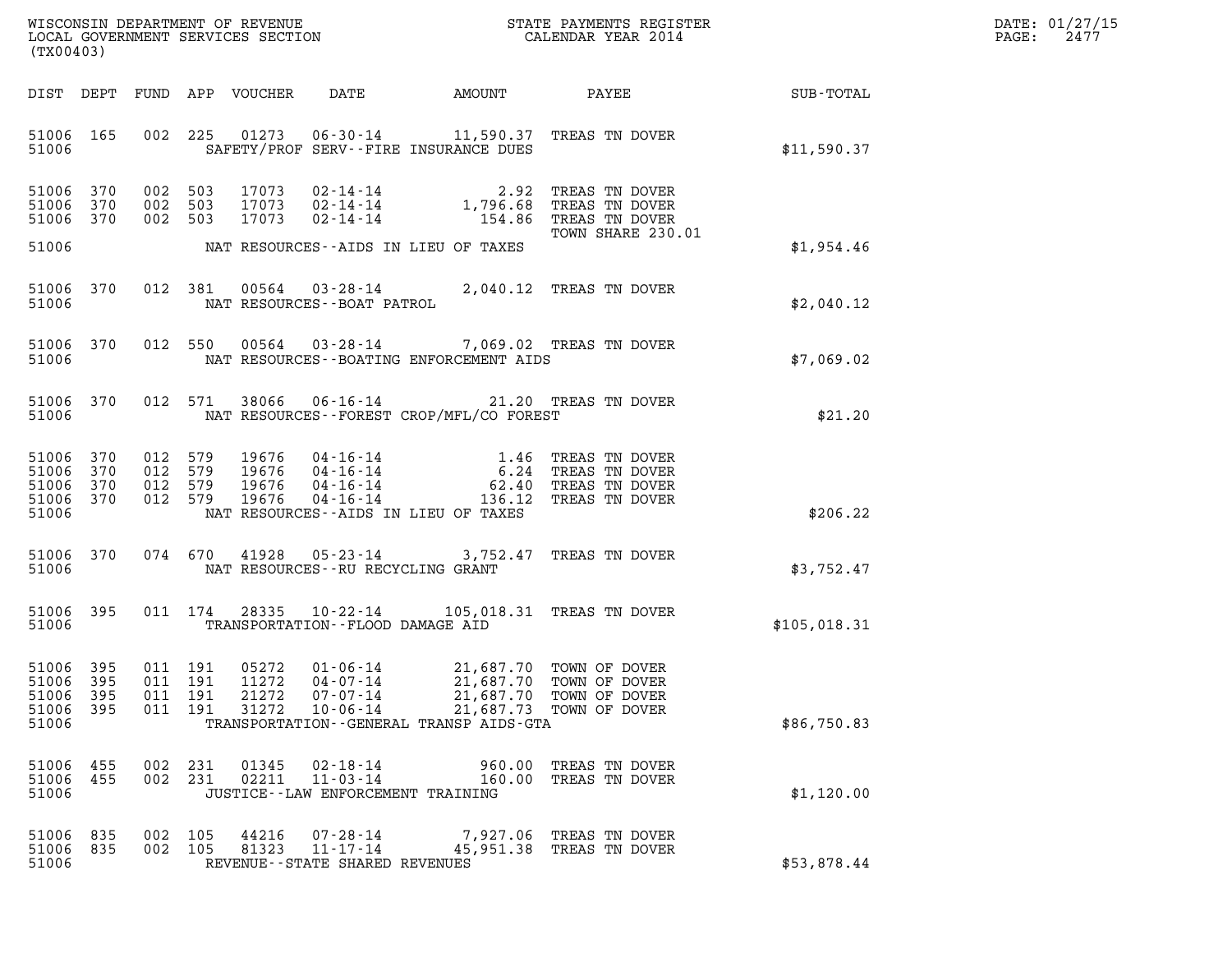| WISCONSIN DEPARTMENT OF REVENUE<br>LOCAL GOVERNMENT SERVICES SECTION<br>(TX00403) |      |     |         |                                                          |           | STATE PAYMENTS REGISTER<br>CALENDAR YEAR 2014 |              | DATE: 01/27/15<br>2478<br>PAGE: |
|-----------------------------------------------------------------------------------|------|-----|---------|----------------------------------------------------------|-----------|-----------------------------------------------|--------------|---------------------------------|
| DIST<br>DEPT                                                                      | FUND | APP | VOUCHER | DATE                                                     | AMOUNT    | PAYEE                                         | SUB-TOTAL    |                                 |
| 51006<br>835<br>51006                                                             | 002  | 109 | 03161   | $07 - 28 - 14$<br>REVENUE--EXEMPT COMPUTER AID           | 138.00    | TREAS TN DOVER                                | \$138.00     |                                 |
| 51006<br>835<br>51006                                                             | 002  | 501 | 00003   | $02 - 03 - 14$<br>DOA-PAYMENT FOR MUNICIPAL SERVICES AID |           | 40,529.56 TREAS TN DOVER                      | \$40,529.56  |                                 |
| 51006<br>835<br>51006                                                             | 021  | 363 | 36290   | $03 - 24 - 14$<br>REVENUE--LOTTERY CREDIT -              | 10,896.96 | TREAS TN DOVER                                | \$10,896.96  |                                 |
| 51006                                                                             |      |     |         | DISTRICT TOTAL APPROPRIATIONS                            |           |                                               | \$324,965.96 |                                 |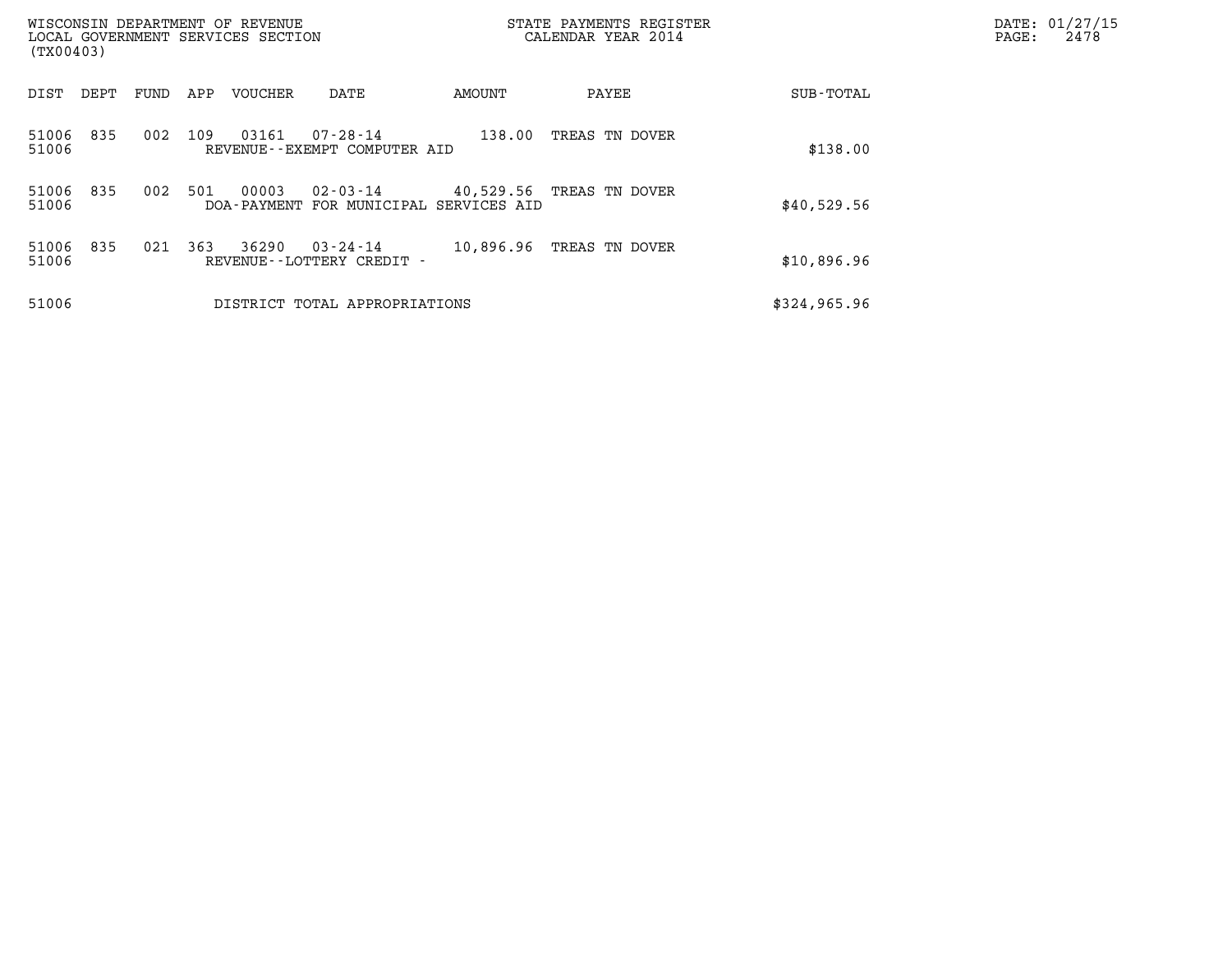| (TX00403)                                         |            |                               |                               |                            |                                                                 |                                             |                                                                                                                                                                          |                 | DATE: 01/27/15<br>2479<br>$\mathtt{PAGE:}$ |
|---------------------------------------------------|------------|-------------------------------|-------------------------------|----------------------------|-----------------------------------------------------------------|---------------------------------------------|--------------------------------------------------------------------------------------------------------------------------------------------------------------------------|-----------------|--------------------------------------------|
|                                                   |            |                               |                               | DIST DEPT FUND APP VOUCHER | DATE                                                            | AMOUNT                                      |                                                                                                                                                                          | PAYEE SUB-TOTAL |                                            |
| 51010                                             | 51010 165  |                               |                               |                            |                                                                 | SAFETY/PROF SERV--FIRE INSURANCE DUES       | 002 225 01274 06-30-14 27,367.64 TREAS TN NORWAY                                                                                                                         | \$27,367.64     |                                            |
| 51010 370<br>51010 370<br>51010                   |            |                               | 002 503<br>002 503            |                            |                                                                 | NAT RESOURCES--AIDS IN LIEU OF TAXES        | TOWN SHARE 146.47                                                                                                                                                        | \$1,669.09      |                                            |
| 51010                                             | 51010 370  |                               |                               |                            | NAT RESOURCES - - BOAT PATROL                                   |                                             | 012 381 00582 03-28-14 3,325.81 TREAS TN NORWAY                                                                                                                          | \$3,325.81      |                                            |
| 51010                                             | 51010 370  |                               |                               |                            |                                                                 | NAT RESOURCES - - BOATING ENFORCEMENT AIDS  | 012 550 00582 03-28-14 11,523.93 TREAS TN NORWAY                                                                                                                         | \$11,523.93     |                                            |
| 51010                                             | 51010 370  |                               |                               |                            |                                                                 | NAT RESOURCES - - FOREST CROP/MFL/CO FOREST | 012 571 38067 06-16-14 23.43 TREAS TN NORWAY                                                                                                                             | \$23.43         |                                            |
| 51010 370<br>51010<br>51010 370<br>51010          | 370        | 012 579<br>012 579<br>012 579 |                               |                            |                                                                 | NAT RESOURCES -- AIDS IN LIEU OF TAXES      | 19677  04-16-14   1.00 TREAS TN NORWAY<br>19677  04-16-14   164.62 TREAS TN NORWAY<br>19677  04-16-14   104.08 TREAS TN NORWAY                                           | \$269.70        |                                            |
| 51010                                             | 51010 370  |                               |                               |                            | NAT RESOURCES--RU RECYCLING GRANT                               |                                             | 074 670 41929 05-23-14 24,352.25 TREAS TN NORWAY                                                                                                                         | \$24,352.25     |                                            |
| 51010 395<br>51010<br>51010<br>51010 395<br>51010 | 395<br>395 | 011 191                       | 011 191<br>011 191<br>011 191 |                            |                                                                 | TRANSPORTATION--GENERAL TRANSP AIDS-GTA     | 05273 01-06-14 31,850.26 TOWN OF NORWAY<br>11273 04-07-14 31,850.26 TOWN OF NORWAY<br>21273 07-07-14 31,850.26 TOWN OF NORWAY<br>31273 10-06-14 31,850.28 TOWN OF NORWAY | \$127,401.06    |                                            |
| 51010 455<br>51010                                |            |                               | 002 231                       |                            | $01622$ $02 - 24 - 14$<br>JUSTICE - - LAW ENFORCEMENT TRAINING  |                                             | 960.00 TREAS TN NORWAY                                                                                                                                                   | \$960.00        |                                            |
| 51010<br>51010<br>51010                           | 835<br>835 | 002 105<br>002 105            |                               | 44217<br>81324             | 07-28-14<br>$11 - 17 - 14$<br>REVENUE - - STATE SHARED REVENUES |                                             | 13,438.34 TREAS TN NORWAY<br>76,172.63 TREAS TN NORWAY                                                                                                                   | \$89,610.97     |                                            |
| 51010 835<br>51010                                |            |                               |                               | 002 109 03162              | 07-28-14<br>REVENUE--EXEMPT COMPUTER AID                        |                                             | 307.00 TREAS TN NORWAY                                                                                                                                                   | \$307.00        |                                            |
| 51010                                             |            |                               |                               |                            | DISTRICT TOTAL APPROPRIATIONS                                   |                                             |                                                                                                                                                                          | \$286,810.88    |                                            |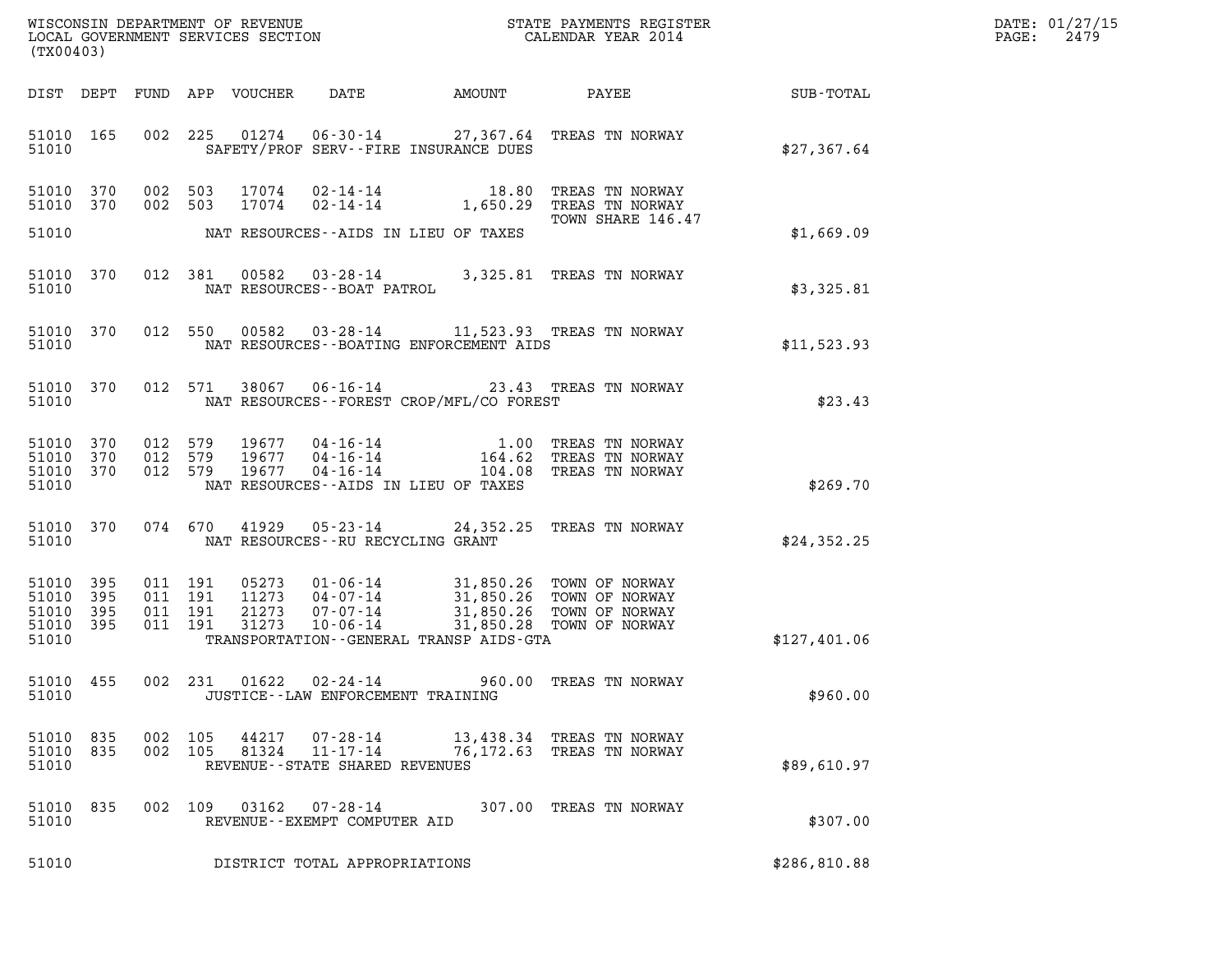| (TX00403)                                |                  |                                          |         |                            |                                   |                                          |                                                                                                                                                                                          |              | DATE: 01/27/15<br>2480<br>$\mathtt{PAGE:}$ |
|------------------------------------------|------------------|------------------------------------------|---------|----------------------------|-----------------------------------|------------------------------------------|------------------------------------------------------------------------------------------------------------------------------------------------------------------------------------------|--------------|--------------------------------------------|
|                                          |                  |                                          |         | DIST DEPT FUND APP VOUCHER | DATE                              | AMOUNT                                   | PAYEE                                                                                                                                                                                    | SUB-TOTAL    |                                            |
| 51012                                    | 51012 165        |                                          |         |                            |                                   | SAFETY/PROF SERV--FIRE INSURANCE DUES    | 002 225 01275 06-30-14 16,639.81 TREAS TN RAYMOND                                                                                                                                        | \$16,639.81  |                                            |
| 51012                                    | 51012 370        |                                          | 000 001 |                            |                                   | NAT RESOURCES-SEVERANCE/YIELD/WITHDRAWAL | 03DNR  11-04-14  509.28 TREAS TOWN RAYMOND                                                                                                                                               | \$509.28     |                                            |
| 51012                                    | 51012 370        |                                          |         |                            |                                   | NAT RESOURCES--FOREST CROP/MFL/CO FOREST | 012 571 38068 06-16-14 43.02 TREAS TN RAYMOND                                                                                                                                            | \$43.02      |                                            |
| 51012                                    | 51012 370        |                                          |         |                            | NAT RESOURCES--RU RECYCLING GRANT |                                          | 074 670 41930 05-23-14 1,250.00 TREAS TN RAYMOND                                                                                                                                         | \$1,250.00   |                                            |
| 51012<br>51012 395<br>51012 395<br>51012 | 51012 395<br>395 | 011 191<br>011 191<br>011 191<br>011 191 |         |                            |                                   | TRANSPORTATION--GENERAL TRANSP AIDS-GTA  | 05274  01-06-14  29,076.99  TOWN OF RAYMOND<br>11274  04-07-14  29,076.99  TOWN OF RAYMOND<br>21274  07-07-14  29,076.99  TOWN OF RAYMOND<br>31274  10-06-14  29,077.01  TOWN OF RAYMOND | \$116,307.98 |                                            |
| 51012                                    | 51012 395        |                                          |         |                            |                                   | TRANSPORTATION - - LRIP/TRIP/MSIP GRANTS | 011  278  17840  07-10-14  15,055.07  TREAS TN RAYMOND                                                                                                                                   | \$15,055.07  |                                            |
| 51012 435<br>51012                       |                  |                                          |         | 005 162 01HSD              |                                   | HS--AMBULANCE FUNDING ASSISTANCE GRANTS  | 09-08-14 4, 243.88 TREAS TOWN RAYMOND                                                                                                                                                    | \$4,243.88   |                                            |
| 51012 435<br>51012                       |                  |                                          |         |                            |                                   | HS--PREPAID MEDICAL TRANSPORT REIMBURSE  | 005 163 01LGS 11-17-14 1,000.00 TOWN OF RAYMOND FIRE & RESCUE                                                                                                                            | \$1,000.00   |                                            |
| 51012 835<br>51012 835<br>51012          |                  | 002 105<br>002 105                       |         |                            | REVENUE - - STATE SHARED REVENUES |                                          | $44218$ $07 - 28 - 14$ 7,882.09 TREAS TN RAYMOND<br>81325 11-17-14 43,865.56 TREAS TN RAYMOND                                                                                            | \$51,747.65  |                                            |
| 51012                                    | 51012 835        |                                          |         |                            | REVENUE--EXEMPT COMPUTER AID      |                                          | 002 109 03163 07-28-14 6,254.00 TREAS TN RAYMOND                                                                                                                                         | \$6,254.00   |                                            |
| 51012 835<br>51012                       |                  |                                          |         | 002 501 00003              | $02 - 03 - 14$                    | DOA-PAYMENT FOR MUNICIPAL SERVICES AID   | 47.24 TREAS TN RAYMOND                                                                                                                                                                   | \$47.24      |                                            |
| 51012                                    |                  |                                          |         |                            | DISTRICT TOTAL APPROPRIATIONS     |                                          |                                                                                                                                                                                          | \$213,097.93 |                                            |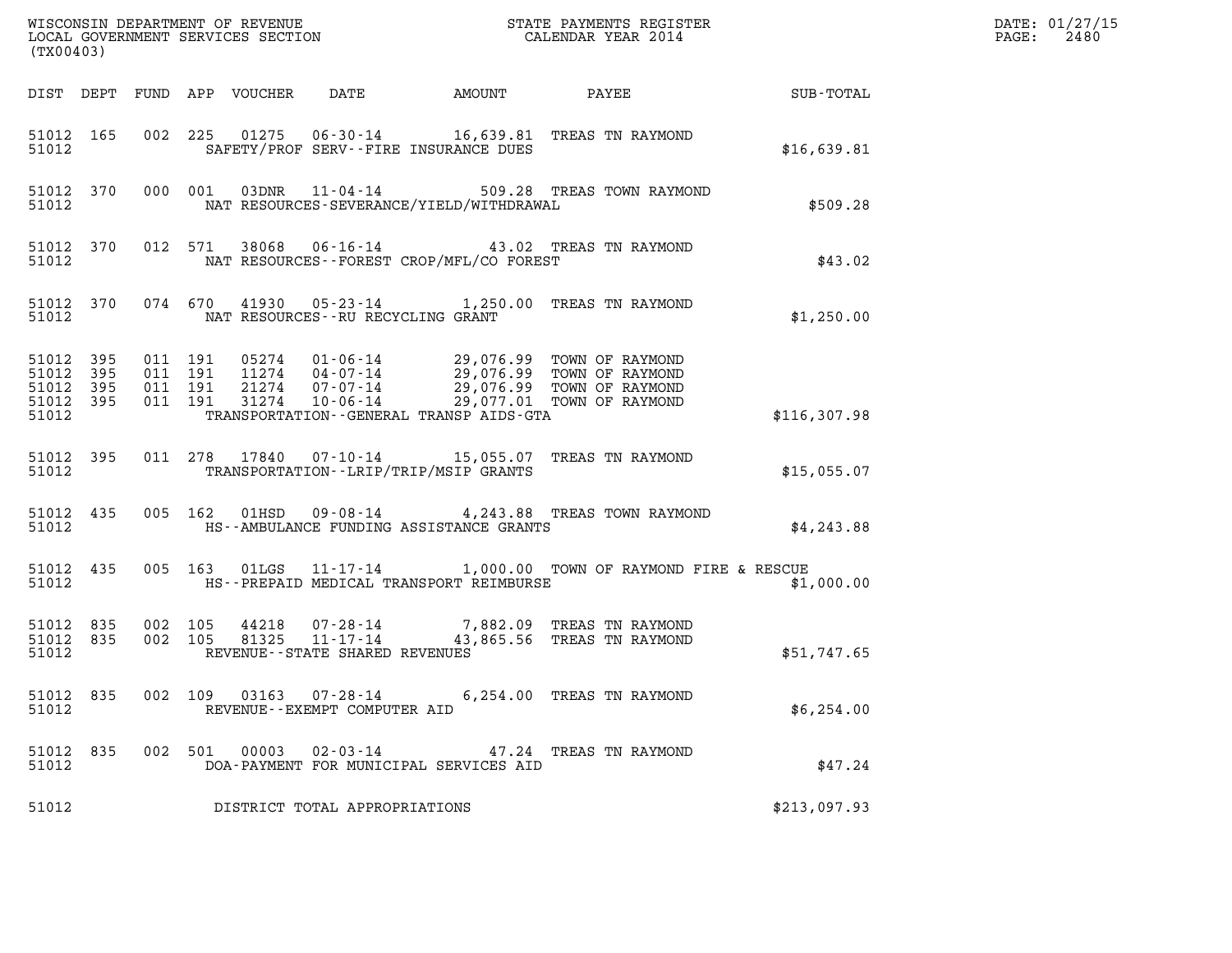| (TX00403)                                                                                               |                                                      |                                 |                                                                                        |                                           |                                                                                                    |                                                                                                       |                                                                                                                                                                                                                                                                                                                                                      |              | PATE: 01/27/15<br>PAGE: 2481 |
|---------------------------------------------------------------------------------------------------------|------------------------------------------------------|---------------------------------|----------------------------------------------------------------------------------------|-------------------------------------------|----------------------------------------------------------------------------------------------------|-------------------------------------------------------------------------------------------------------|------------------------------------------------------------------------------------------------------------------------------------------------------------------------------------------------------------------------------------------------------------------------------------------------------------------------------------------------------|--------------|------------------------------|
|                                                                                                         |                                                      |                                 |                                                                                        |                                           |                                                                                                    |                                                                                                       | DIST DEPT FUND APP VOUCHER DATE AMOUNT PAYEE PAYEE SUB-TOTAL                                                                                                                                                                                                                                                                                         |              |                              |
|                                                                                                         | 51016                                                |                                 |                                                                                        |                                           |                                                                                                    | SAFETY/PROF SERV--FIRE INSURANCE DUES                                                                 | 51016 165 002 225 01276 06-30-14 26,181.65 TREAS TN WATERFORD                                                                                                                                                                                                                                                                                        | \$26, 181.65 |                              |
|                                                                                                         |                                                      |                                 |                                                                                        |                                           |                                                                                                    |                                                                                                       | 51016 370 002 503 16644 01-30-14 20,641.66 TREAS TN WATERFORD<br><b>TOWN SHARE 2554.56</b>                                                                                                                                                                                                                                                           |              |                              |
|                                                                                                         |                                                      |                                 |                                                                                        |                                           |                                                                                                    | 51016 MAT RESOURCES--AIDS IN LIEU OF TAXES                                                            |                                                                                                                                                                                                                                                                                                                                                      | \$20,641.66  |                              |
|                                                                                                         |                                                      |                                 |                                                                                        |                                           | 51016 MAT RESOURCES--BOAT PATROL                                                                   |                                                                                                       | 51016 370 012 381 00597 03-28-14 2,351.41 TREAS TN WATERFORD                                                                                                                                                                                                                                                                                         | \$2,351.41   |                              |
|                                                                                                         |                                                      |                                 |                                                                                        |                                           |                                                                                                    |                                                                                                       | 51016 370 012 550 00597 03-28-14 8,147.62 TREAS TN WATERFORD<br>51016 MAT RESOURCES--BOATING ENFORCEMENT AIDS                                                                                                                                                                                                                                        | \$8,147.62   |                              |
|                                                                                                         |                                                      |                                 |                                                                                        |                                           |                                                                                                    | 51016 MAT RESOURCES--FOREST CROP/MFL/CO FOREST                                                        | 51016 370 012 571 38069 06-16-14 16.00 TREAS TN WATERFORD                                                                                                                                                                                                                                                                                            | \$16.00      |                              |
|                                                                                                         | 51016                                                |                                 |                                                                                        |                                           |                                                                                                    | NAT RESOURCES--AIDS IN LIEU OF TAXES                                                                  | $51016$ 370 012 579 19678 04-16-14 802.38 TREAS TN WATERFORD 51016 370 012 579 19678 04-16-14 277.00 TREAS TN WATERFORD                                                                                                                                                                                                                              | \$1,079.38   |                              |
|                                                                                                         |                                                      |                                 |                                                                                        |                                           | 51016 MAT RESOURCES--RU RECYCLING GRANT                                                            |                                                                                                       | 51016 370 074 670 41931 05-23-14 17,828.20 TREAS TN WATERFORD                                                                                                                                                                                                                                                                                        | \$17,828.20  |                              |
|                                                                                                         |                                                      |                                 |                                                                                        |                                           | 51016 NAT RESOURCES - STEWARDSHIP 2000                                                             |                                                                                                       | 51016 370 095 512 01133 11-17-14 769.34 TREAS TN WATERFORD                                                                                                                                                                                                                                                                                           | \$769.34     |                              |
| 51016 395<br>51016<br>51016<br>51016<br>51016 395<br>51016<br>51016<br>51016<br>51016<br>51016<br>51016 | 395<br>395<br>395<br>395<br>395<br>395<br>395<br>395 | 011<br>011<br>011<br>011<br>011 | 011 185<br>011 185<br>011 185<br>011 185<br>011 185<br>185<br>185<br>185<br>185<br>185 | 18075<br>21525<br>25461<br>33743<br>98512 | $07 - 16 - 14$<br>$08 - 18 - 14$<br>$09 - 26 - 14$<br>$12 - 15 - 14$<br>$01 - 06 - 14$             | 1,265.52<br>2,275.08<br>2,741.40<br>3,030.84<br>366.36<br>TRANSPORTATION - - HIGHWAY SAFETY - FEDERAL | 04774  02-24-14  99.96 TREAS TN WATERFORD<br>07470  03-24-14  366.36 TREAS TN WATERFORD<br>09339  04-14-14  1,408.92 TREAS TN WATERFORD<br>15709  06-23-14  2,586.24 TREAS TN WATERFORD<br>17403  07-10-14  2,586.24 TREAS TN WATERFOR<br>TREAS TN WATERFORD<br>TREAS TN WATERFORD<br>TREAS TN WATERFORD<br>TREAS TN WATERFORD<br>TREAS TN WATERFORD | \$14,507.04  |                              |
| 51016<br>51016<br>51016<br>51016<br>51016                                                               | 395<br>395<br>395<br>395                             | 011<br>011<br>011<br>011        | 191<br>191<br>191<br>191                                                               | 05275<br>11275<br>21275<br>31275          | $01 - 06 - 14$<br>$04 - 07 - 14$<br>$07 - 07 - 14$<br>$10 - 06 - 14$<br>TRANSPORTATION - - GENERAL | 43,168.46<br>43,168.46<br>43,168.46<br>43,168.47<br>TRANSP AIDS-GTA                                   | TOWN OF WATERFORD<br>TOWN OF WATERFORD<br>TOWN OF WATERFORD<br>TOWN OF WATERFORD                                                                                                                                                                                                                                                                     | \$172,673.85 |                              |
| 51016 435                                                                                               |                                                      |                                 | 005 162                                                                                | 01HSD                                     | $09 - 08 - 14$                                                                                     |                                                                                                       | 4,438.10 TREAS TOWN WATERFORD                                                                                                                                                                                                                                                                                                                        |              |                              |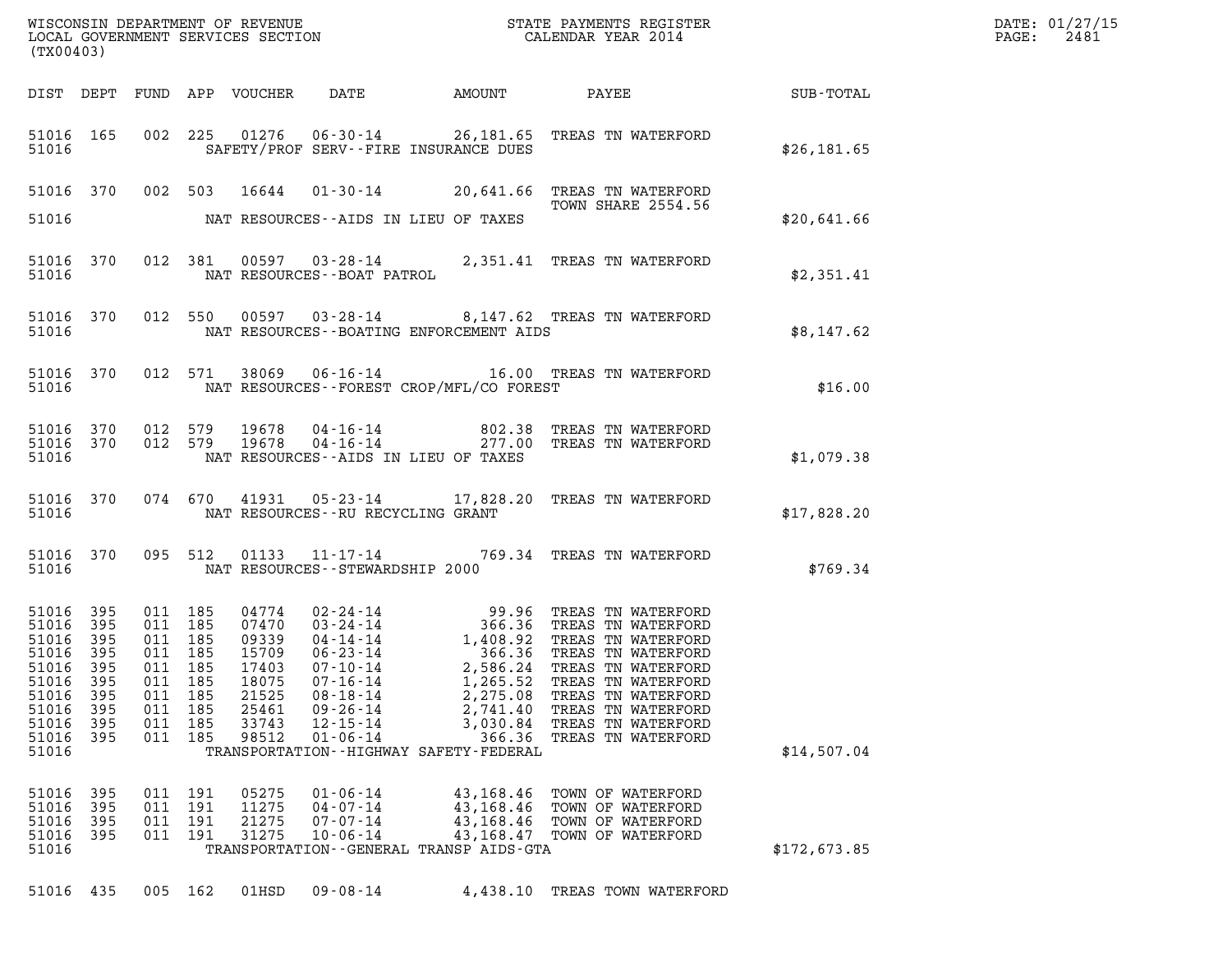| WISCONSIN DEPARTMENT OF REVENUE<br>LOCAL GOVERNMENT SERVICES SECTION<br>(TX00403) |            |            |                |                                                        |                        | DATE: 01/27/15<br>$\mathtt{PAGE}$ :<br>2482 |              |  |
|-----------------------------------------------------------------------------------|------------|------------|----------------|--------------------------------------------------------|------------------------|---------------------------------------------|--------------|--|
| DIST<br>DEPT                                                                      | FUND       | APP        | VOUCHER        | DATE                                                   | AMOUNT                 | PAYEE                                       | SUB-TOTAL    |  |
| 51016                                                                             |            |            |                | HS--AMBULANCE FUNDING ASSISTANCE GRANTS                |                        |                                             | \$4,438.10   |  |
| 51016<br>455<br>51016                                                             | 002        | 231        | 01802          | $02 - 26 - 14$<br>JUSTICE - - LAW ENFORCEMENT TRAINING |                        | 1,600.00 TREAS TN WATERFORD                 | \$1,600.00   |  |
| 51016<br>835<br>51016<br>835<br>51016                                             | 002<br>002 | 105<br>105 | 44219<br>81326 | 07-28-14<br>11-17-14<br>REVENUE--STATE SHARED REVENUES | 11,219.30<br>63,747.74 | TREAS TN WATERFORD<br>TREAS TN WATERFORD    | \$74,967.04  |  |
| 51016<br>835<br>51016                                                             | 002        | 109        | 03164          | 07-28-14<br>REVENUE - - EXEMPT COMPUTER AID            | 189.00                 | TREAS TN WATERFORD                          | \$189.00     |  |
| 51016                                                                             |            |            |                | DISTRICT TOTAL APPROPRIATIONS                          |                        |                                             | \$345,390.29 |  |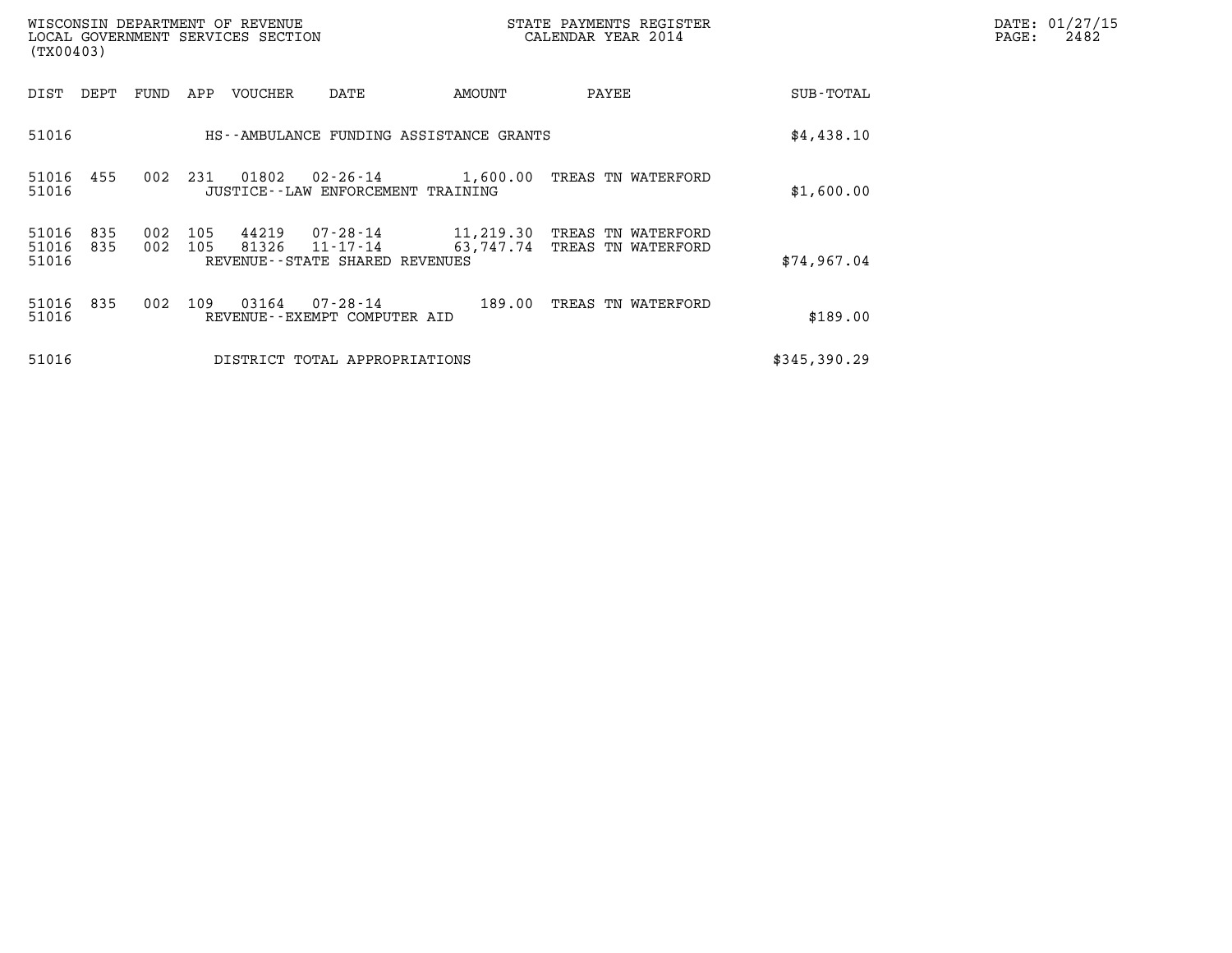| (TX00403)                                                       |                                          |                                 |                                          |                           | STATE PAYMENTS REGISTER                                                                                                                                                              |                  | DATE: 01/27/15<br>$\mathtt{PAGE:}$<br>2483 |
|-----------------------------------------------------------------|------------------------------------------|---------------------------------|------------------------------------------|---------------------------|--------------------------------------------------------------------------------------------------------------------------------------------------------------------------------------|------------------|--------------------------------------------|
|                                                                 |                                          | DIST DEPT FUND APP VOUCHER DATE |                                          | <b>EXAMPLE THE AMOUNT</b> | PAYEE                                                                                                                                                                                | <b>SUB-TOTAL</b> |                                            |
| 51018 165<br>51018                                              |                                          |                                 | SAFETY/PROF SERV--FIRE INSURANCE DUES    |                           | 002 225 01277 06-30-14 19,281.34 TREAS TN YORKVILLE                                                                                                                                  | \$19, 281.34     |                                            |
| 51018 370<br>51018                                              |                                          |                                 | NAT RESOURCES--FOREST CROP/MFL/CO FOREST |                           | 012 571 38070 06-16-14 2.40 TREAS TN YORKVILLE                                                                                                                                       | \$2.40           |                                            |
| 51018 370<br>51018                                              |                                          |                                 | NAT RESOURCES--RU RECYCLING GRANT        |                           | 074 670 41932 05-23-14 5,508.27 TREAS TN YORKVILLE                                                                                                                                   | \$5,508.27       |                                            |
| 51018 395<br>51018<br>395<br>51018<br>395<br>51018 395<br>51018 | 011 191<br>011 191<br>011 191<br>011 191 | 31276                           | TRANSPORTATION--GENERAL TRANSP AIDS-GTA  |                           | 05276  01-06-14  27,100.00 TOWN OF YORKVILLE<br>11276  04-07-14  27,100.00 TOWN OF YORKVILLE<br>21276  07-07-14  27,100.00 TOWN OF YORKVILLE<br>10-06-14 27,100.02 TOWN OF YORKVILLE | \$108,400.02     |                                            |
| 51018 835<br>51018 835<br>51018                                 | 002 105<br>002 105                       |                                 | REVENUE--STATE SHARED REVENUES           |                           | 44220  07-28-14  5,955.34 TREAS TN YORKVILLE<br>81327  11-17-14  33,776.09 TREAS TN YORKVILLE                                                                                        | \$39,731.43      |                                            |
| 51018 835<br>51018                                              | 002 109                                  |                                 | REVENUE--EXEMPT COMPUTER AID             |                           | 03165  07-28-14  5,131.00  TREAS TN YORKVILLE                                                                                                                                        | \$5,131.00       |                                            |
| 51018 835<br>51018                                              |                                          |                                 | REVENUE--LOTTERY CREDIT -                |                           | 021 363 36291 03-24-14 24,476.89 TREAS TN YORKVILLE                                                                                                                                  | \$24,476.89      |                                            |
| 51018                                                           |                                          |                                 | DISTRICT TOTAL APPROPRIATIONS            |                           |                                                                                                                                                                                      | \$202,531.35     |                                            |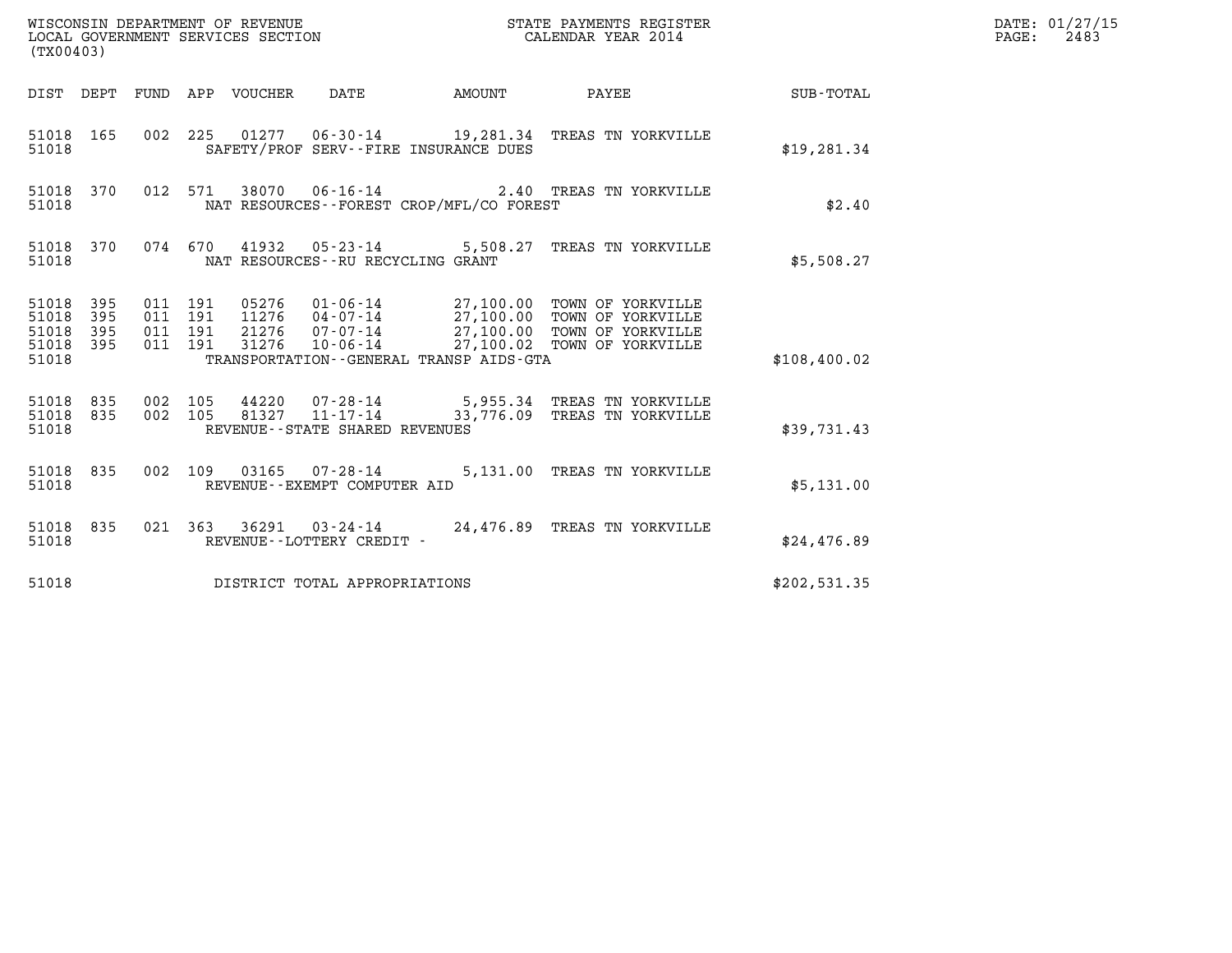| (TX00403)                                                 |           |                               |                               |                            |                                                                    |                                            |                                                                                                                                                                                                      |                | DATE: 01/27/15<br>2484<br>$\mathtt{PAGE:}$ |
|-----------------------------------------------------------|-----------|-------------------------------|-------------------------------|----------------------------|--------------------------------------------------------------------|--------------------------------------------|------------------------------------------------------------------------------------------------------------------------------------------------------------------------------------------------------|----------------|--------------------------------------------|
|                                                           |           |                               |                               | DIST DEPT FUND APP VOUCHER | DATE                                                               | <b>AMOUNT</b>                              | PAYEE SUB-TOTAL                                                                                                                                                                                      |                |                                            |
| 51104                                                     | 51104 165 |                               |                               |                            |                                                                    | SAFETY/PROF SERV--FIRE INSURANCE DUES      | 002 225 01278 06-30-14 74,681.49 TREAS VIL CALEDONIA                                                                                                                                                 | \$74,681.49    |                                            |
| 51104                                                     | 51104 370 |                               | 000 001                       | 02DNR                      |                                                                    | NAT RESOURCES-SEVERANCE/YIELD/WITHDRAWAL   | 09-11-14 222.70 TREAS VILL CALEDONIA                                                                                                                                                                 | \$222.70       |                                            |
| 51104                                                     | 51104 370 |                               | 012 571                       |                            |                                                                    | NAT RESOURCES--FOREST CROP/MFL/CO FOREST   | 38071  06-16-14  22.20 TREAS VIL CALEDONIA                                                                                                                                                           | \$22.20        |                                            |
| 51104                                                     | 51104 370 |                               |                               |                            |                                                                    | NAT RESOURCES--RU RECYCLING GRANT          | 074 670 41933 05-23-14 61,140.89 TREAS VIL CALEDONIA                                                                                                                                                 | \$61,140.89    |                                            |
| 51104 395<br>51104<br>51104 395<br>51104 395<br>51104     | 395       | 011 162<br>011 162<br>011 162 | 011 162                       |                            |                                                                    | TRANSPORTATION - - CONNECTING HIGHWAY AIDS | 06080 01-06-14 9,259.18 VILLAGE OF CALEDONIA<br>12080 04-07-14 9,259.18 VILLAGE OF CALEDONIA<br>22080 07-07-14 9,259.18 VILLAGE OF CALEDONIA<br>32080 10-06-14 9,259.20 VILLAGE OF CALEDONIA         | \$37,036.74    |                                            |
| 51104 395<br>51104 395<br>51104 395<br>51104 395<br>51104 |           | 011 191                       | 011 191<br>011 191<br>011 191 |                            |                                                                    | TRANSPORTATION--GENERAL TRANSP AIDS-GTA    | 05277 01-06-14 209,193.43 VILLAGE OF CALEDONIA<br>11277 04-07-14 209,193.43 VILLAGE OF CALEDONIA<br>21277 07-07-14 209,193.43 VILLAGE OF CALEDONIA<br>31277 10-06-14 209,193.44 VILLAGE OF CALEDONIA | \$836,773.73   |                                            |
| 51104                                                     | 51104 435 |                               | 005 162                       | 01HSD                      |                                                                    | HS--AMBULANCE FUNDING ASSISTANCE GRANTS    | 09-08-14 4,328.40 TREAS VILL CALEDONIA                                                                                                                                                               | \$4,328.40     |                                            |
| 51104                                                     | 51104 435 |                               | 005 163                       |                            |                                                                    | HS--PREPAID MEDICAL TRANSPORT REIMBURSE    | 01LGS  11-17-14  9,000.00 CALEDONIA FIRE DEPT                                                                                                                                                        | \$9,000.00     |                                            |
| 51104 455<br>51104 455<br>51104                           |           |                               | 002 231<br>002 231            | 01278                      | 02-18-14<br>02216 11-03-14<br>JUSTICE - - LAW ENFORCEMENT TRAINING |                                            | 4,480.00 TREAS VIL CALEDONIA<br>160.00 TREAS VIL CALEDONIA                                                                                                                                           | \$4,640.00     |                                            |
| 51104 835<br>51104 835<br>51104                           |           | 002 105                       | 002 105                       | 44221<br>81328             | 07-28-14<br>$11 - 17 - 14$<br>REVENUE - - STATE SHARED REVENUES    |                                            | 331,535.88 TREAS VIL CALEDONIA<br>535,894.96 TREAS VIL CALEDONIA                                                                                                                                     | \$867,430.84   |                                            |
| 51104 835<br>51104 835<br>51104                           |           | 002 109<br>002 109            |                               | 03166<br>05267             | 07-28-14<br>$07 - 28 - 14$<br>REVENUE--EXEMPT COMPUTER AID         |                                            | 10,296.00 TREAS VIL CALEDONIA<br>22,130.00 TREAS VIL CALEDONIA                                                                                                                                       | \$32,426.00    |                                            |
| 51104                                                     |           |                               |                               |                            | DISTRICT TOTAL APPROPRIATIONS                                      |                                            |                                                                                                                                                                                                      | \$1,927,702.99 |                                            |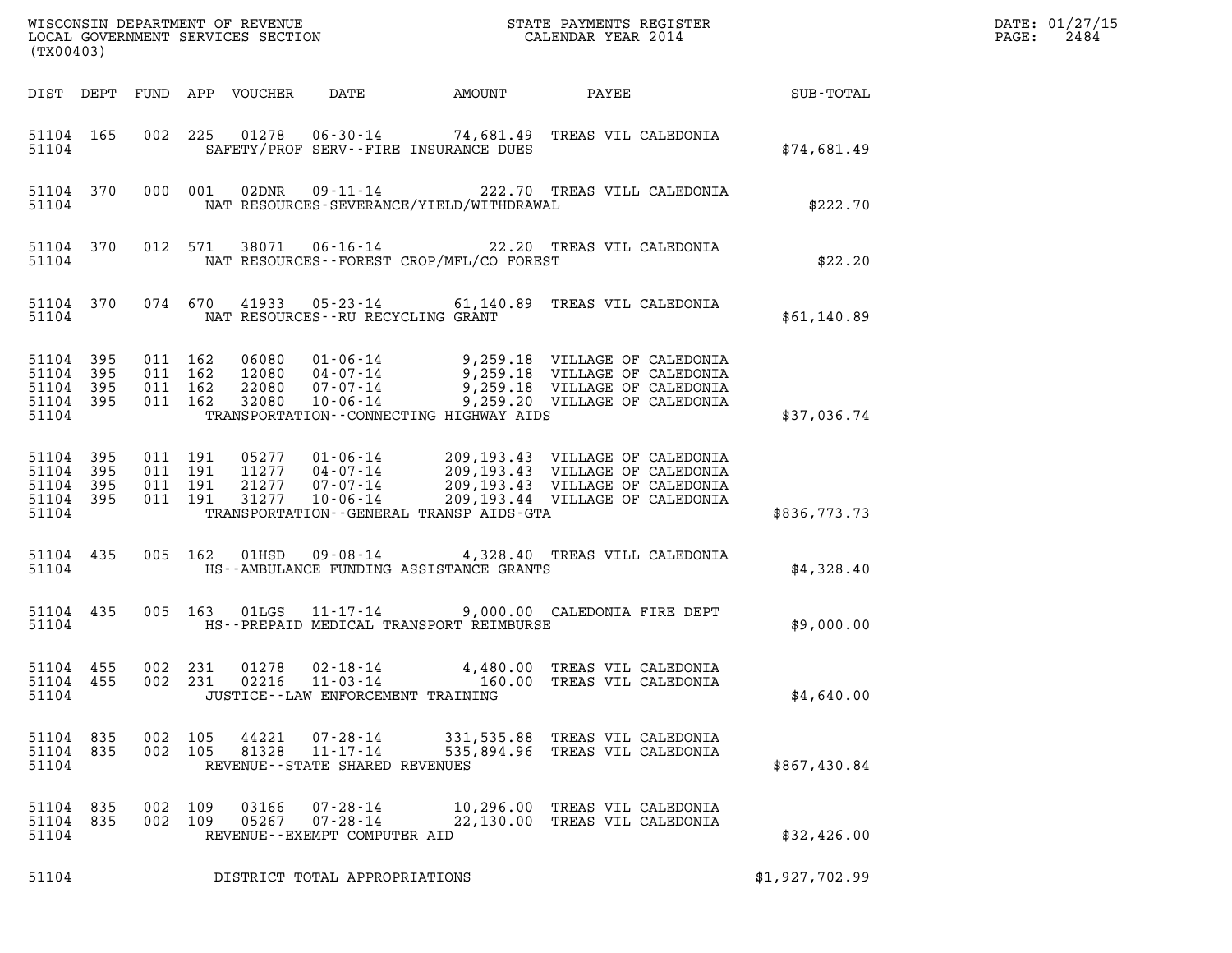|       | DATE: 01/27/15 |
|-------|----------------|
| PAGE: | 2485           |

| (TX00403)                                                          |                               | WISCONSIN DEPARTMENT OF REVENUE<br>LOCAL GOVERNMENT SERVICES SECTION |                                                                                                    | STATE PAYMENTS REGISTER<br>CALENDAR YEAR 2014                                                                                                         |              | DATE: 01/27/15<br>$\mathtt{PAGE:}$<br>2485 |
|--------------------------------------------------------------------|-------------------------------|----------------------------------------------------------------------|----------------------------------------------------------------------------------------------------|-------------------------------------------------------------------------------------------------------------------------------------------------------|--------------|--------------------------------------------|
| DIST<br>DEPT                                                       | FUND                          | APP VOUCHER                                                          | DATE<br>AMOUNT                                                                                     | PAYEE                                                                                                                                                 | SUB-TOTAL    |                                            |
| 51121 165<br>51121                                                 |                               | 002 225                                                              | SAFETY/PROF SERV--FIRE INSURANCE DUES                                                              | 01279   06-30-14   1,527.41   TREAS VIL ELMWOOD PARK                                                                                                  | \$1,527.41   |                                            |
| 51121 370<br>51121                                                 |                               | 074 670                                                              | NAT RESOURCES--RU RECYCLING GRANT                                                                  | 41934  05-23-14  2,781.35  TREAS VIL ELMWOOD PARK                                                                                                     | \$2,781.35   |                                            |
| 51121<br>395<br>395<br>51121<br>51121<br>395<br>51121 395<br>51121 | 011 191<br>011 191<br>011 191 | 05278<br>11278<br>21278<br>011 191<br>31278                          | $04 - 07 - 14$<br>$07 - 07 - 14$<br>$10 - 06 - 14$<br>TRANSPORTATION - - GENERAL TRANSP AIDS - GTA | 01-06-14 2,256.13 VILLAGE OF ELMWOOD PARK<br>2,256.13 VILLAGE OF ELMWOOD PARK<br>2,256.13 VILLAGE OF ELMWOOD PARK<br>2,256.13 VILLAGE OF ELMWOOD PARK | \$9,024.52   |                                            |
|                                                                    |                               |                                                                      |                                                                                                    |                                                                                                                                                       |              |                                            |
| 51121 835<br>51121 835<br>51121                                    | 002<br>002 105                | 105<br>44222<br>81329                                                | $11 - 17 - 14$<br>REVENUE - - STATE SHARED REVENUES                                                | $07 - 28 - 14$ 6,047.41 TREAS VIL ELMWOOD PARK<br>10,838.32 TREAS VIL ELMWOOD PARK                                                                    | \$16,885.73  |                                            |
| 51121 835<br>51121                                                 | 002                           | 109<br>REVENUE--EXEMPT COMPUTER AID                                  | 26.00                                                                                              | TREAS VIL ELMWOOD PARK                                                                                                                                | \$26.00      |                                            |
| 51121                                                              |                               |                                                                      | DISTRICT TOTAL APPROPRIATIONS                                                                      |                                                                                                                                                       | \$30, 245.01 |                                            |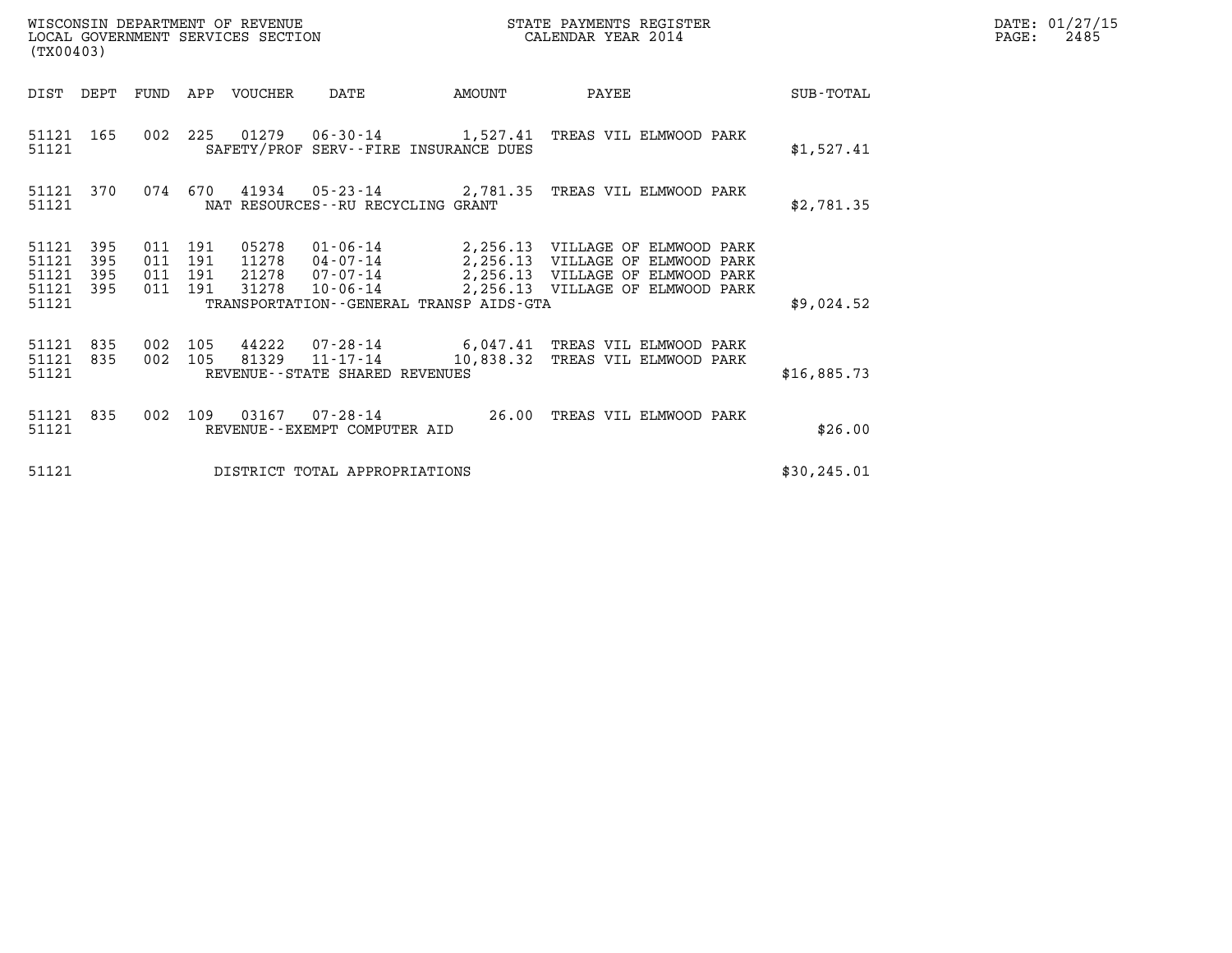| (TX00403)                                                                                                                                                                                                                                      |                                                                                                                                                               |                                                                                                                                      |                                                                                                                                                                       |                                                                                                                                                                                                                               |                                                                                                                                                                                                    |                                                                                                                                                                  |                                                                                                                                                                                                                                                                                          |              | DATE: 01/27/15<br>2486<br>$\mathtt{PAGE}$ : |
|------------------------------------------------------------------------------------------------------------------------------------------------------------------------------------------------------------------------------------------------|---------------------------------------------------------------------------------------------------------------------------------------------------------------|--------------------------------------------------------------------------------------------------------------------------------------|-----------------------------------------------------------------------------------------------------------------------------------------------------------------------|-------------------------------------------------------------------------------------------------------------------------------------------------------------------------------------------------------------------------------|----------------------------------------------------------------------------------------------------------------------------------------------------------------------------------------------------|------------------------------------------------------------------------------------------------------------------------------------------------------------------|------------------------------------------------------------------------------------------------------------------------------------------------------------------------------------------------------------------------------------------------------------------------------------------|--------------|---------------------------------------------|
|                                                                                                                                                                                                                                                | DIST DEPT                                                                                                                                                     |                                                                                                                                      |                                                                                                                                                                       | FUND APP VOUCHER                                                                                                                                                                                                              | DATE                                                                                                                                                                                               | AMOUNT                                                                                                                                                           | <b>PAYEE</b><br><b>SUB-TOTAL</b>                                                                                                                                                                                                                                                         |              |                                             |
| 51151 165<br>51151                                                                                                                                                                                                                             |                                                                                                                                                               |                                                                                                                                      | 002 225                                                                                                                                                               |                                                                                                                                                                                                                               |                                                                                                                                                                                                    | SAFETY/PROF SERV--FIRE INSURANCE DUES                                                                                                                            | 01280  06-30-14  95,454.31  TREAS VIL MT PLEASANT                                                                                                                                                                                                                                        | \$95,454.31  |                                             |
| 51151                                                                                                                                                                                                                                          | 51151 370                                                                                                                                                     |                                                                                                                                      |                                                                                                                                                                       |                                                                                                                                                                                                                               | NAT RESOURCES -- RU RECYCLING GRANT                                                                                                                                                                |                                                                                                                                                                  | 074 670 41935 05-23-14 24,725.43 TREAS VIL MT PLEASANT                                                                                                                                                                                                                                   | \$24,725.43  |                                             |
| 51151 370<br>51151                                                                                                                                                                                                                             |                                                                                                                                                               |                                                                                                                                      | 074 673                                                                                                                                                               |                                                                                                                                                                                                                               | NAT RESOURCES - - RU CONSOLIDATED GRANT                                                                                                                                                            |                                                                                                                                                                  | 41935 05-23-14 6,817.72 TREAS VIL MT PLEASANT                                                                                                                                                                                                                                            | \$6,817.72   |                                             |
| 51151 370<br>51151 370<br>51151                                                                                                                                                                                                                |                                                                                                                                                               | 095 512                                                                                                                              | 095 512                                                                                                                                                               | 00470<br>00470                                                                                                                                                                                                                | NAT RESOURCES - - STEWARDSHIP 2000                                                                                                                                                                 |                                                                                                                                                                  | 09-10-14 99,024.77 TREAS VIL MT PLEASANT<br>09-10-14 196,457.80 TREAS VIL MT PLEASANT                                                                                                                                                                                                    | \$295,482.57 |                                             |
| 51151<br>51151<br>51151<br>51151 395<br>51151                                                                                                                                                                                                  | 395<br>395<br>395                                                                                                                                             | 011 162                                                                                                                              | 011 162<br>011 162<br>011 162                                                                                                                                         | 06081<br>12081<br>22081<br>32081                                                                                                                                                                                              |                                                                                                                                                                                                    | TRANSPORTATION--CONNECTING HIGHWAY AIDS                                                                                                                          | 01-06-14 2,443.39 VILLAGE OF MOUNT PLEASANT<br>04-07-14 2,443.39 VILLAGE OF MOUNT PLEASANT<br>07-07-14 2,443.39 VILLAGE OF MOUNT PLEASANT<br>10-06-14 2,443.41 VILLAGE OF MOUNT PLEASANT                                                                                                 | \$9,773.58   |                                             |
| 51151 395<br>51151<br>51151<br>51151<br>51151<br>51151<br>51151<br>51151<br>51151<br>51151<br>51151<br>51151<br>51151<br>51151<br>51151 395<br>51151<br>51151<br>51151<br>51151<br>51151<br>51151<br>51151<br>51151<br>51151<br>51151<br>51151 | 395<br>395<br>395<br>395<br>395<br>395<br>395<br>395<br>395<br>395<br>395<br>395<br>395<br>395<br>395<br>395<br>395<br>395<br>395<br>395<br>395<br>395<br>395 | 011 185<br>011 185<br>011 185<br>011 185<br>011 185<br>011 185<br>011<br>011<br>011<br>011<br>011<br>011<br>011<br>011<br>011<br>011 | 011 185<br>011 185<br>011 185<br>011 185<br>011 185<br>011 185<br>011 185<br>011 185<br>011 185<br>185<br>185<br>185<br>185<br>185<br>185<br>185<br>185<br>185<br>185 | 01215<br>01215<br>01857<br>05878<br>09340<br>14583<br>14583<br>16832<br>23385<br>24355<br>24355<br>25462<br>25462<br>25641<br>25641<br>26679<br>29206<br>29206<br>29206<br>29879<br>30001<br>30001<br>31208<br>31208<br>98513 | $09 - 29 - 14$<br>$10 - 08 - 14$<br>$10 - 30 - 14$<br>$10 - 30 - 14$<br>$10 - 30 - 14$<br>$11 - 05 - 14$<br>$11 - 06 - 14$<br>$11 - 06 - 14$<br>$11 - 17 - 14$<br>$11 - 17 - 14$<br>$01 - 06 - 14$ | 238.92<br>6,029.06<br>3,850.69<br>6,076.25<br>9,552.54<br>4,269.01<br>4,367.27<br>6,925.84<br>10,545.45<br>809.92<br>TRANSPORTATION - - HIGHWAY SAFETY - FEDERAL | 1,025.91 TREAS VIL MT PLEASANT<br>TREAS VIL MT PLEASANT<br>TREAS VIL MT PLEASANT<br>TREAS VIL MT PLEASANT<br>TREAS VIL MT PLEASANT<br>TREAS VIL MT PLEASANT<br>TREAS VIL MT PLEASANT<br>TREAS VIL MT PLEASANT<br>TREAS VIL MT PLEASANT<br>TREAS VIL MT PLEASANT<br>TREAS VIL MT PLEASANT | \$76,419.81  |                                             |
| 51151                                                                                                                                                                                                                                          | 395                                                                                                                                                           |                                                                                                                                      | 011 191                                                                                                                                                               | 05279                                                                                                                                                                                                                         | $01 - 06 - 14$                                                                                                                                                                                     |                                                                                                                                                                  | 280,952.84 VILLAGE OF MOUNT PLEASANT                                                                                                                                                                                                                                                     |              |                                             |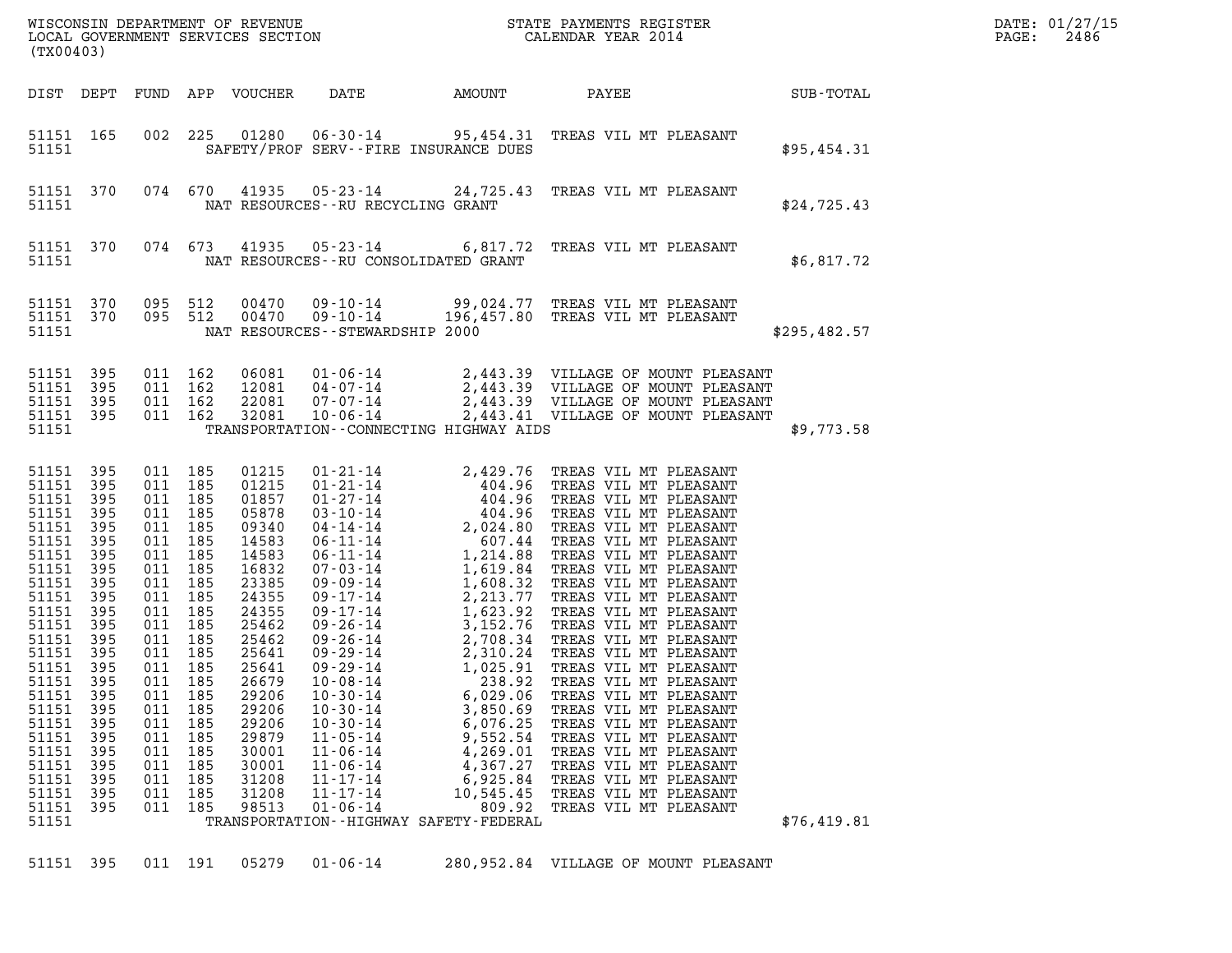| (TX00403)                                    |           |                    |                    |                            | WISCONSIN DEPARTMENT OF REVENUE<br>LOCAL GOVERNMENT SERVICES SECTION |                                              | STATE PAYMENTS REGISTER<br>CALENDAR YEAR 2014                                                                                                                              |                  | DATE: 01/27/15<br>PAGE:<br>2487 |
|----------------------------------------------|-----------|--------------------|--------------------|----------------------------|----------------------------------------------------------------------|----------------------------------------------|----------------------------------------------------------------------------------------------------------------------------------------------------------------------------|------------------|---------------------------------|
|                                              |           |                    |                    | DIST DEPT FUND APP VOUCHER | DATE                                                                 |                                              |                                                                                                                                                                            |                  |                                 |
| 51151 395<br>51151 395<br>51151 395<br>51151 |           | 011 191            | 011 191<br>011 191 |                            |                                                                      | TRANSPORTATION - - GENERAL TRANSP AIDS - GTA | 11279  04-07-14  280,952.84  VILLAGE OF MOUNT PLEASANT<br>21279  07-07-14  280,952.84  VILLAGE OF MOUNT PLEASANT<br>31279  10-06-14  280,952.84  VILLAGE OF MOUNT PLEASANT | \$1, 123, 811.36 |                                 |
| 51151 395<br>51151                           |           |                    | 011 278            |                            |                                                                      | TRANSPORTATION--LRIP/TRIP/MSIP GRANTS        | 27304  10-09-14  60,878.24 TREAS VIL MT PLEASANT                                                                                                                           | \$60,878.24      |                                 |
| 51151 435<br>51151                           |           |                    | 005 162            | 01HSD                      |                                                                      | HS--AMBULANCE FUNDING ASSISTANCE GRANTS      | 09-08-14 8,229.02 TREAS VILL MOUNT PLEASANT                                                                                                                                | \$8,229.02       |                                 |
| 51151                                        | 51151 435 |                    |                    |                            |                                                                      | HS--PREPAID MEDICAL TRANSPORT REIMBURSE      | 005 163 01LGS 11-17-14 39,100.00 SOUTH SHORE CONS FIRE EMS                                                                                                                 | \$39,100.00      |                                 |
| 51151 455<br>51151                           |           |                    |                    |                            | JUSTICE -- LAW ENFORCEMENT TRAINING                                  |                                              | 002 231 01590 02-21-14 6,880.00 TREAS VIL MT PLEASANT                                                                                                                      | \$6,880.00       |                                 |
| 51151 835<br>51151 835<br>51151              |           |                    | 002 105<br>002 105 |                            | REVENUE - - STATE SHARED REVENUES                                    |                                              | 44223  07-28-14  48,773.64 TREAS VIL MT PLEASANT<br>81330  11-17-14  238,133.79 TREAS VIL MT PLEASANT                                                                      | \$286, 907.43    |                                 |
| 51151 835<br>51151                           | 51151 835 | 002 109<br>002 109 |                    | 05268                      | REVENUE--EXEMPT COMPUTER AID                                         |                                              | 103,036.00 TREAS VIL MT PLEASANT<br>07-28-14 125,865.00 TREAS VIL MT PLEASANT                                                                                              | \$228,901.00     |                                 |
| 51151 835<br>51151                           |           |                    |                    |                            | REVENUE--LOTTERY CREDIT -                                            |                                              | 021 363 36292 03-24-14 217.10 TREAS VIL MT PLEASANT                                                                                                                        | \$217.10         |                                 |
| 51151                                        |           |                    |                    |                            | DISTRICT TOTAL APPROPRIATIONS                                        |                                              |                                                                                                                                                                            | \$2, 263, 597.57 |                                 |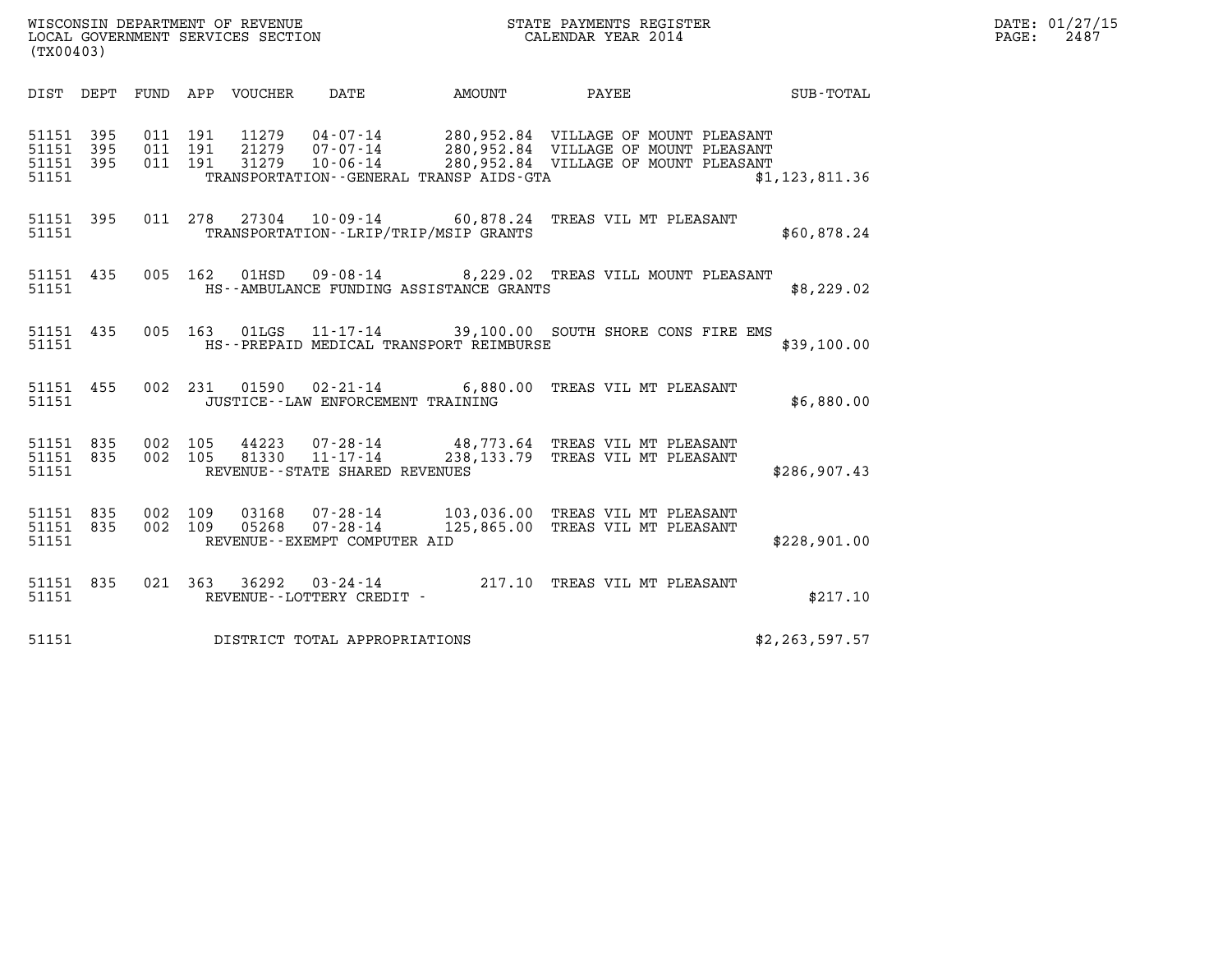| (TX00403)                                 |                          |                                      |         | WISCONSIN DEPARTMENT OF REVENUE<br>LOCAL GOVERNMENT SERVICES SECTION |                                                           |        | STATE PAYMENTS REGISTER<br>CALENDAR YEAR 2014                                                                                                                 |              | $\mathtt{PAGE:}$ | DATE: 01/27/15<br>2488 |
|-------------------------------------------|--------------------------|--------------------------------------|---------|----------------------------------------------------------------------|-----------------------------------------------------------|--------|---------------------------------------------------------------------------------------------------------------------------------------------------------------|--------------|------------------|------------------------|
| DIST DEPT                                 |                          | FUND                                 | APP     | VOUCHER                                                              | DATE                                                      | AMOUNT | PAYEE                                                                                                                                                         | SUB-TOTAL    |                  |                        |
| 51161 165<br>51161                        |                          |                                      |         |                                                                      | SAFETY/PROF SERV--FIRE INSURANCE DUES                     |        | 002 225 01281 06-30-14 1,311.78 TREAS VIL NORTH BAY                                                                                                           | \$1,311.78   |                  |                        |
| 51161 370<br>51161                        |                          |                                      | 074 670 |                                                                      | NAT RESOURCES--RU RECYCLING GRANT                         |        | 41936  05-23-14  1,665.48  TREAS VIL NORTH BAY                                                                                                                | \$1,665.48   |                  |                        |
| 51161<br>51161<br>51161<br>51161<br>51161 | 395<br>395<br>395<br>395 | 011 191<br>011 191<br>011 191<br>011 | 191     | 05280<br>11280<br>21280<br>31280                                     | $10 - 06 - 14$<br>TRANSPORTATION--GENERAL TRANSP AIDS-GTA |        | 01-06-14  4,821.46  VILLAGE OF NORTH BAY<br>04-07-14 4,821.46 VILLAGE OF NORTH BAY<br>07-07-14 4,821.46 VILLAGE OF NORTH BAY<br>4,821.48 VILLAGE OF NORTH BAY | \$19, 285.86 |                  |                        |
| 51161<br>51161<br>51161                   | 835<br>835               | 002 105<br>002 105                   |         | 44224<br>81331                                                       | 07-28-14<br>REVENUE - - STATE SHARED REVENUES             |        | 10,173.84 TREAS VIL NORTH BAY<br>11-17-14 7,576.98 TREAS VIL NORTH BAY                                                                                        | \$17,750.82  |                  |                        |

51161 835 002 109 03169 07-28-14 9.00 TREAS VIL NORTH BAY

51161 835 002 109 03169 07-28-14 9.00 TREAS VIL NORTH BAY<br>51161 REVENUE--EXEMPT COMPUTER AID

51161 DISTRICT TOTAL APPROPRIATIONS \$40,022.94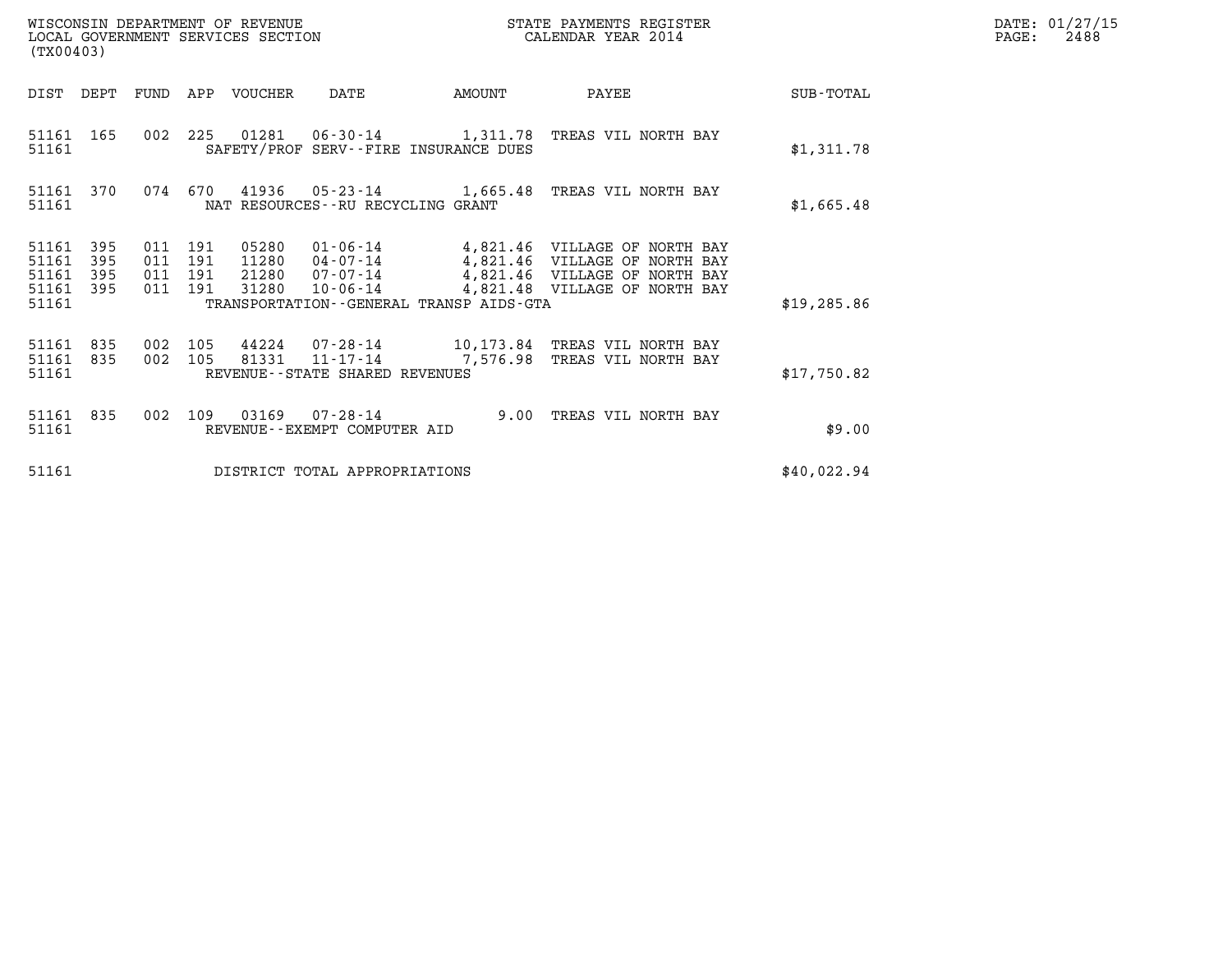| WISCONSIN DEPARTMENT OF REVENUE   | STATE PAYMENTS REGISTER | DATE: 01/27/15 |
|-----------------------------------|-------------------------|----------------|
| LOCAL GOVERNMENT SERVICES SECTION | CALENDAR YEAR 2014      | 2489<br>PAGE:  |

| (TX00403)                                 |                          |                          |                          | WISCONSIN DEPARTMENT OF REVENUE<br>LOCAL GOVERNMENT SERVICES SECTION |                                                                                                                |           | STATE PAYMENTS REGISTER<br>CALENDAR YEAR 2014                                                                                        |                  |
|-------------------------------------------|--------------------------|--------------------------|--------------------------|----------------------------------------------------------------------|----------------------------------------------------------------------------------------------------------------|-----------|--------------------------------------------------------------------------------------------------------------------------------------|------------------|
| DIST                                      | DEPT                     | FUND                     | APP                      | VOUCHER                                                              | DATE                                                                                                           | AMOUNT    | PAYEE                                                                                                                                | <b>SUB-TOTAL</b> |
| 51176<br>51176                            | 165                      | 002                      | 225                      | 01282                                                                | 06-30-14<br>SAFETY/PROF SERV--FIRE INSURANCE DUES                                                              |           | 12,345.09 TREAS VIL ROCHESTER                                                                                                        | \$12,345.09      |
| 51176<br>51176                            | 370<br>370               | 002<br>002               | 503<br>503               | 16645<br>16645                                                       | $01 - 30 - 14$<br>$01 - 30 - 14$                                                                               | 170.24    | TREAS VIL ROCHESTER<br>22,870.80 TREAS VIL ROCHESTER<br>VILL SHARE 2804.10                                                           |                  |
| 51176                                     |                          |                          |                          |                                                                      | NAT RESOURCES--AIDS IN LIEU OF TAXES                                                                           |           |                                                                                                                                      | \$23,041.04      |
| 51176<br>51176                            | 370                      | 012                      | 571                      | 38072                                                                | NAT RESOURCES - - FOREST CROP/MFL/CO FOREST                                                                    |           | 06-16-14 81.80 TREAS VIL ROCHESTER                                                                                                   | \$81.80          |
| 51176<br>51176<br>51176                   | 370<br>370               | 012<br>012               | 579<br>579               | 19679<br>19679                                                       | $04 - 16 - 14$<br>$04 - 16 - 14$ 500.95<br>NAT RESOURCES--AIDS IN LIEU OF TAXES                                |           | 289.04 TREAS VIL ROCHESTER<br>TREAS VIL ROCHESTER                                                                                    | \$789.99         |
| 51176<br>51176                            | 370                      |                          | 074 670                  |                                                                      | 41937 05-23-14 6,155.61<br>NAT RESOURCES - - RU RECYCLING GRANT                                                |           | TREAS VIL ROCHESTER                                                                                                                  | \$6,155.61       |
| 51176<br>51176<br>51176<br>51176<br>51176 | 395<br>395<br>395<br>395 | 011<br>011<br>011<br>011 | 191<br>191<br>191<br>191 | 05281<br>11281<br>21281<br>31281                                     | 01-06-14<br>$04 - 07 - 14$<br>$07 - 07 - 14$<br>$10 - 06 - 14$<br>TRANSPORTATION - - GENERAL TRANSP AIDS - GTA |           | 18,343.75 VILLAGE OF ROCHESTER<br>18,343.75 VILLAGE OF ROCHESTER<br>18,343.75 VILLAGE OF ROCHESTER<br>18,343.75 VILLAGE OF ROCHESTER | \$73,375.00      |
| 51176<br>51176<br>51176                   | 835<br>835               | 002<br>002               | 105<br>105               | 44225<br>81332                                                       | 07-28-14<br>$11 - 17 - 14$<br>REVENUE - - STATE SHARED REVENUES                                                | 56,892.37 | 9,981.75 TREAS VIL ROCHESTER<br>TREAS VIL ROCHESTER                                                                                  | \$66,874.12      |
| 51176<br>51176                            | 835                      | 002                      | 109                      | 03170                                                                | $07 - 28 - 14$<br>REVENUE--EXEMPT COMPUTER AID                                                                 |           | 301.00 TREAS VIL ROCHESTER                                                                                                           | \$301.00         |
| 51176                                     |                          |                          |                          |                                                                      | DISTRICT TOTAL APPROPRIATIONS                                                                                  |           |                                                                                                                                      | \$182,963.65     |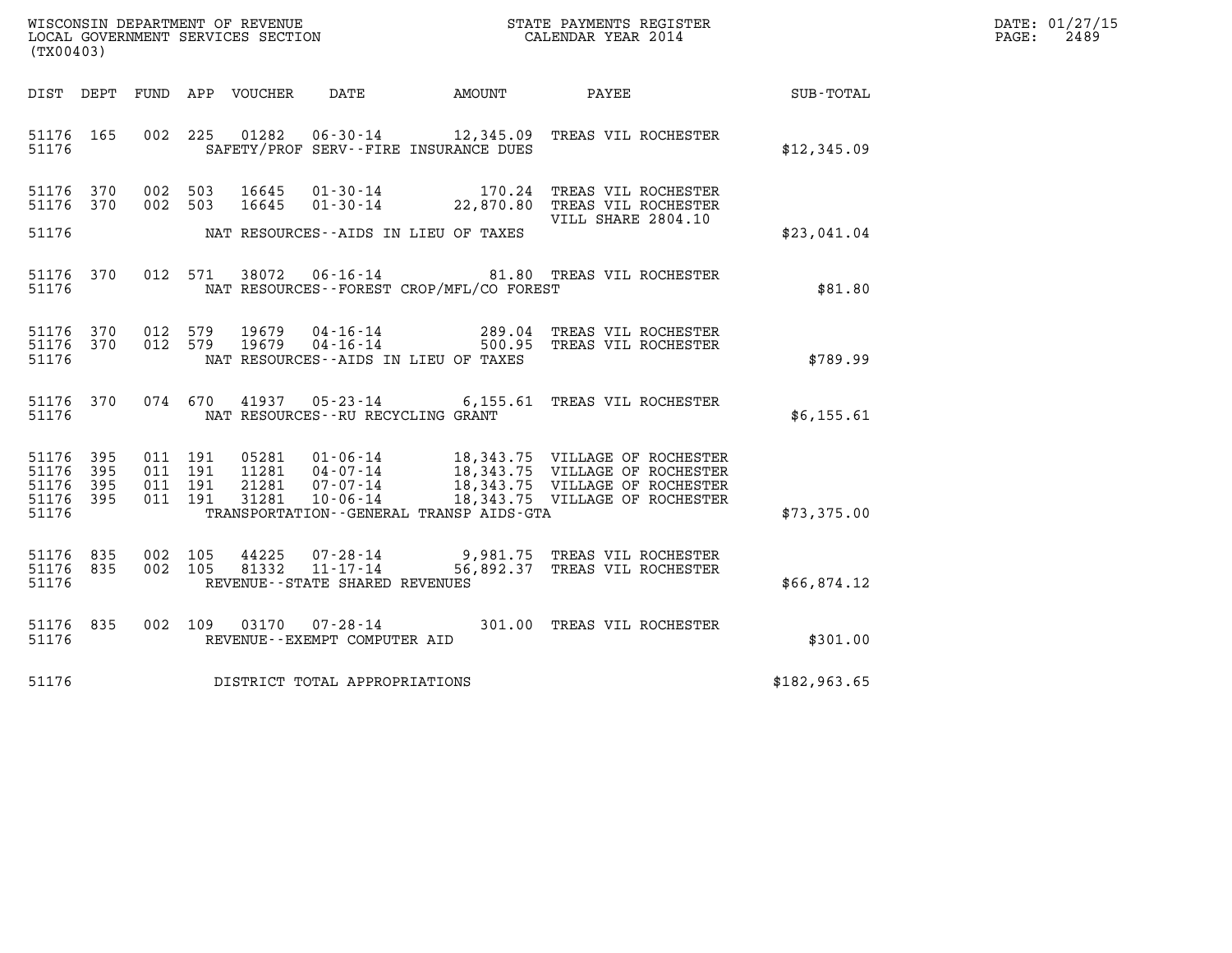| (TX00403)                                         |            |                                          | LOCAL GOVERNMENT SERVICES SECTION | WISCONSIN DEPARTMENT OF REVENUE<br>LOCAL GOVERNMENT SERVICES SECTION |                                             | STATE PAYMENTS REGISTER<br>CALENDAR YEAR 2014                                                                                                              |                | DATE: 01/27/15<br>2490<br>$\mathtt{PAGE}$ : |
|---------------------------------------------------|------------|------------------------------------------|-----------------------------------|----------------------------------------------------------------------|---------------------------------------------|------------------------------------------------------------------------------------------------------------------------------------------------------------|----------------|---------------------------------------------|
| DIST DEPT                                         |            |                                          | FUND APP VOUCHER                  | DATE                                                                 | AMOUNT                                      | PAYEE                                                                                                                                                      | SUB-TOTAL      |                                             |
| 51181 165<br>51181                                |            | 002 225                                  |                                   | 01283 06-30-14                                                       | SAFETY/PROF SERV--FIRE INSURANCE DUES       | 19,982.15 TREAS VIL STURTEVANT                                                                                                                             | \$19,982.15    |                                             |
| 51181 370<br>51181                                |            | 074 670                                  | 41938                             | 05-23-14<br>NAT RESOURCES - - RU RECYCLING GRANT                     |                                             | 18,712.44 TREAS VIL STURTEVANT                                                                                                                             | \$18,712.44    |                                             |
| 51181 395<br>51181                                |            | 011 185                                  | 19653                             | 07-30-14                                                             | TRANSPORTATION - - HIGHWAY SAFETY - FEDERAL | 4,000.00 TREAS VIL STURTEVANT                                                                                                                              | \$4,000.00     |                                             |
| 51181 395<br>51181<br>51181<br>51181 395<br>51181 | 395<br>395 | 011 191<br>011 191<br>011 191<br>011 191 | 05282<br>21282<br>31282           | $01 - 06 - 14$<br>07-07-14<br>$10 - 06 - 14$                         | TRANSPORTATION--GENERAL TRANSP AIDS-GTA     | 97,403.09 VILLAGE OF STURTEVANT<br>11282  04-07-14  97,403.09  VILLAGE OF STURTEVANT<br>97,403.09 VILLAGE OF STURTEVANT<br>97,403.11 VILLAGE OF STURTEVANT | \$389,612.38   |                                             |
| 51181 455<br>51181                                |            | 002 231                                  | 01764                             | $02 - 26 - 14$<br>JUSTICE -- LAW ENFORCEMENT TRAINING                |                                             | 1,600.00 TREAS VIL STURTEVANT                                                                                                                              | \$1,600.00     |                                             |
| 51181 835<br>51181 835<br>51181                   |            | 002 105<br>002 105                       | 44226<br>81333                    | $07 - 28 - 14$<br>$11 - 17 - 14$<br>REVENUE--STATE SHARED REVENUES   | 708,245.17                                  | 234, 116.36 TREAS VIL STURTEVANT<br>TREAS VIL STURTEVANT                                                                                                   | \$942, 361.53  |                                             |
| 51181 835<br>51181 835<br>51181                   |            | 002 109<br>002 109                       | 03171<br>05269                    | $07 - 28 - 14$<br>07-28-14<br>REVENUE - - EXEMPT COMPUTER AID        |                                             | 10,326.00 TREAS VIL STURTEVANT<br>85,750.00 TREAS VIL STURTEVANT                                                                                           | \$96,076.00    |                                             |
| 51181 835<br>51181                                |            | 002 501                                  | 00003                             | 02-03-14                                                             | DOA-PAYMENT FOR MUNICIPAL SERVICES AID      | 105,549.00 TREAS VIL STURTEVANT                                                                                                                            | \$105,549.00   |                                             |
| 51181                                             |            |                                          |                                   | DISTRICT TOTAL APPROPRIATIONS                                        |                                             |                                                                                                                                                            | \$1,577,893.50 |                                             |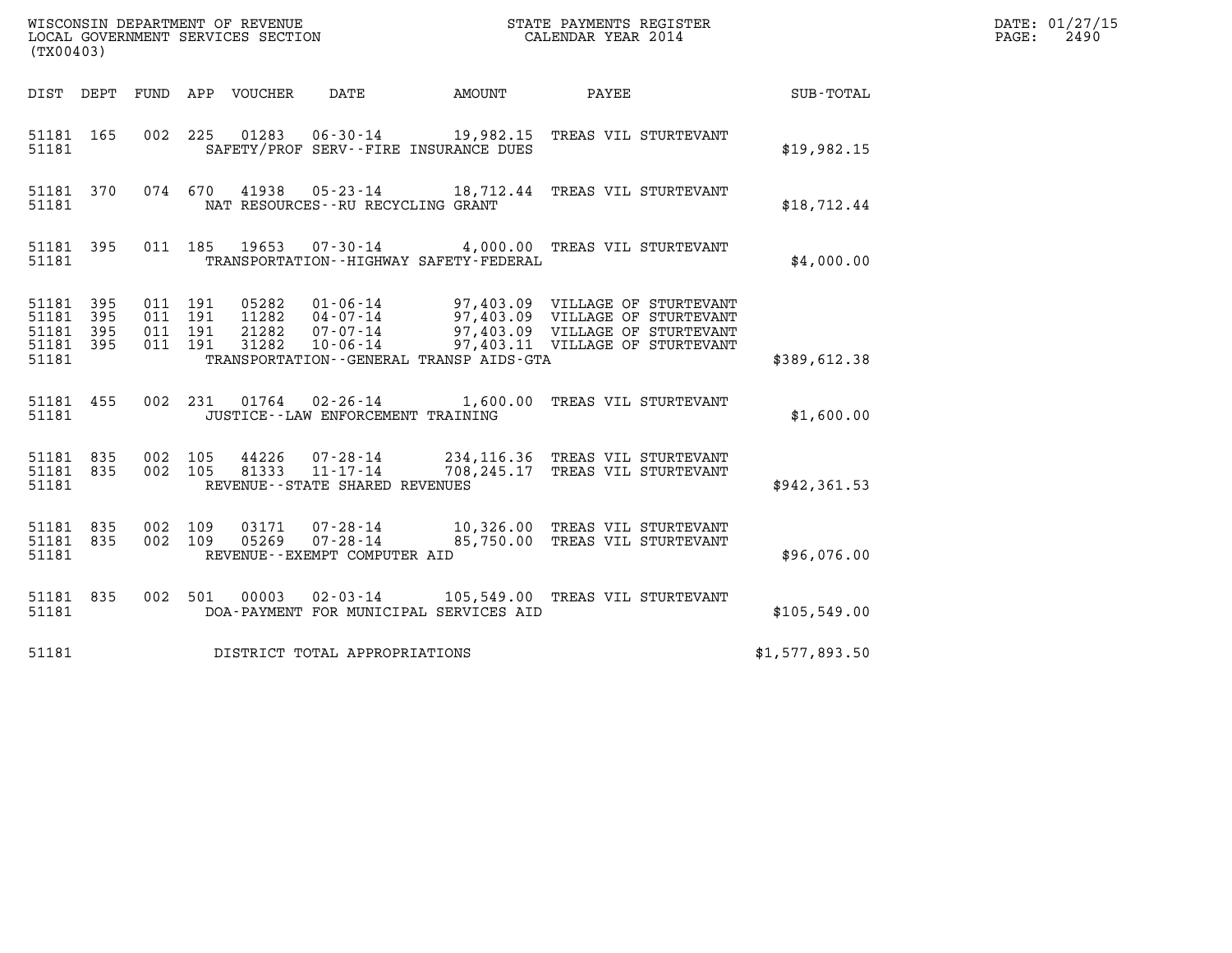| $\mathtt{DATE}$ : | 01/27/15 |
|-------------------|----------|
| PAGE:             | 2491     |

| (TX00403)                                                 |     |                    |                               |                |                                                                     |                                          |                                                                                                                                                                                                                      |               | DATE: 01/27/15<br>2491<br>$\mathtt{PAGE:}$ |
|-----------------------------------------------------------|-----|--------------------|-------------------------------|----------------|---------------------------------------------------------------------|------------------------------------------|----------------------------------------------------------------------------------------------------------------------------------------------------------------------------------------------------------------------|---------------|--------------------------------------------|
|                                                           |     |                    |                               |                |                                                                     |                                          |                                                                                                                                                                                                                      |               |                                            |
| 51186                                                     |     |                    |                               |                |                                                                     | SAFETY/PROF SERV--FIRE INSURANCE DUES    | 51186 165 002 225 01284 06-30-14 12,183.36 TREAS VIL UNION GROVE                                                                                                                                                     | \$12, 183.36  |                                            |
| 51186                                                     |     |                    |                               |                | NAT RESOURCES--RU RECYCLING GRANT                                   |                                          | 51186 370 074 670 41939 05-23-14 12,670.93 TREAS VIL UNION GROVE                                                                                                                                                     | \$12,670.93   |                                            |
| 51186 395<br>51186<br>51186 395<br>51186 395<br>51186     | 395 | 011 162            | 011 162<br>011 162<br>011 162 |                |                                                                     | TRANSPORTATION - CONNECTING HIGHWAY AIDS | 06082 01-06-14 2,247.64 VILLAGE OF UNION GROVE<br>12082 04-07-14 2,247.64 VILLAGE OF UNION GROVE<br>22082 07-07-14 2,247.64 VILLAGE OF UNION GROVE<br>32082 10-06-14 2,247.66 VILLAGE OF UNION GROVE                 | \$8,990.58    |                                            |
| 51186 395<br>51186 395<br>51186 395<br>51186 395<br>51186 |     | 011 191<br>011 191 | 011 191<br>011 191            |                |                                                                     | TRANSPORTATION--GENERAL TRANSP AIDS-GTA  | 05283  01-06-14  67,808.60  VILLAGE OF UNION GROVE<br>11283  04-07-14  67,808.60  VILLAGE OF UNION GROVE<br>21283  07-07-14  67,808.60  VILLAGE OF UNION GROVE<br>31283  10-06-14  67,808.60  VILLAGE OF UNION GROVE | \$271, 234.40 |                                            |
| 51186                                                     |     |                    |                               |                |                                                                     | TRANSPORTATION--LRIP/TRIP/MSIP GRANTS    | 51186 395 011 278 20319 08-04-14 17,707.15 TREAS VIL UNION GROVE                                                                                                                                                     | \$17,707.15   |                                            |
| 51186                                                     |     |                    |                               |                |                                                                     | HS--AMBULANCE FUNDING ASSISTANCE GRANTS  | 51186 435 005 162 01HSD 09-08-14 4,997.39 TREAS VILL UNION GROVE                                                                                                                                                     | \$4,997.39    |                                            |
| 51186                                                     |     |                    |                               |                |                                                                     | HS--PREPAID MEDICAL TRANSPORT REIMBURSE  | 51186 435 005 163 01LGS 11-17-14 7,700.00 UNION GROVE FIRE DEPT                                                                                                                                                      | \$7,700.00    |                                            |
| 51186 835<br>51186 835<br>51186                           |     |                    | 002 105                       |                | 002 105 81334 11-17-14<br>REVENUE--STATE SHARED REVENUES            |                                          | 44227 07-28-14 86,561.18 TREAS VIL UNION GROVE<br>336,111.52 TREAS VIL UNION GROVE                                                                                                                                   | \$422,672.70  |                                            |
| 51186 835<br>51186 835<br>51186                           |     | 002 109            | 002 109                       | 03172<br>05270 | $07 - 28 - 14$<br>$07 - 28 - 14$<br>REVENUE - - EXEMPT COMPUTER AID |                                          | 913.00 TREAS VIL UNION GROVE<br>4,744.00 TREAS VIL UNION GROVE                                                                                                                                                       | \$5,657.00    |                                            |
| 51186 835<br>51186                                        |     |                    |                               | 021 363 36293  | 03-24-14<br>REVENUE--LOTTERY CREDIT -                               |                                          | 5,450.25 TREAS VIL UNION GROVE                                                                                                                                                                                       | \$5,450.25    |                                            |
| 51186                                                     |     |                    |                               |                | DISTRICT TOTAL APPROPRIATIONS                                       |                                          |                                                                                                                                                                                                                      | \$769, 263.76 |                                            |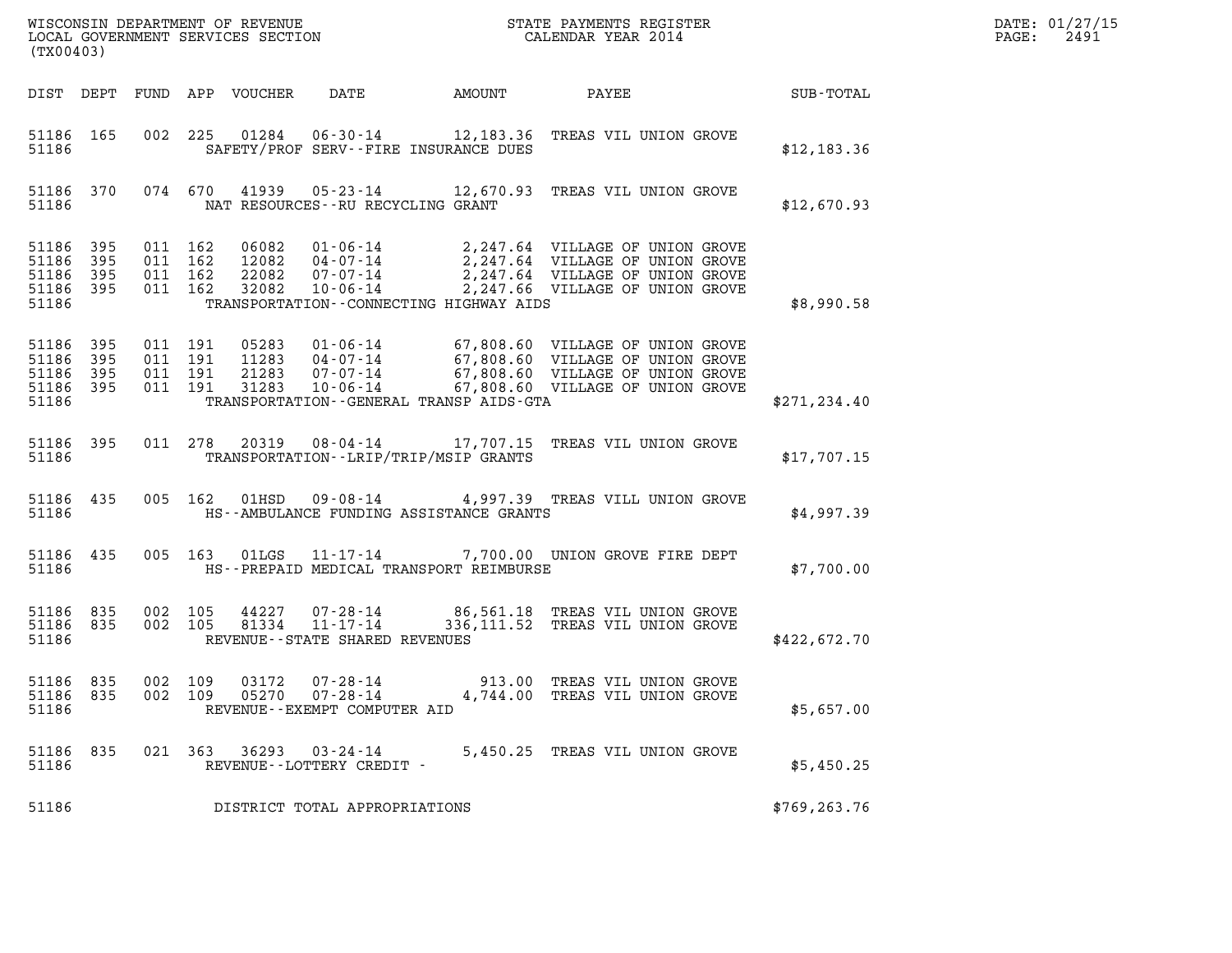| (TX00403)                                         |            |                                      |     |                            | WISCONSIN DEPARTMENT OF REVENUE<br>LOCAL GOVERNMENT SERVICES SECTION            |        | STATE PAYMENTS REGISTER<br>CALENDAR YEAR 2014                                                                                                                   |                  | DATE: 01/27/15<br>$\mathtt{PAGE:}$<br>2492 |
|---------------------------------------------------|------------|--------------------------------------|-----|----------------------------|---------------------------------------------------------------------------------|--------|-----------------------------------------------------------------------------------------------------------------------------------------------------------------|------------------|--------------------------------------------|
|                                                   |            |                                      |     | DIST DEPT FUND APP VOUCHER | DATE                                                                            | AMOUNT | PAYEE                                                                                                                                                           | <b>SUB-TOTAL</b> |                                            |
| 51191 165<br>51191                                |            |                                      |     |                            | SAFETY/PROF SERV--FIRE INSURANCE DUES                                           |        | 002 225 01285 06-30-14 16,603.87 TREAS VIL WATERFORD                                                                                                            | \$16,603.87      |                                            |
| 51191 370<br>51191                                |            |                                      |     |                            | NAT RESOURCES - - RU RECYCLING GRANT                                            |        | 074 670 41940 05-23-14 12,308.84 TREAS VIL WATERFORD                                                                                                            | \$12,308.84      |                                            |
| 51191 395<br>51191<br>51191<br>51191 395<br>51191 | 395<br>395 | 011 191<br>011<br>011 191<br>011 191 | 191 | 31284                      | $11284$ $04-07-14$<br>21284 07-07-14<br>TRANSPORTATION--GENERAL TRANSP AIDS-GTA |        | 05284  01-06-14  36,641.05  VILLAGE OF WATERFORD<br>36,641.05 VILLAGE OF WATERFORD<br>36,641.05 VILLAGE OF WATERFORD<br>10-06-14 36,641.07 VILLAGE OF WATERFORD | \$146, 564.22    |                                            |
| 51191 435<br>51191                                |            | 005 162                              |     |                            | HS--AMBULANCE FUNDING ASSISTANCE GRANTS                                         |        | 01HSD  09-08-14  4,885.55  TREAS VILL WATERFORD                                                                                                                 | \$4,885.55       |                                            |
| 51191 835<br>51191 835<br>51191                   |            | 002 105<br>002 105                   |     | 44228<br>81335             | 07-28-14<br>11-17-14<br>REVENUE--STATE SHARED REVENUES                          |        | 76,845.85 TREAS VIL WATERFORD<br>107,622.42 TREAS VIL WATERFORD                                                                                                 | \$184, 468.27    |                                            |
| 51191 835<br>51191 835<br>51191                   |            | 002 109<br>002 109                   |     | 05271                      | $07 - 28 - 14$<br>REVENUE--EXEMPT COMPUTER AID                                  |        | 03173  07-28-14  10.245.00 TREAS VIL WATERFORD<br>57,069.00 TREAS VIL WATERFORD                                                                                 | \$67,314.00      |                                            |
| 51191 835<br>51191                                |            |                                      |     |                            | REVENUE--LOTTERY CREDIT -                                                       |        | 021  363  36294  03-24-14  17,688.75  TREAS VIL WATERFORD                                                                                                       | \$17,688.75      |                                            |
| 51191                                             |            |                                      |     |                            | DISTRICT TOTAL APPROPRIATIONS                                                   |        |                                                                                                                                                                 | \$449,833.50     |                                            |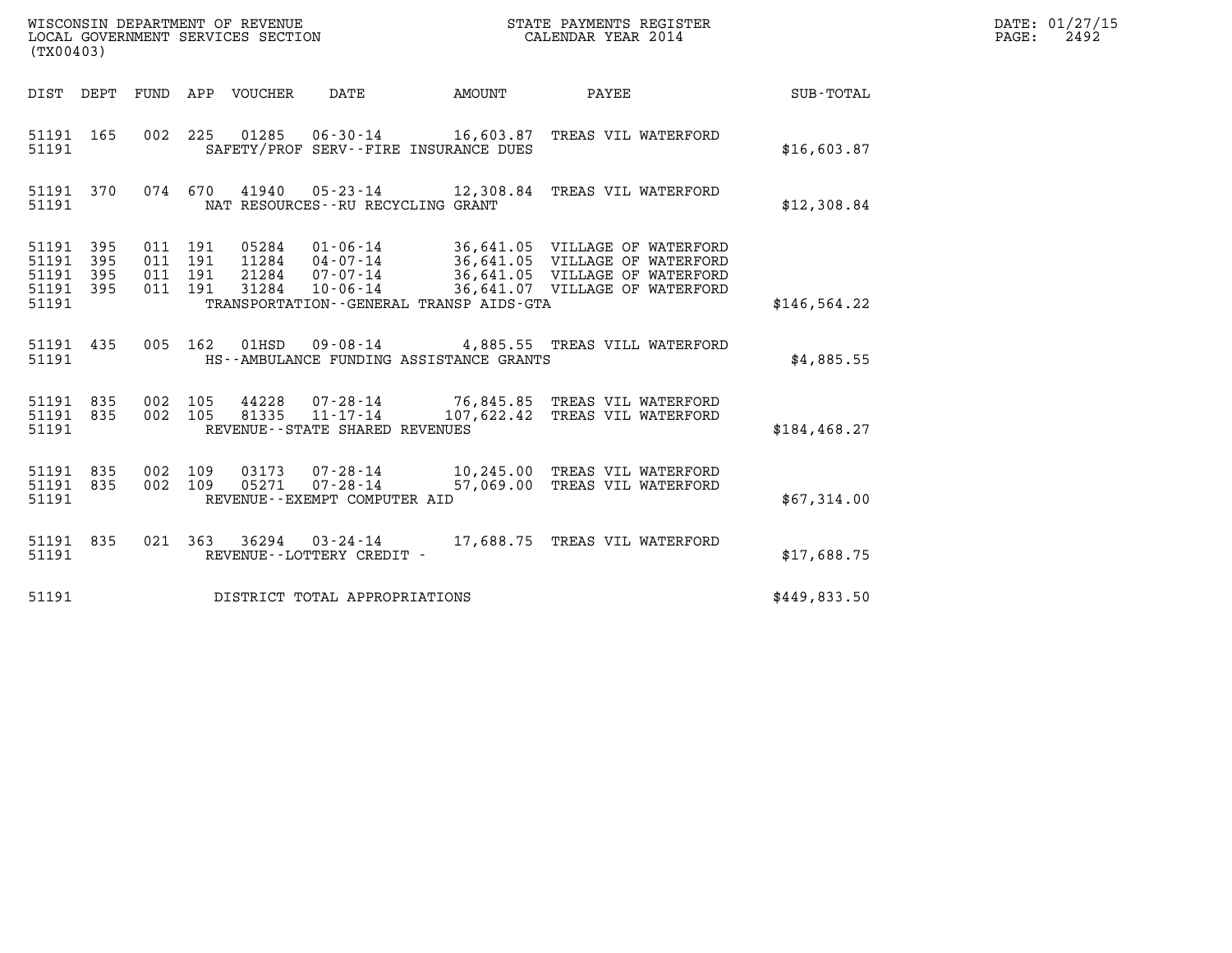| (TX00403)                                         |            |                               |         |                                 | WISCONSIN DEPARTMENT OF REVENUE<br>LOCAL GOVERNMENT SERVICES SECTION |                                         | STATE PAYMENTS REGISTER<br>CALENDAR YEAR 2014                                                      |               | DATE: 01/27/15<br>2493<br>$\mathtt{PAGE:}$ |
|---------------------------------------------------|------------|-------------------------------|---------|---------------------------------|----------------------------------------------------------------------|-----------------------------------------|----------------------------------------------------------------------------------------------------|---------------|--------------------------------------------|
|                                                   |            |                               |         | DIST DEPT FUND APP VOUCHER DATE |                                                                      | <b>EXAMPLE THE PROPERTY OF A STATE</b>  | PAYEE                                                                                              | SUB-TOTAL     |                                            |
| 51192                                             | 51192 165  |                               |         |                                 |                                                                      | SAFETY/PROF SERV--FIRE INSURANCE DUES   | 002 225 01286 06-30-14 9,703.56 TREAS VIL WIND POINT                                               | \$9,703.56    |                                            |
| 51192                                             | 51192 370  |                               |         |                                 | NAT RESOURCES--RU RECYCLING GRANT                                    |                                         | 074 670 41941 05-23-14 8,640.84 TREAS VIL WIND POINT                                               | \$8,640.84    |                                            |
| 51192 395<br>51192<br>51192<br>51192 395<br>51192 | 395<br>395 | 011 191<br>011 191<br>011 191 | 011 191 |                                 |                                                                      | TRANSPORTATION--GENERAL TRANSP AIDS-GTA | 05285  01-06-14  13,632.78  VILLAGE OF WIND POINT                                                  | \$54,531.12   |                                            |
| 51192 395<br>51192 395<br>51192                   |            | 011 278<br>011 278            |         |                                 |                                                                      | TRANSPORTATION--LRIP/TRIP/MSIP GRANTS   | 16615  06-27-14   17,707.15  TREAS VIL WIND POINT<br>24735 09-17-14 18,439.47 TREAS VIL WIND POINT | \$36, 146.62  |                                            |
| 51192                                             | 51192 455  |                               |         |                                 | JUSTICE - - LAW ENFORCEMENT TRAINING                                 |                                         | 002 231 01842 02-26-14 480.00 TREAS VIL WIND POINT                                                 | \$480.00      |                                            |
| 51192 835<br>51192 835<br>51192                   |            | 002 105<br>002 105            |         | 44229<br>81336                  | 11-17-14<br>REVENUE - - STATE SHARED REVENUES                        | 20,343.16                               | 07-28-14 3,589.97 TREAS VIL WIND POINT<br>TREAS VIL WIND POINT                                     | \$23,933.13   |                                            |
| 51192                                             | 51192 835  |                               |         |                                 | REVENUE--EXEMPT COMPUTER AID                                         |                                         | 002 109 03174 07-28-14 842.00 TREAS VIL WIND POINT                                                 | \$842.00      |                                            |
| 51192                                             |            |                               |         |                                 | DISTRICT TOTAL APPROPRIATIONS                                        |                                         |                                                                                                    | \$134, 277.27 |                                            |

WISCONSIN DEPARTMENT OF REVENUE<br>LOCAL GOVERNMENT SERVICES SECTION STATE PAYMENTS REGISTER SECONDER STATE PASS: 2493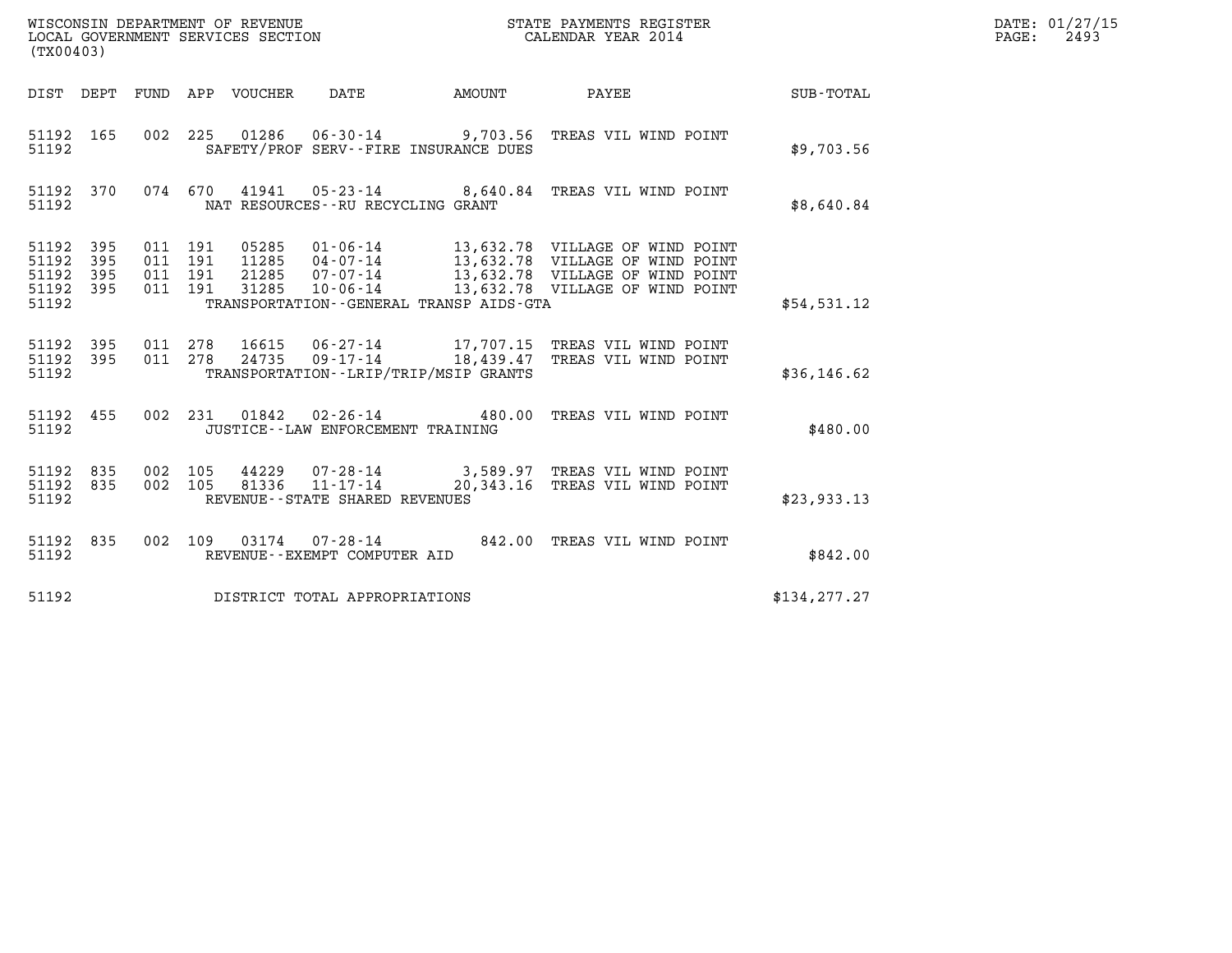|  |  |  |  |  | 51206 395 011 278 16605 06-27-14 | 15,787.29 TREAS CITY BURLINGTON |  |  |  |
|--|--|--|--|--|----------------------------------|---------------------------------|--|--|--|
|--|--|--|--|--|----------------------------------|---------------------------------|--|--|--|

| DIST                                                                                                                                         | DEPT                                                                                                  | FUND                                                                                                  | APP                                                                                                   | <b>VOUCHER</b>                                                                                                                      | DATE                                                                                                                                                                                                                                               | AMOUNT                                                                                          | PAYEE                                                                                                                                                                                                                                       | SUB-TOTAL    |
|----------------------------------------------------------------------------------------------------------------------------------------------|-------------------------------------------------------------------------------------------------------|-------------------------------------------------------------------------------------------------------|-------------------------------------------------------------------------------------------------------|-------------------------------------------------------------------------------------------------------------------------------------|----------------------------------------------------------------------------------------------------------------------------------------------------------------------------------------------------------------------------------------------------|-------------------------------------------------------------------------------------------------|---------------------------------------------------------------------------------------------------------------------------------------------------------------------------------------------------------------------------------------------|--------------|
| 51206<br>51206                                                                                                                               | 115                                                                                                   | 074                                                                                                   | 778                                                                                                   | 04241                                                                                                                               | AGRICULTURE - - CLEAN SWEEP GRANTS                                                                                                                                                                                                                 |                                                                                                 |                                                                                                                                                                                                                                             | \$13,301.49  |
| 51206<br>51206                                                                                                                               | 165                                                                                                   | 002                                                                                                   | 225                                                                                                   | 01287                                                                                                                               |                                                                                                                                                                                                                                                    | SAFETY/PROF SERV--FIRE INSURANCE DUES                                                           | 06-30-14 36,011.00 TREAS CITY BURLINGTON                                                                                                                                                                                                    | \$36,011.00  |
| 51206<br>51206<br>51206                                                                                                                      | 370<br>370                                                                                            | 002<br>002                                                                                            | 503<br>503                                                                                            | 17075<br>17075                                                                                                                      |                                                                                                                                                                                                                                                    | $02 - 14 - 14$<br>$02 - 14 - 14$<br>$310.33$<br>NAT RESOURCES--AIDS IN LIEU OF TAXES            | TREAS CITY BURLINGTON<br>TREAS CITY BURLINGTON<br>CITY SHARE 678.57                                                                                                                                                                         | \$1,998.59   |
| 51206<br>51206                                                                                                                               | 370                                                                                                   | 012                                                                                                   | 587                                                                                                   | 02602                                                                                                                               |                                                                                                                                                                                                                                                    | $05 - 06 - 14$ 22,997.83<br>NAT RESOURCES--URBAN FORESTRY GRANTS                                | TREAS CITY BURLINGTON                                                                                                                                                                                                                       | \$22,997.83  |
| 51206<br>51206                                                                                                                               | 370                                                                                                   | 074 670                                                                                               |                                                                                                       | 41942                                                                                                                               | NAT RESOURCES -- RU RECYCLING GRANT                                                                                                                                                                                                                |                                                                                                 | 05-23-14 30,277.28 TREAS CITY BURLINGTON                                                                                                                                                                                                    | \$30, 277.28 |
| 51206<br>51206<br>51206<br>51206<br>51206                                                                                                    | 395<br>395<br>395<br>395                                                                              | 011<br>011<br>011<br>011                                                                              | 162<br>162<br>162<br>162                                                                              | 06083<br>12083<br>22083<br>32083                                                                                                    |                                                                                                                                                                                                                                                    | TRANSPORTATION - - CONNECTING HIGHWAY AIDS                                                      | 01-06-14 698.11 CITY OF BURLINGTON<br>04-07-14 698.11 CITY OF BURLINGTON<br>07-07-14 698.11 CITY OF BURLINGTON<br>10-06-14 698.12 CITY OF BURLINGTON                                                                                        | \$2,792.45   |
| 51206<br>51206<br>51206<br>51206<br>51206<br>51206<br>51206<br>51206<br>51206<br>51206<br>51206<br>51206<br>51206<br>51206<br>51206<br>51206 | 395<br>395<br>395<br>395<br>395<br>395<br>395<br>395<br>395<br>395<br>395<br>395<br>395<br>395<br>395 | 011<br>011<br>011<br>011<br>011<br>011<br>011<br>011<br>011<br>011<br>011<br>011<br>011<br>011<br>011 | 185<br>185<br>185<br>185<br>185<br>185<br>185<br>185<br>185<br>185<br>185<br>185<br>185<br>185<br>185 | 01858<br>04119<br>07471<br>09341<br>16068<br>16717<br>21237<br>21526<br>21526<br>25463<br>25642<br>27420<br>29405<br>31209<br>33744 | $01 - 27 - 14$<br>$02 - 18 - 14$<br>$03 - 24 - 14$<br>$04 - 14 - 14$<br>$06 - 26 - 14$<br>$07 - 02 - 14$<br>$08 - 14 - 14$<br>$08 - 18 - 14$<br>$08 - 18 - 14$<br>09-26-14<br>09-29-14<br>10-14-14<br>$10 - 31 - 14$<br>11-17-14<br>$12 - 15 - 14$ | TRANSPORTATION - - HIGHWAY SAFETY - FEDERAL                                                     | 210.33 TREAS CITY BURLINGTON<br>212.17 TREAS CITY BURLINGTON<br>419.67 TREAS CITY BURLINGTON<br>438.36 TREAS CITY BURLINGTON<br>450.68 TREAS CITY BURLINGTON<br>903.35 TREAS CITY BURLINGTON<br>463.00 TREAS CITY BURLINGTON<br>430.01 TREA | \$9,729.13   |
| 51206<br>51206<br>51206<br>51206<br>51206                                                                                                    | 395<br>395<br>395<br>395                                                                              | 011<br>011<br>011<br>011                                                                              | 191<br>191<br>191<br>191                                                                              | 05286<br>11286<br>21286<br>31286                                                                                                    | $01 - 06 - 14$<br>$04 - 07 - 14$<br>$07 - 07 - 14$<br>$10 - 06 - 14$                                                                                                                                                                               | 136,702.71<br>136,702.71<br>136,702.71<br>136,702.72<br>TRANSPORTATION--GENERAL TRANSP AIDS-GTA | CITY OF BURLINGTON<br>CITY OF BURLINGTON<br>CITY OF BURLINGTON<br>CITY OF BURLINGTON                                                                                                                                                        | \$546,810.85 |
| 51206                                                                                                                                        | 395                                                                                                   | 011 278                                                                                               |                                                                                                       | 16605                                                                                                                               | $06 - 27 - 14$                                                                                                                                                                                                                                     | 15,787.29                                                                                       | TREAS CITY BURLINGTON                                                                                                                                                                                                                       |              |

DIST DEPT FUND APP VOUCHER DATE AMOUNT PAYEE SUB-TOTAL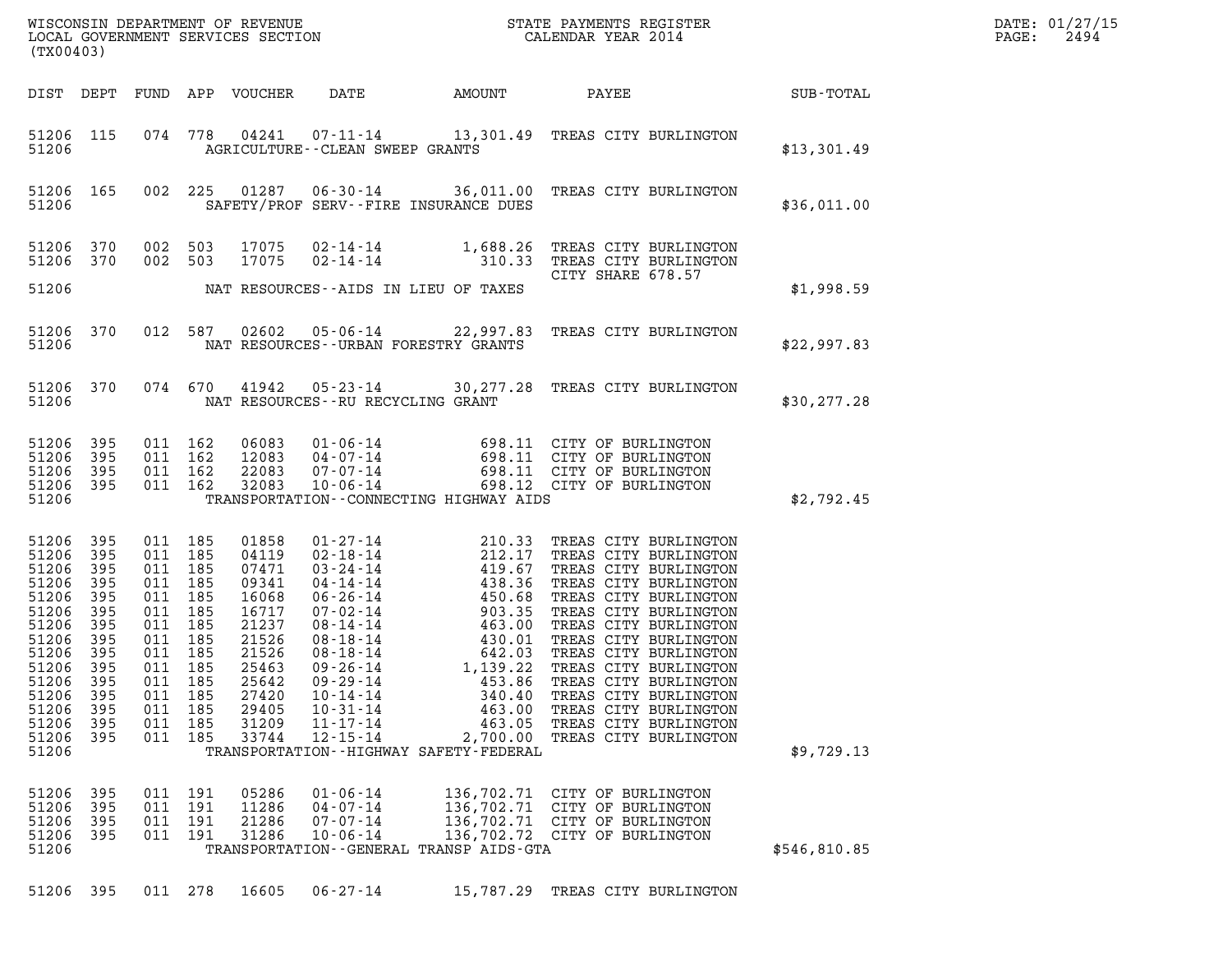| DATE: | 01/27/15 |
|-------|----------|
| PAGE: | 2495     |

| WISCONSIN DEPARTMENT OF REVENUE<br>(TX00403)        | LOCAL GOVERNMENT SERVICES SECTION                                                            | STATE PAYMENTS REGISTER<br>CALENDAR YEAR 2014                                  |                | DATE: 01/27/15<br>$\mathtt{PAGE:}$<br>2495 |
|-----------------------------------------------------|----------------------------------------------------------------------------------------------|--------------------------------------------------------------------------------|----------------|--------------------------------------------|
| FUND<br>DIST<br>DEPT                                | APP<br>VOUCHER<br>DATE                                                                       | PAYEE<br>AMOUNT                                                                | SUB-TOTAL      |                                            |
| 51206                                               | TRANSPORTATION - - LRIP/TRIP/MSIP GRANTS                                                     |                                                                                | \$15,787.29    |                                            |
| 51206 455<br>002<br>51206                           | 231<br>01186<br>JUSTICE - - LAW ENFORCEMENT TRAINING                                         | 02-11-14 3,200.00 TREAS CITY BURLINGTON                                        | \$3,200.00     |                                            |
| 51206<br>835<br>002<br>835<br>002<br>51206<br>51206 | 105<br>44230<br>07-28-14<br>81337<br>105<br>$11 - 17 - 14$<br>REVENUE--STATE SHARED REVENUES | 269,143.60 TREAS CITY BURLINGTON<br>384,515.28<br>TREAS CITY BURLINGTON        | \$653,658.88   |                                            |
| 51206<br>835<br>002<br>51206<br>835<br>002<br>51206 | 03175<br>109<br>109<br>05272<br>$07 - 28 - 14$<br>REVENUE - - EXEMPT COMPUTER AID            | 07-28-14 15,801.00 TREAS CITY BURLINGTON<br>TREAS CITY BURLINGTON<br>21,461.00 | \$37,262.00    |                                            |
| 51206<br>835<br>002<br>51206                        | 501<br>00003<br>DOA-PAYMENT FOR MUNICIPAL SERVICES AID                                       | 02-03-14 1,812.37 TREAS CITY BURLINGTON                                        | \$1,812.37     |                                            |
| 51206                                               | DISTRICT TOTAL APPROPRIATIONS                                                                |                                                                                | \$1,375,639.16 |                                            |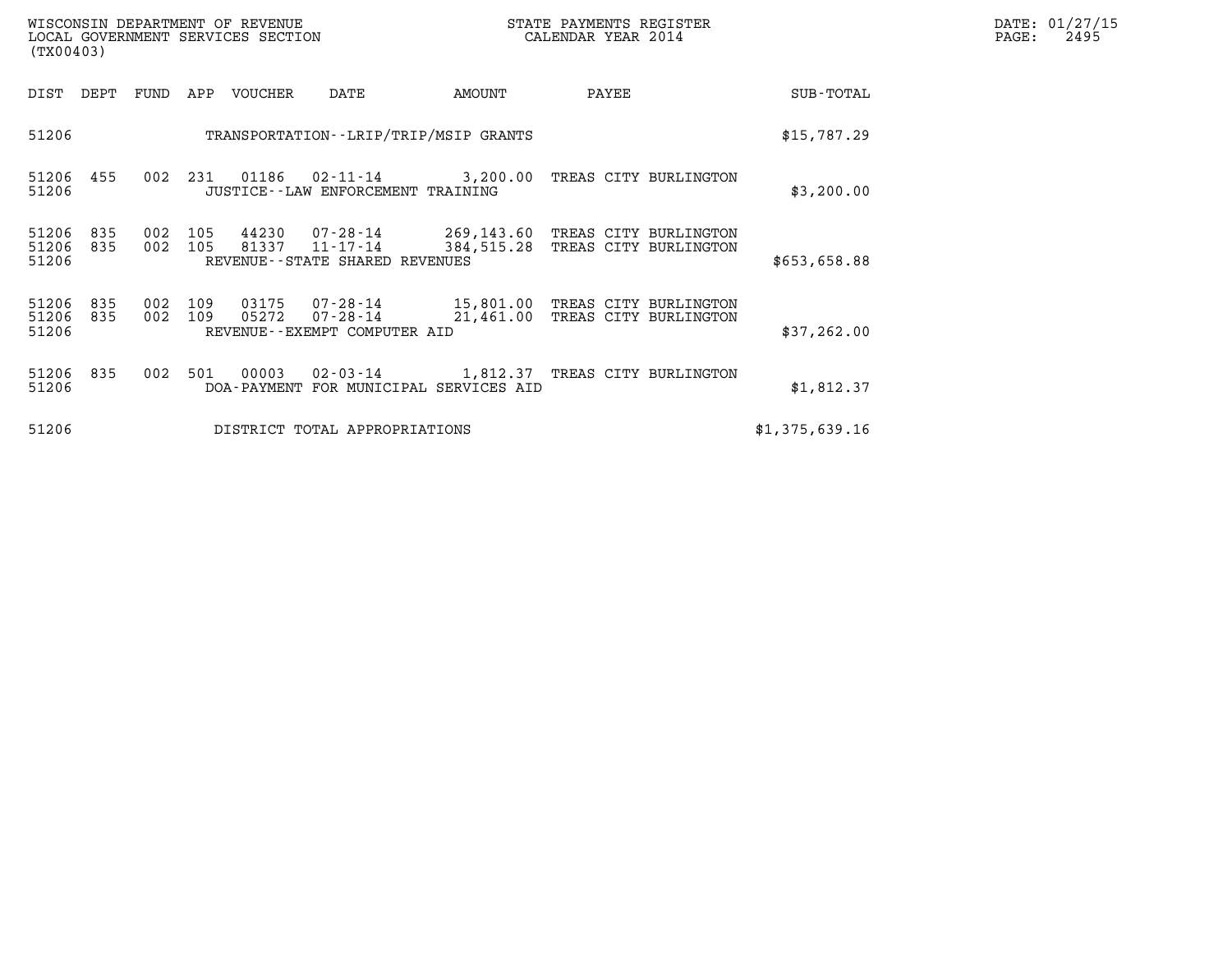| (TX00403)                                     |                          |     |                                                 |                                           |                                                                                        |                                                                                                                                        |                                                                                                                                                     |                | DATE: 01/27/15<br>2496<br>$\mathtt{PAGE}$ : |
|-----------------------------------------------|--------------------------|-----|-------------------------------------------------|-------------------------------------------|----------------------------------------------------------------------------------------|----------------------------------------------------------------------------------------------------------------------------------------|-----------------------------------------------------------------------------------------------------------------------------------------------------|----------------|---------------------------------------------|
|                                               | DIST DEPT                |     |                                                 | FUND APP VOUCHER                          | DATE                                                                                   | AMOUNT                                                                                                                                 | PAYEE                                                                                                                                               | SUB-TOTAL      |                                             |
| 51276                                         | 51276 115                |     |                                                 |                                           |                                                                                        | AGRICULTURE -- CLEAN SWEEP GRANTS                                                                                                      | 074 778 01970 01-06-14 6,000.00 TREAS CITY RACINE                                                                                                   | \$6,000.00     |                                             |
| 51276                                         | 51276 165                |     | 002 225                                         |                                           |                                                                                        | SAFETY/PROF SERV--FIRE INSURANCE DUES                                                                                                  | 01288  06-30-14  140,144.60 TREAS CITY RACINE                                                                                                       | \$140.144.60   |                                             |
| 51276                                         | 51276 370                |     |                                                 |                                           |                                                                                        | NAT RESOURCES - - BOATING PROJECTS                                                                                                     | 012 573 01134 11-17-14 3,210.00 TREAS CITY RACINE                                                                                                   | \$3,210.00     |                                             |
| 51276                                         | 51276 370                |     | 012 583                                         |                                           |                                                                                        | NAT RESOURCES - - RECREATION RESOURCE - FED                                                                                            | 01605  02-18-14  25,000.00  TREAS CITY RACINE                                                                                                       | \$25,000.00    |                                             |
| 51276                                         | 51276 370                |     | 074 658                                         |                                           |                                                                                        | NAT RESOURCES - - URBAN NON-POINT GRANTS                                                                                               | 00390 08-28-14 50,257.77 TREAS CITY RACINE                                                                                                          | \$50, 257.77   |                                             |
| 51276                                         | 51276 370                |     | 074 670                                         |                                           | 41943 05-23-14                                                                         | NAT RESOURCES--RU RECYCLING GRANT                                                                                                      | 295,584.83 TREAS CITY RACINE                                                                                                                        | \$295,584.83   |                                             |
| 51276                                         | 51276 370                |     | 074 673                                         |                                           | 41943 05-23-14                                                                         | NAT RESOURCES - - RU CONSOLIDATED GRANT                                                                                                | 20,494.82 TREAS CITY RACINE                                                                                                                         | \$20,494.82    |                                             |
| 51276                                         | 51276 370<br>51276 370   |     | 095 519<br>095 519                              | 00389<br>02254                            |                                                                                        | NAT RESOURCES - - URBAN NON-POINT GRANTS                                                                                               | 08-28-14 14,305.20 TREAS CITY RACINE<br>04-08-14 74,471.01 TREAS CITY RACINE                                                                        | \$88,776.21    |                                             |
| 51276<br>51276<br>51276                       | 395<br>395<br>395        |     | 011 162<br>011 162<br>011 162                   |                                           |                                                                                        | 06084  01-06-14  61,363.90  CITY OF RACINE<br>12084  04-07-14  61,363.90  CITY OF RACINE<br>22084  07-07-14  61,363.90  CITY OF RACINE |                                                                                                                                                     |                |                                             |
| 51276<br>51276                                | 395                      |     | 011 162                                         | 32084                                     | $10 - 06 - 14$                                                                         | TRANSPORTATION--CONNECTING HIGHWAY AIDS                                                                                                | 61,363.93 CITY OF RACINE                                                                                                                            | \$245,455.63   |                                             |
| 51276 395<br>51276                            |                          |     |                                                 | 011 164 15923                             | $06 - 25 - 14$                                                                         | TRANSPORTATION -- LIFT BRIDGE AIDS                                                                                                     | 1,352,763.99 TREAS CITY RACINE                                                                                                                      | \$1,352,763.99 |                                             |
| 51276 395<br>51276                            |                          |     | 011 175                                         | 05672                                     | $03 - 06 - 14$                                                                         | TRANSPORTATION - - PARATRANSIT AIDS, STATE                                                                                             | 82,976.00 TREAS CITY RACINE                                                                                                                         | \$82,976.00    |                                             |
| 51276 395<br>51276<br>51276<br>51276<br>51276 | 395<br>395<br>395<br>395 | 011 | 011 176<br>176<br>011 176<br>011 176<br>011 176 | 02863<br>16047<br>23668<br>24047<br>26047 | $02 - 05 - 14$<br>$06 - 04 - 14$<br>$09 - 11 - 14$<br>$07 - 07 - 14$<br>$09 - 30 - 14$ |                                                                                                                                        | 436,431.00 TREAS CITY RACINE<br>503,265.00 CITY OF RACINE<br>649,296.00 TREAS CITY RACINE<br>503,264.00 CITY OF RACINE<br>503,264.00 CITY OF RACINE |                |                                             |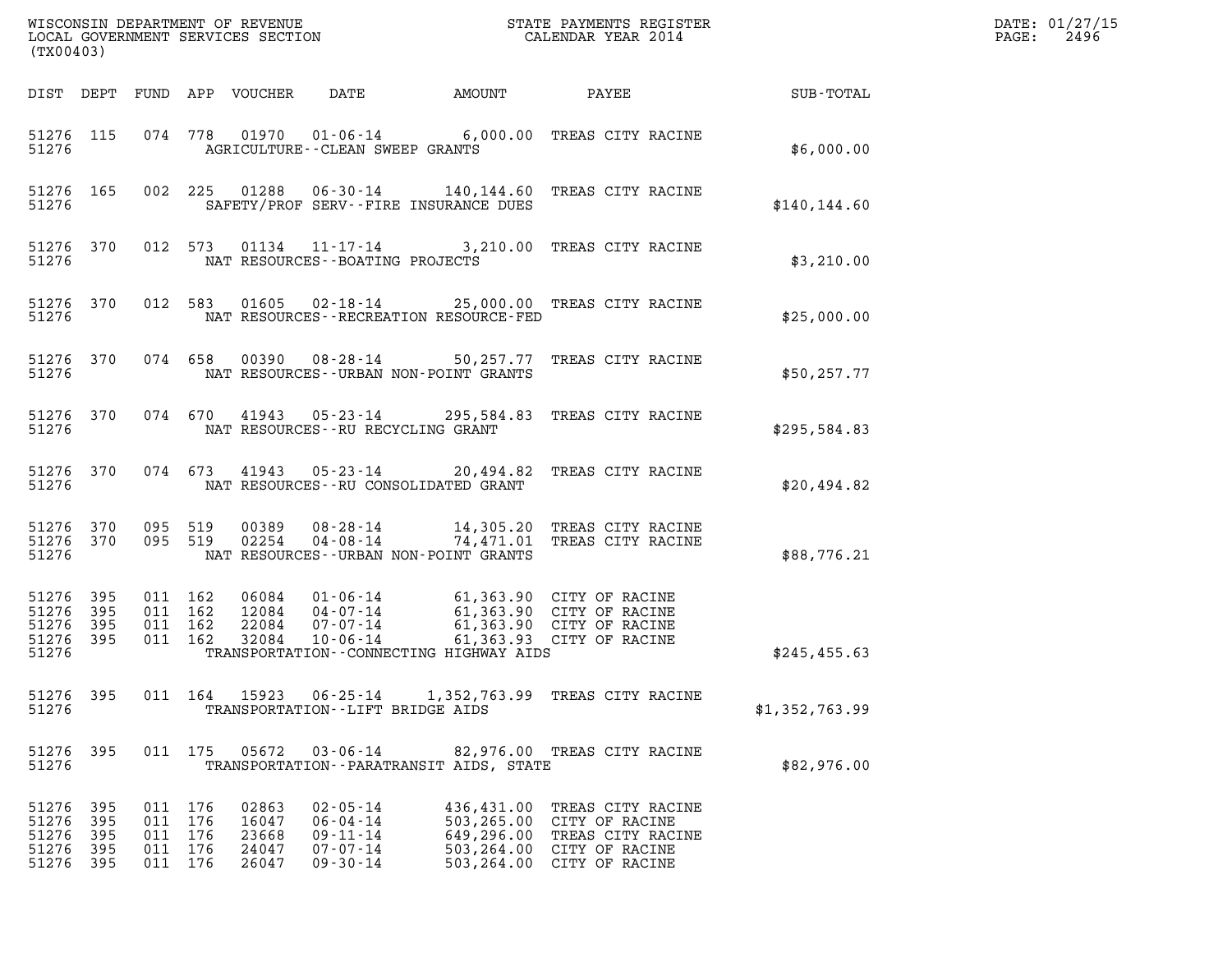| WISCONSIN DEPARTMENT OF REVENUE<br>LOCAL GOVERNMENT SERVICES SECTION<br>(TX00403)                                                                                       |                                                                                                                            |                                                                                                                                                                                                    |                                                             |                                                                                                                                                                |                                                                                                                                                                                                                                                         | NC                                                                                                                                                                                                                                                                                                                                                                                                      | STATE PAYMENTS REGISTER<br>CALENDAR YEAR 2014                                                                                                                                                                                                                                                                                                                                                                     | DATE: 01/27/15<br>PAGE:<br>2497 |  |  |
|-------------------------------------------------------------------------------------------------------------------------------------------------------------------------|----------------------------------------------------------------------------------------------------------------------------|----------------------------------------------------------------------------------------------------------------------------------------------------------------------------------------------------|-------------------------------------------------------------|----------------------------------------------------------------------------------------------------------------------------------------------------------------|---------------------------------------------------------------------------------------------------------------------------------------------------------------------------------------------------------------------------------------------------------|---------------------------------------------------------------------------------------------------------------------------------------------------------------------------------------------------------------------------------------------------------------------------------------------------------------------------------------------------------------------------------------------------------|-------------------------------------------------------------------------------------------------------------------------------------------------------------------------------------------------------------------------------------------------------------------------------------------------------------------------------------------------------------------------------------------------------------------|---------------------------------|--|--|
| DIST DEPT                                                                                                                                                               |                                                                                                                            |                                                                                                                                                                                                    |                                                             | FUND APP VOUCHER                                                                                                                                               | DATE                                                                                                                                                                                                                                                    | AMOUNT                                                                                                                                                                                                                                                                                                                                                                                                  | PAYEE                                                                                                                                                                                                                                                                                                                                                                                                             | SUB-TOTAL                       |  |  |
| 51276 395<br>51276                                                                                                                                                      |                                                                                                                            |                                                                                                                                                                                                    |                                                             |                                                                                                                                                                | 011 176 42047 12-30-14                                                                                                                                                                                                                                  | TRANSPORTATION--BICYCLE & PEDESTRIAN AID                                                                                                                                                                                                                                                                                                                                                                | 301,959.00 CITY OF RACINE                                                                                                                                                                                                                                                                                                                                                                                         | \$2,897,479.00                  |  |  |
| 51276<br>51276<br>51276<br>51276<br>51276<br>51276<br>51276<br>51276<br>51276<br>51276<br>51276<br>51276<br>51276<br>51276<br>51276<br>51276<br>51276<br>51276<br>51276 | 395<br>395<br>395<br>395<br>395<br>395<br>395<br>395<br>395<br>395<br>395<br>395<br>395<br>395<br>395<br>395<br>395<br>395 | 011 185<br>011 185<br>011 185<br>011 185<br>011 185<br>011 185<br>011 185<br>011 185<br>011 185<br>011 185<br>011 185<br>011 185<br>011 185<br>011 185<br>011 185<br>011 185<br>011 185<br>011 185 |                                                             | 01216<br>02559<br>05321<br>09958<br>13629<br>14216<br>15953<br>16718<br>16718<br>17404<br>17404<br>18076<br>18076<br>19654<br>22671<br>25464<br>27421<br>35119 | $01 - 21 - 14$<br>02-03-14<br>03-03-14<br>04-21-14<br>09-26-14<br>10-14-14<br>12-29-14                                                                                                                                                                  | 1,081.77<br>1,031.96<br>1,031.96<br>3,196.87<br>1,004.19<br>$04 - 21 - 14$<br>$06 - 09 - 14$<br>$07 - 02 - 14$<br>$07 - 02 - 14$<br>$07 - 10 - 14$<br>$07 - 16 - 14$<br>$07 - 16 - 14$<br>$07 - 16 - 14$<br>$07 - 16 - 14$<br>$07 - 16 - 14$<br>$07 - 16 - 14$<br>$07 - 16 - 14$<br>$07 - 16 - 14$<br>$08 - 28 - 14$<br>$09 - 26 - 14$<br>$09 - 26 - 14$<br>TRANSPORTATION - - HIGHWAY SAFETY - FEDERAL | 3,229.01 TREAS CITY RACINE<br>TREAS CITY RACINE<br>TREAS CITY RACINE<br>TREAS CITY RACINE<br>TREAS CITY RACINE<br>TREAS CITY RACINE<br>TREAS CITY RACINE<br>TREAS CITY RACINE<br>TREAS CITY RACINE<br>TREAS CITY RACINE<br>TREAS CITY RACINE<br>TREAS CITY RACINE<br>TREAS CITY RACINE<br>TREAS CITY RACINE<br>TREAS CITY RACINE<br>TREAS CITY RACINE<br>3,763.49 TREAS CITY RACINE<br>2,090.36 TREAS CITY RACINE | \$38,824.57                     |  |  |
| 51276<br>51276<br>51276<br>51276<br>51276                                                                                                                               | 395<br>395<br>395<br>395                                                                                                   | 011 191<br>011 191<br>011 191                                                                                                                                                                      | 011 191                                                     | 05287<br>11287<br>21287<br>31287                                                                                                                               | 01-06-14<br>04-07-14<br>07-07-14<br>$10 - 06 - 14$                                                                                                                                                                                                      | 853,712.57 CITY OF RACINE<br>853,712.57 CITY OF TIL<br>TRANSPORTATION--GENERAL TRANSP AIDS-GTA                                                                                                                                                                                                                                                                                                          | 853,712.57 CITY OF RACINE<br>853,712.59 CITY OF RACINE                                                                                                                                                                                                                                                                                                                                                            | \$3,414,850.30                  |  |  |
| 51276 395<br>51276                                                                                                                                                      |                                                                                                                            | 011 278                                                                                                                                                                                            |                                                             | 17829                                                                                                                                                          | 07-10-14                                                                                                                                                                                                                                                | TRANSPORTATION - - LRIP/TRIP/MSIP GRANTS                                                                                                                                                                                                                                                                                                                                                                | 147,859.52 TREAS CITY RACINE                                                                                                                                                                                                                                                                                                                                                                                      | \$147,859.52                    |  |  |
| 51276 435<br>51276<br>51276<br>51276<br>51276<br>51276<br>51276<br>51276<br>51276<br>51276<br>51276<br>51276<br>51276                                                   | 435<br>435<br>435<br>435<br>435<br>435<br>435<br>435<br>435<br>435<br>435                                                  | 005 000<br>005 000<br>005 000<br>005<br>005<br>005<br>005<br>005<br>005<br>005<br>005<br>005                                                                                                       | 000<br>000<br>000<br>000<br>000<br>000<br>000<br>000<br>000 | 90412<br>90415<br>90416<br>90417<br>90419<br>90420<br>90500<br>90502<br>90506<br>90508<br>90509<br>90510                                                       | $01 - 01 - 14$<br>$02 - 01 - 14$<br>$03 - 01 - 14$<br>$04 - 01 - 14$<br>$05 - 01 - 14$<br>$06 - 01 - 14$<br>$07 - 01 - 14$<br>$08 - 01 - 14$<br>$09 - 01 - 14$<br>$10 - 01 - 14$<br>$11 - 01 - 14$<br>$12 - 01 - 14$<br>HEALTH SERVICES--STATE/FED AIDS | 80,614.00<br>61,684.00<br>61,437.00<br>32,046.00<br>10,430.00<br>28,715.00<br>53,430.00<br>9,304.00<br>86,451.00<br>53,116.00                                                                                                                                                                                                                                                                           | 47,424.00 CITY OF RACINE<br>16,666.00 CITY OF RACINE<br>CITY OF RACINE<br>CITY OF RACINE<br>CITY OF RACINE<br>CITY OF RACINE<br>CITY OF RACINE<br>CITY OF RACINE<br>CITY OF RACINE<br>CITY OF RACINE<br>CITY OF RACINE<br>CITY OF RACINE                                                                                                                                                                          | \$541,317.00                    |  |  |
| 51276<br>51276                                                                                                                                                          | 435                                                                                                                        | 005                                                                                                                                                                                                | 162                                                         | 01HSD                                                                                                                                                          | $09 - 08 - 14$                                                                                                                                                                                                                                          | 14,894.07<br>HS--AMBULANCE FUNDING ASSISTANCE GRANTS                                                                                                                                                                                                                                                                                                                                                    | TREAS CITY RACINE                                                                                                                                                                                                                                                                                                                                                                                                 | \$14,894.07                     |  |  |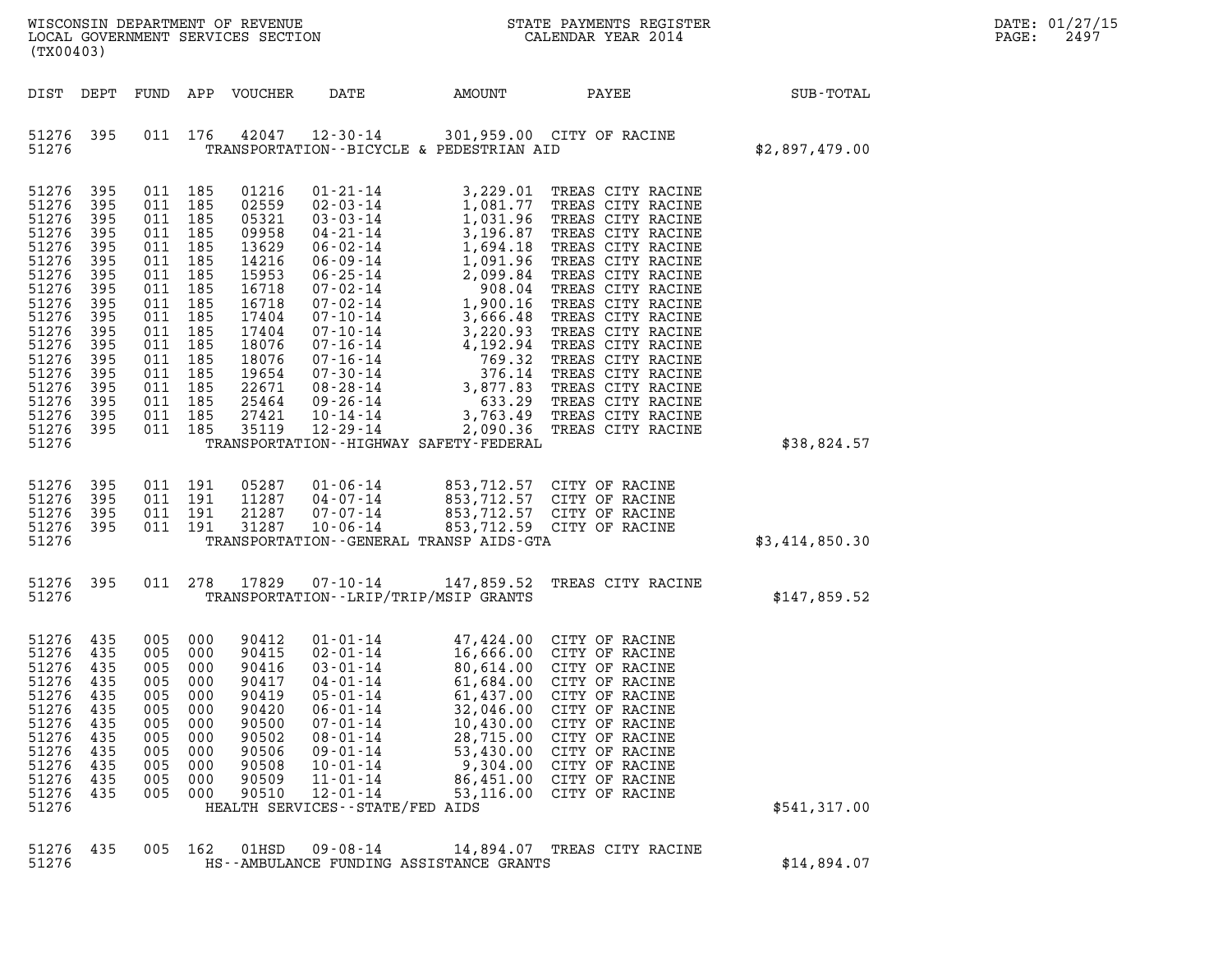| $\texttt{DATE}$ : | 01/27/15 |
|-------------------|----------|
| PAGE:             | 2498     |

| LOCAL GOVERNMENT SERVICES SECTION<br>(TX00403)                                                  |                                                                    |                                                                        |                                                             |                                                                                        |                                                                                                                                                                                                  |                                                  |                                                                                                                                                                                                                                                                        |                 | DATE: 01/27/15<br>2498<br>PAGE: |
|-------------------------------------------------------------------------------------------------|--------------------------------------------------------------------|------------------------------------------------------------------------|-------------------------------------------------------------|----------------------------------------------------------------------------------------|--------------------------------------------------------------------------------------------------------------------------------------------------------------------------------------------------|--------------------------------------------------|------------------------------------------------------------------------------------------------------------------------------------------------------------------------------------------------------------------------------------------------------------------------|-----------------|---------------------------------|
| DIST DEPT                                                                                       |                                                                    | FUND                                                                   |                                                             | APP VOUCHER                                                                            | DATE                                                                                                                                                                                             | AMOUNT                                           | PAYEE                                                                                                                                                                                                                                                                  | SUB-TOTAL       |                                 |
| 51276 435<br>51276                                                                              |                                                                    |                                                                        | 005 163                                                     | 01LGS                                                                                  | $11 - 17 - 14$                                                                                                                                                                                   | HS--PREPAID MEDICAL TRANSPORT REIMBURSE          | 193,100.00 CITY OF RACINE                                                                                                                                                                                                                                              | \$193,100.00    |                                 |
| 51276 455<br>51276                                                                              |                                                                    |                                                                        | 002 231                                                     |                                                                                        |                                                                                                                                                                                                  | JUSTICE - - LAW ENFORCEMENT TRAINING             | 01686  02-24-14  32,000.00  TREAS CITY RACINE                                                                                                                                                                                                                          | \$32,000.00     |                                 |
| 51276 455<br>51276 455<br>51276                                                                 |                                                                    | 002 275<br>002 275                                                     |                                                             | 02023<br>03197                                                                         | 03-18-14                                                                                                                                                                                         | DOJ--UNIFORM BEAT PATROL OFFICER GRANT           | 60,717.00 TREAS CITY RACINE<br>05-29-14 60,717.00 TREAS CITY RACINE                                                                                                                                                                                                    | \$121,434.00    |                                 |
| 51276<br>51276 455<br>51276 455<br>51276                                                        | 455                                                                | 002<br>002 278<br>002 278                                              | 278                                                         | 01158<br>01204<br>03024                                                                | $09 - 15 - 14$<br>$03 - 10 - 14$<br>$05 - 21 - 14$                                                                                                                                               | JUSTICE -- YOUTH DIVERSION GRANT PROGRAM         | 20,860.88 TREAS CITY RACINE<br>46,541.28 TREAS CITY RACINE<br>14,497.84 TREAS CITY RACINE                                                                                                                                                                              | \$81,900.00     |                                 |
| 51276 465<br>51276<br>51276 465<br>51276 465<br>51276                                           | 465                                                                | 002 306<br>002 306<br>002                                              | 306<br>002 306                                              | 00056<br>00797<br>00995<br>01398                                                       | 10-29-14<br>$02 - 25 - 14$<br>$04 - 14 - 14$<br>$07 - 25 - 14$                                                                                                                                   | MILITARY AFFAIRS-EMER MGMT--HAZMAT AIDS          | 24,547.56 TREAS CITY RACINE<br>24,547.56 TREAS CITY RACINE<br>24,547.56 TREAS CITY RACINE<br>24,547.56 TREAS CITY RACINE                                                                                                                                               | \$98,190.24     |                                 |
| 51276<br>51276<br>51276<br>51276<br>51276<br>51276<br>51276<br>51276<br>51276<br>51276<br>51276 | 505<br>505<br>505<br>505<br>505<br>505<br>505<br>505<br>505<br>505 | 002<br>002<br>002<br>002<br>002<br>002<br>002<br>002<br>002<br>002 745 | 745<br>745<br>745<br>745<br>745<br>745<br>745<br>745<br>745 | 01513<br>01513<br>08009<br>08009<br>08009<br>08009<br>08374<br>09076<br>09573<br>09573 | $09 - 17 - 14$<br>$09 - 17 - 14$<br>$05 - 05 - 14$<br>$05 - 05 - 14$<br>$05 - 05 - 14$<br>$05 - 05 - 14$<br>05-12-14<br>06-06-14<br>07-02-14<br>$07 - 02 - 14$<br>DOA--HOUSING ASSISTANCE GRANTS | 25,495.00<br>36,371.66<br>39,550.00<br>14,221.00 | 54,610.23 TREAS CITY RACINE<br>46,045.99 TREAS CITY RACINE<br>63,100.00 TREAS CITY RACINE<br>TREAS CITY RACINE<br>18,893.00 TREAS CITY RACINE<br>TREAS CITY RACINE<br>3,501.96 TREAS CITY RACINE<br>TREAS CITY RACINE<br>585.88 TREAS CITY RACINE<br>TREAS CITY RACINE | \$302,374.72    |                                 |
| 51276 835<br>51276 835<br>51276                                                                 |                                                                    | 002 105<br>002 105                                                     |                                                             | 44231<br>81338                                                                         | $07 - 28 - 14$<br>$11 - 17 - 14$<br>REVENUE - - STATE SHARED REVENUES                                                                                                                            |                                                  | 6,284,174.45 TREAS CITY RACINE<br>21, 154, 131.70 TREAS CITY RACINE                                                                                                                                                                                                    | \$27,438,306.15 |                                 |
| 51276 835<br>51276 835<br>51276                                                                 |                                                                    | 002 109<br>002 109                                                     |                                                             | 03176<br>05273                                                                         | 07-28-14<br>$07 - 28 - 14$<br>REVENUE - - EXEMPT COMPUTER AID                                                                                                                                    |                                                  | 421,018.00 TREAS CITY RACINE<br>211,917.00 TREAS CITY RACINE                                                                                                                                                                                                           | \$632,935.00    |                                 |
| 51276 835<br>51276 835<br>51276                                                                 |                                                                    | 002 302<br>002 302                                                     |                                                             | 10103<br>11103                                                                         | $07 - 28 - 14$<br>$07 - 28 - 14$                                                                                                                                                                 | REVENUE-FIRST DOLLAR/SCHOOL LEVY CREDITS         | 5, 239, 627.69 TREAS CITY RACINE<br>1,613,248.24 TREAS CITY RACINE                                                                                                                                                                                                     | \$6,852,875.93  |                                 |
| 51276 835                                                                                       |                                                                    |                                                                        | 002 501                                                     | 00003                                                                                  | $02 - 03 - 14$                                                                                                                                                                                   |                                                  | 98,672.46 TREAS CITY RACINE                                                                                                                                                                                                                                            |                 |                                 |